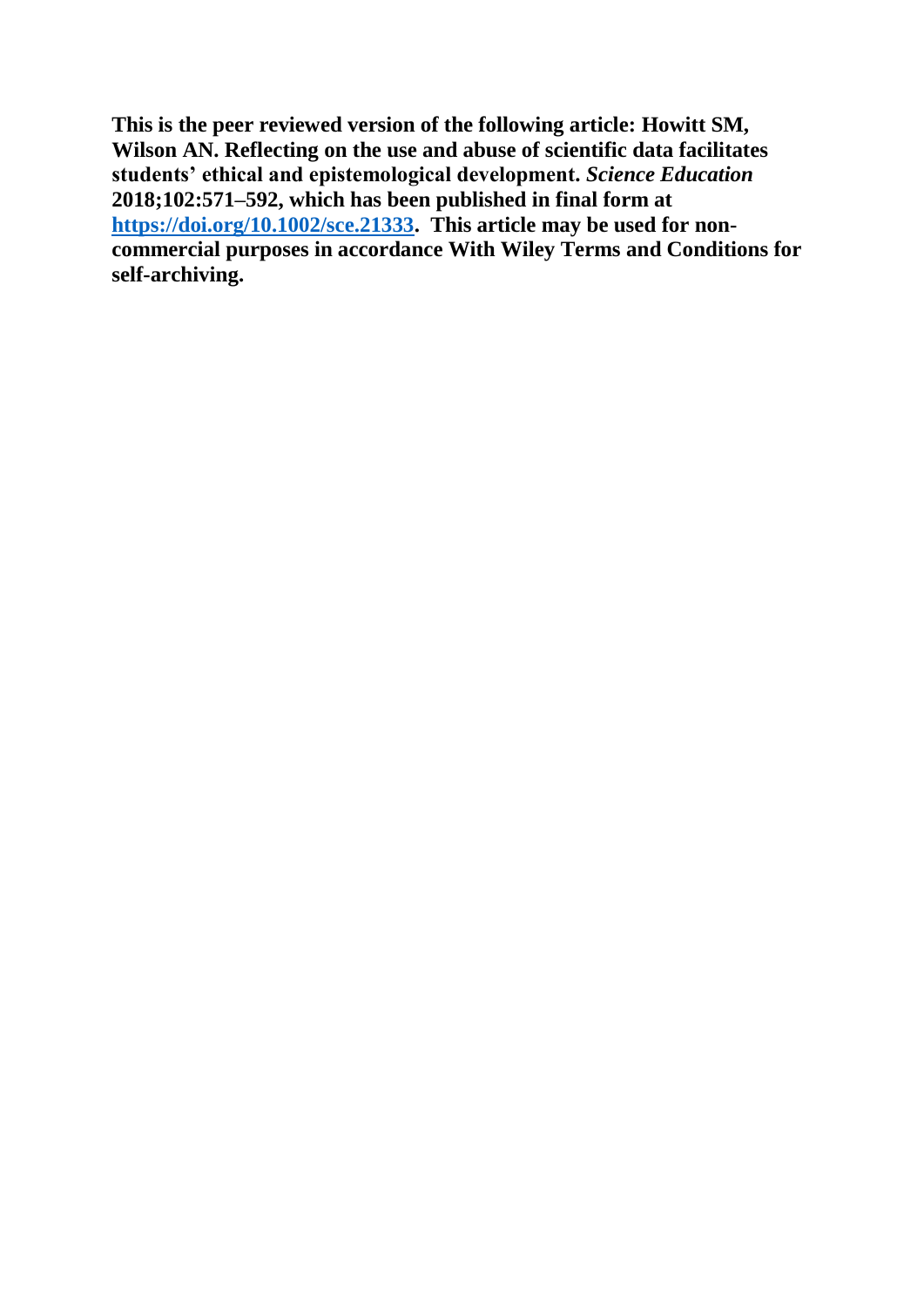# **Reflecting on the use and abuse of scientific data facilitates students' ethical and epistemological development**

Susan Howitt, Australian National University, and Anna Wilson, University of Stirling

## **Abstract**

Scientists use judgment in deciding what and how much data to present in publications but science degrees rarely address this issue. Instead, scientific knowledge is presented as certain and students have limited opportunities to use their own judgment in the laboratory. A consequence of this may be that students approach science with a moral absolutist mindset, believing that science is about learning facts and scientists have little need to exercise ethical judgments in relation to data. Students may also hold different ethical standards for themselves and professional scientists. We draw on data from a first-year science module to show that these views can be challenged by encouraging students to reflect on their own behaviour and that of famous scientists in situations with varying degrees of professional ethical ambiguity. We provide evidence of significant transitions in students' thinking, suggesting that reflection on these issues may lead to substantial epistemological and ethical development. By the end of the module, many students had moved from an initial position of certainty to the acceptance of multiple viewpoints or to a more mature understanding of the evidence-based nature of science, as well as gaining the ability to critique decisions and make ethical judgments.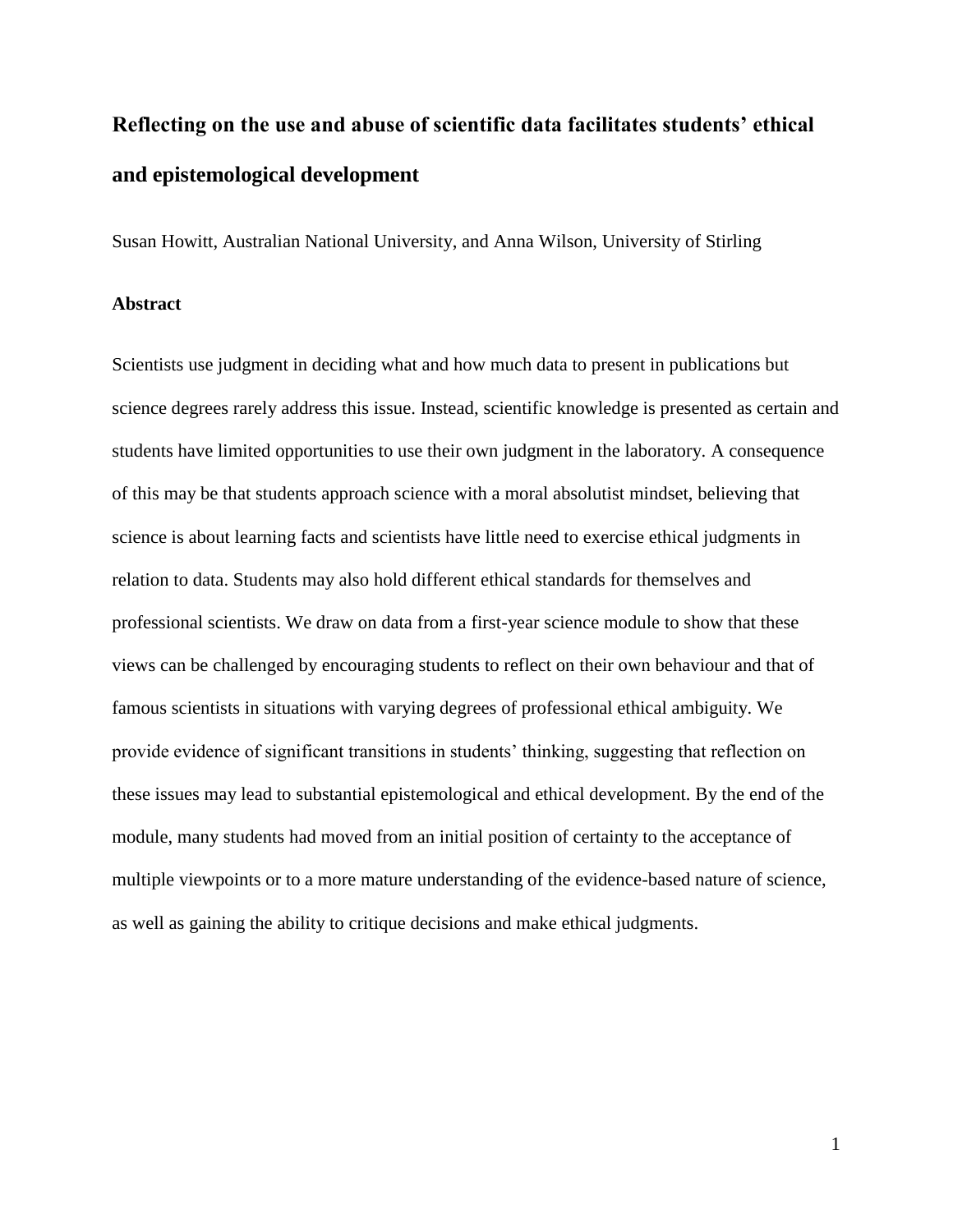## **Introduction**

The exercise of judgment in the presentation and manipulation of data is an important part of the work of a scientist, and one that has a strong ethical dimension. Although scientists constantly make decisions about the rights and wrongs of putting forward particular conclusions and evidence to support them, this is not usually openly addressed in undergraduate science curricula. Instead, many students graduate from a science degree with the impression that science is about truth, that good science leads to unambiguous results, and that only bad science leaves room for doubt and interpretation. This is a problem not only for those who will go on to be practising scientists, but for anyone who wishes to engage with the big scientifically-informed issues facing contemporary society, such as debates around climate change and evolutionary issues, where questions of trust and bias loom large. Here, we analyse the impact of confronting students with cases where famous scientists have dealt with ambiguous data to explore students' conceptions of ethics in data interpretation.

Manipulation of data, and the point at which it becomes fraudulent, is a fertile issue with which to challenge students because it surfaces the need to make judgments in an area of interest to them. The generation of publishable data by scientists is a negotiated process that relies on expertise to include or exclude particular results (Latour & Woolgar, 1986; Roth, 2012). Minor levels of manipulation can also be justified as 'tidying up'; this appears to be common practice in the competitive world of science where publication can depend on the perceived clarity and quality of the data (Steneck, 2011). Two key areas of the undergraduate science curriculum where students might engage with such ideas are in their own laboratory work and in subjects which explicitly address the nature and process of science, for example through historical case studies. However, while science degrees have a strong emphasis on practice in the form of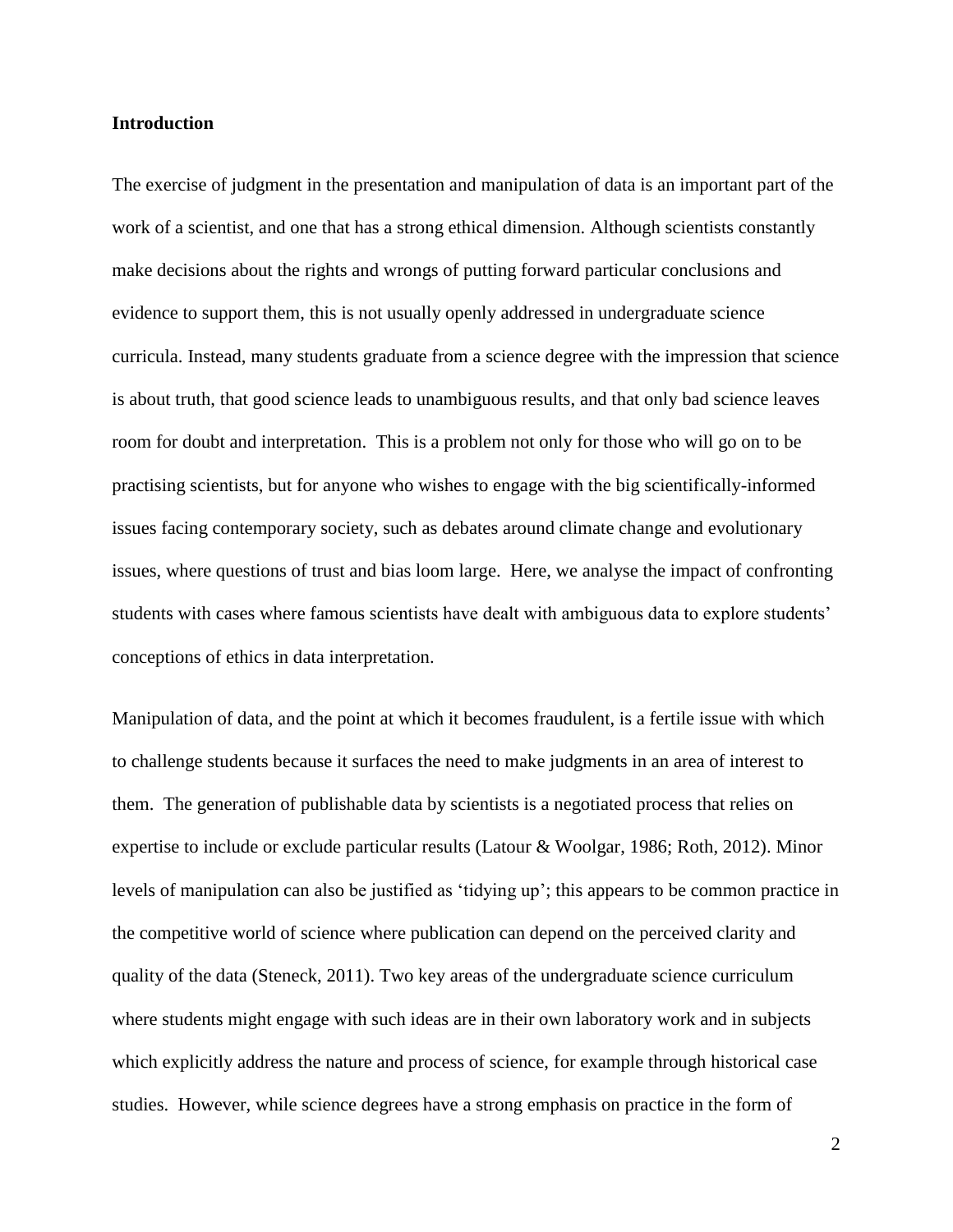laboratory and field work, the way these activities are structured often provides limited opportunities for students to use their own judgment and engage in the types of decision-making required of autonomous scientists (Chinn & Malhotra, 2002; Edmondson & Novak, 1993; Handelsman et al., 2004). The judgments made in the generation of data could be illustrated by historical studies of actual scientific practice, especially where controversy has occurred, but such approaches are often peripheral to, or absent from, the content-heavy curriculum. Thus, despite the importance of these issues to an understanding of science (Roth, 2012), students are rarely, if ever, exposed to them.

The need to make judgments about data is one aspect of a more general concern with science education; that it fails to address the central role of evaluation and critique (Duschl, 2008; Ford, 2008; Ford, 2015). Scientific knowledge is always scrutinised by the scientist who does the work and then by peers through peer review and subsequent replication and extension. This provides a sociocultural dimension to science as scientific claims are both validated by the community and tested against their value in explaining natural phenomena. Ford (2008) has argued that the focus of many curricula on the acquisition of content knowledge and skills omits the role of both levels of accountability but that it is an essential component of scientific practice and reasoning that students need to understand. He proposes that students should be taught a "grasp of practice", which encompasses both construction and critique of knowledge claims. This would enable students to learn new content in ways that engage them in thinking like a scientist does. Gaining a grasp of practice means that students "*know that* scientific knowledge is held accountable through its explicit connections to nature's behavior, *know how* to play the roles of constructor and critiquer appropriately, and *know that* the interaction of these on the communal level produces reliable scientific knowledge" (Ford, 2008, p416 italics in original).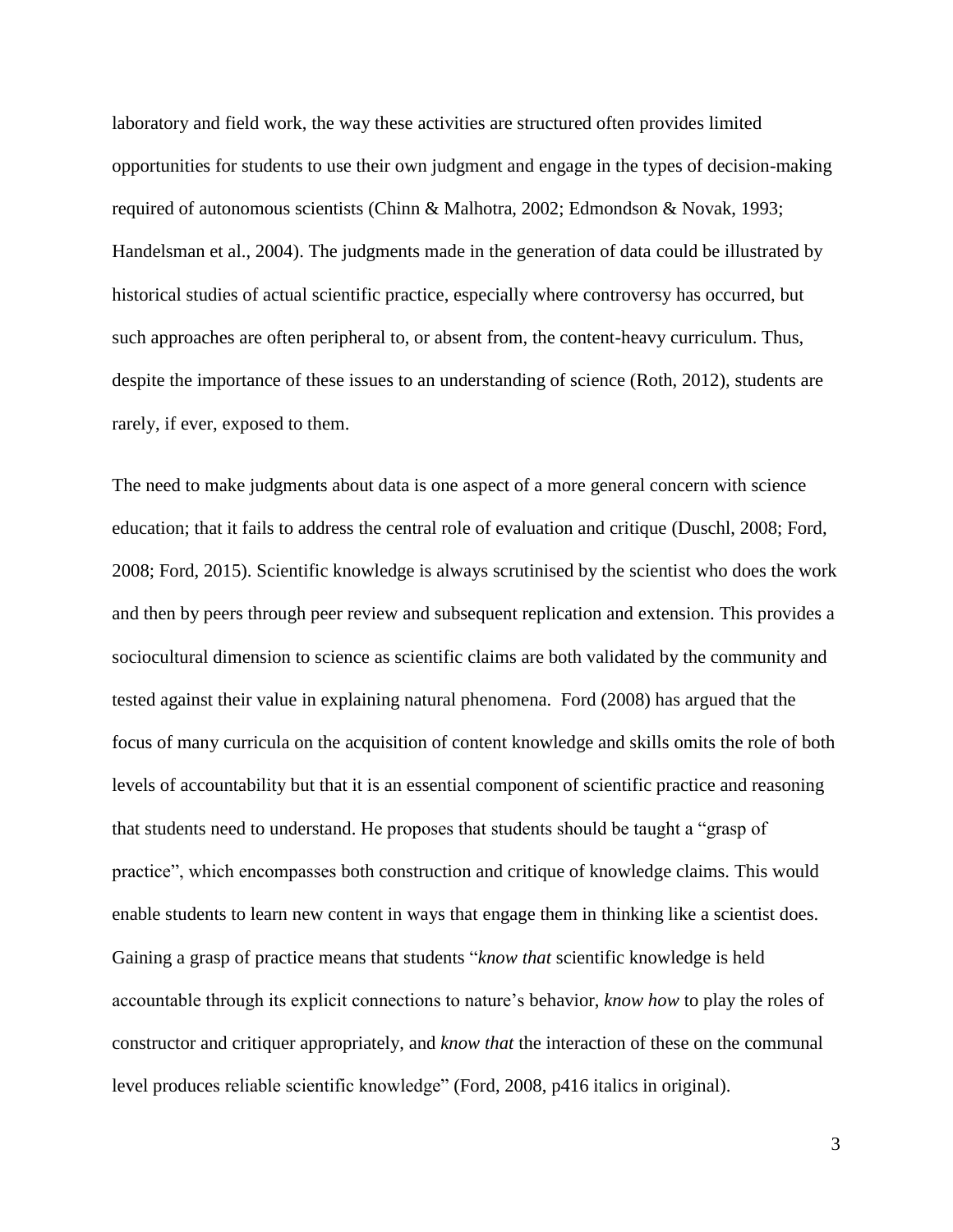Importantly, gaining a grasp of practice includes recognition of the need for judgment. The nature of any professional "practice" is that it cannot be fully defined by a set of rules, even though it may appear to contain regularities (Ford, 2015; Gherardi, 2009). As noted above, scientists make judgments about what data to present (Latour & Woolgar, 1986; Roth, 2012) and they know that their decisions will be scrutinised by the scientific community. However, what is under-emphasised in the work of Ford, Roth and others is the ethical dimension of those judgments. There are no rules on which to base these decisions; instead scientists use their expertise but may also be influenced by their desire to convince peers, potentially leading to ethical dilemmas.

The institution of science operates through a series of norms that define the behaviour of scientists but within these, there is considerable ambivalence (Merton, 1973; Mitroff, 1974). Science is said to be self-correcting, as errors or fraud are detected through peer review and/or replication (Merton, 1973) but there have been concerns raised about the effectiveness of these processes (Broad & Wade, 1982). Firstly, in some disciplines repetition and replication of results are unlikely because of the cost of experiments or the need to collect large data sets and secondly, the use of publication metrics to assess performance has increased pressures on scientists to publish, resulting in a focus on novelty and impact rather than confirmation and replication (Ioannidis, 2012; Munafò et al., 2017; Smaldino & McElreath, 2016). However, while scientists may be seeking recognition through publication, research suggests they are also motivated by a desire to do, and be recognised for, excellent science (Merton, 1973; Mitroff, 1974). Thus, it appears that scientists' judgments about what data to present to others are not just determined by expectations of scientific scrutiny in peer review and by the wider audience, but also by their own views of acceptable conduct. While very few scientists are guilty of outright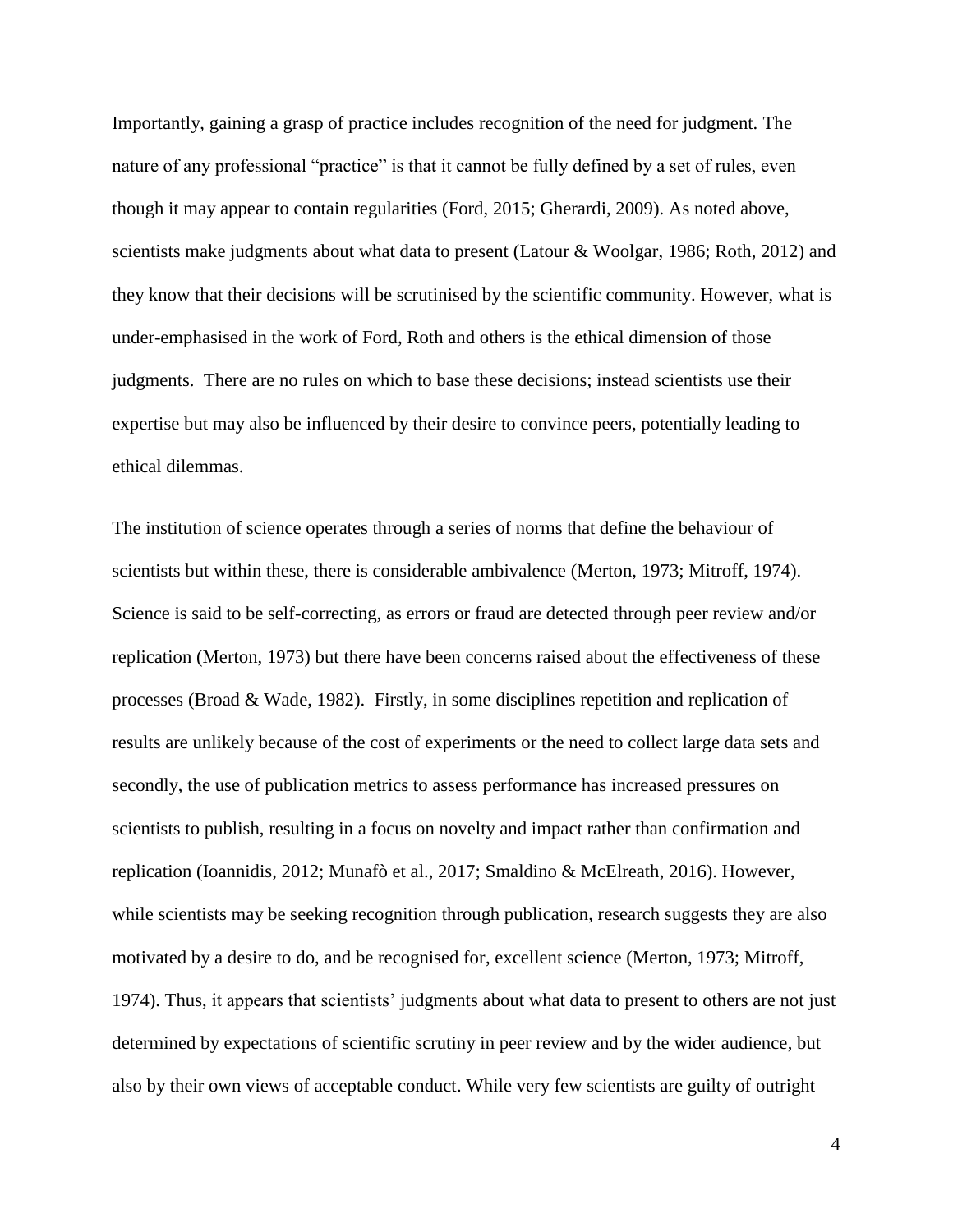misconduct, many engage in what have been termed "questionable research practices" (Fanelli, 2009). Ethical considerations come into play here because scientists' motives for such practices can range from a gut feeling based on expertise to a desire to support a particular view. When deciding not to publish a data point or result, scientists may be doing so because they believe it is the "right" course of action, one that will benefit the progression of their field and the construction of new knowledge (Mitroff, 1974; Waller, 2002). This decision, however, may arise because of unconscious bias or beliefs (Munafò et al., 2017), resulting in what others might see as the unethical manipulation of data.

As well as helping to position scientists as less than perfectly rational humans, the use and abuse of data is an issue that interests students because they can see how it applies to their own behaviour in practical classes. Students' experiences often include technical problems in the laboratory, where they are faced with decisions such as whether to repeat a failed experiment, use data from another student, make up the expected result, or be rigorously honest and perhaps receive a low mark for having failed to complete the experiment. Previous work has found that students respond to this situation with different expectations for themselves and 'real' scientists; whereas many think it is acceptable for them to share or fabricate data to meet assessment requirements, they have an idealized view of professional science that excludes technical difficulties and holds scientists to the highest ethical standards (Del Carlo & Bodner, 2004; Vhurumuku, Holtman, Mikalsen, & Kolsto, 2006). Similar results emerged in a study which examined how chemists' epistemological beliefs varied with their expertise, spanning high school students to professional chemists (Samarapungavan, Westby, & Bodner, 2006). While a number of issues were addressed, most relevant here is that participants were specifically asked about how they handled empirical anomalies. Students, including postgraduates, tended to see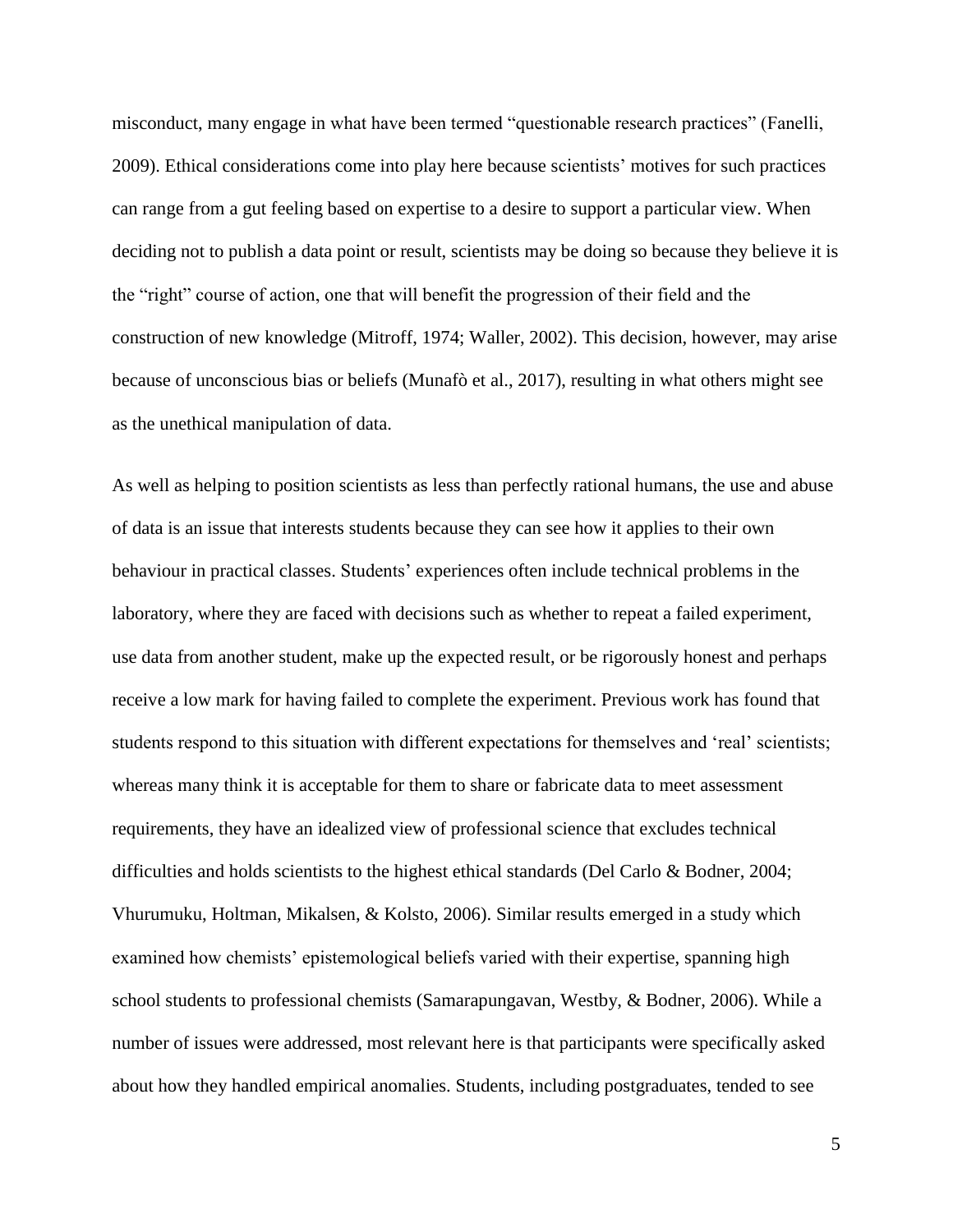anomalies as wholly negative, resulting from personal failure or technical problems. It was only the professional chemists who identified a potentially productive role for anomalies as they recognised that new research directions could arise from an unexpected finding. Similarly, Chinn and Brewer (1993) noted seven responses to anomalous data, ranging from outright rejection to modification of a theory but professional judgment and an understanding of context were required to choose an appropriate response.

These studies raise two issues. First, students do not always recognise a need for judgment in relation to data, with outright rejection appearing to be a default position for unexpected results, and second, where the need for such judgments is recognised, different ethical standards are applied to themselves and scientists, and the ethical dimension inherent in these judgments may not be explicitly recognized at all. This, in turn, raises questions about how students perceive science and what they are actually learning about how science is practised. The existence of two separate views of science has been conceptualised by Hogan (2000), who defined the proximal view as the way science students understand the science they do and the distal view as reflecting student understanding of professional science (Hogan, 2000). The separation of proximal and distal views of science has implications for students' development as scientifically literate citizens and for the way in which they approach learning science (Edmondson  $\&$  Novak, 1993; Hogan, 2000). Proximal views may result in a 'right answer orientation' (Hodson, 1999) because science is seen as a body of fixed knowledge and science learning is seen as memorising facts. As long as such a view of science is productive in meeting assessment requirements, students may have little incentive to change (Edmondson & Novak, 1993; Elby & Hammer, 2001). Indeed, students' understandings of the nature of science are notoriously difficult to change (Clough, 1997; Lederman, 2007; Matthews, 2012; Sandoval, 2014) and there is therefore a need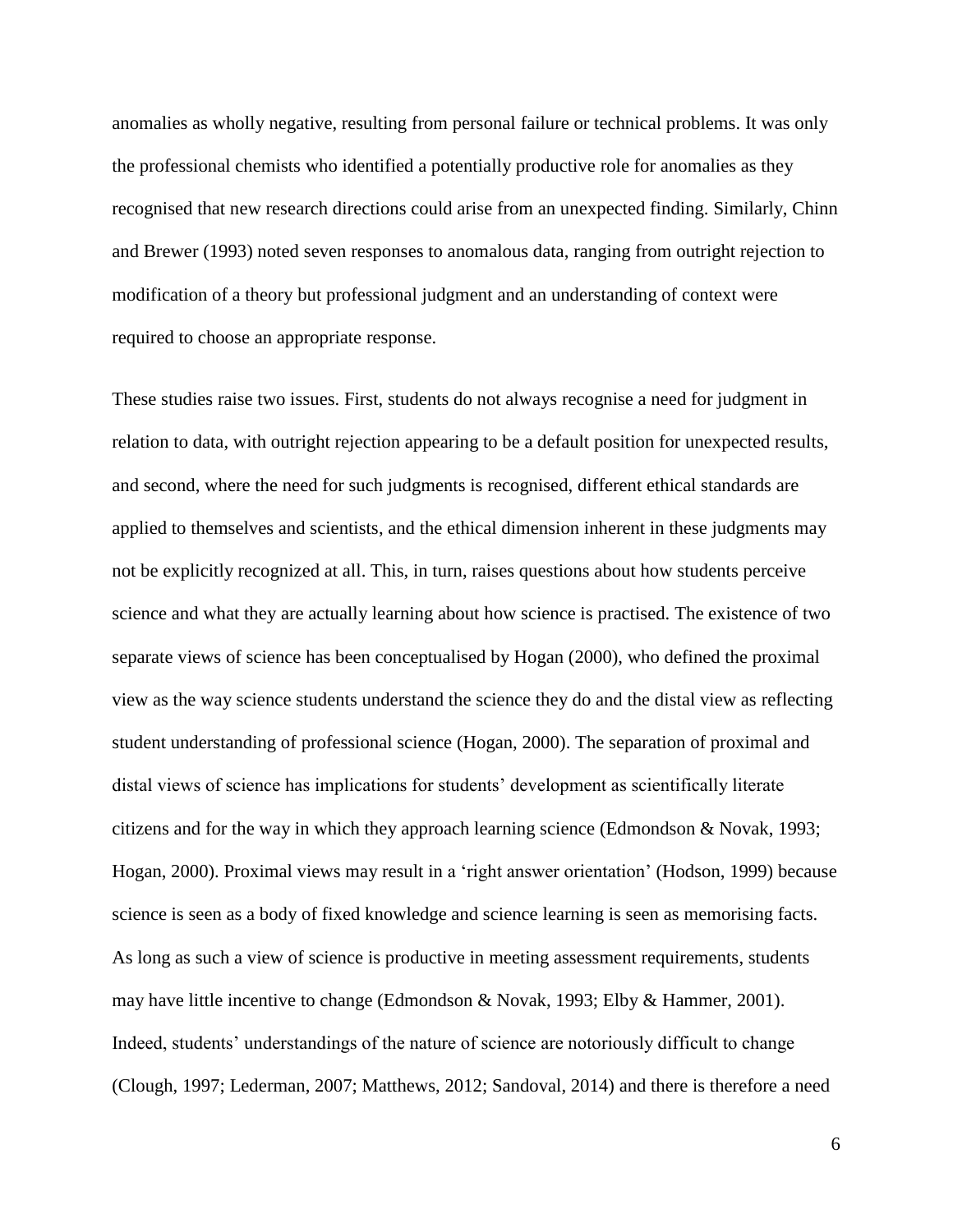to investigate the reasons for this more thoroughly. Distal knowledge relates to the way students perceive 'real' scientists, who may be seen as discoverers of new knowledge and theories and are often idealised (Hogan, 2000; Howitt & Wilson, 2014), particularly as professional science may be presented by teachers and textbooks in idealistic and unrealistic ways (Allchin, 2003). Scientists are therefore not seen as wrestling with the kinds of difficulties students experience as part of learning and doing science. While students see studying science as a separate enterprise from being a scientist, they are unlikely to see the need for professional expertise and judgment.

### *Theoretical framework*

Our aim in this study was to examine how students develop the ability to make ethical judgments in the use of scientific data. This will depend on both students' perceptions of science and their ability to accept the uncertainty inherent in a need for judgment. Acceptance of uncertainty implies an epistemological stance and the role of epistemic cognition in science learning is an active and growing area of research (reviewed in Bendixen & Rule, 2004; Elby, Macrander, & Hammer, 2016; Kelly, McDonald, & Wickman, 2012; Sandoval, Greene, & Bråten, 2016; Sinatra & Chinn, 2012). These reviews make clear that epistemological studies of science learning have developed from different academic traditions, including science education, science studies, psychology and philosophy which have distinct but overlapping theoretical frameworks. Here, we focus our discussion on two dimensions that are important for the current study; the proximal/distal axis, which defines the scientific context in which judgments are made and the personal/developmental axis, which places the student in relation to their ability to accept the contestability of knowledge.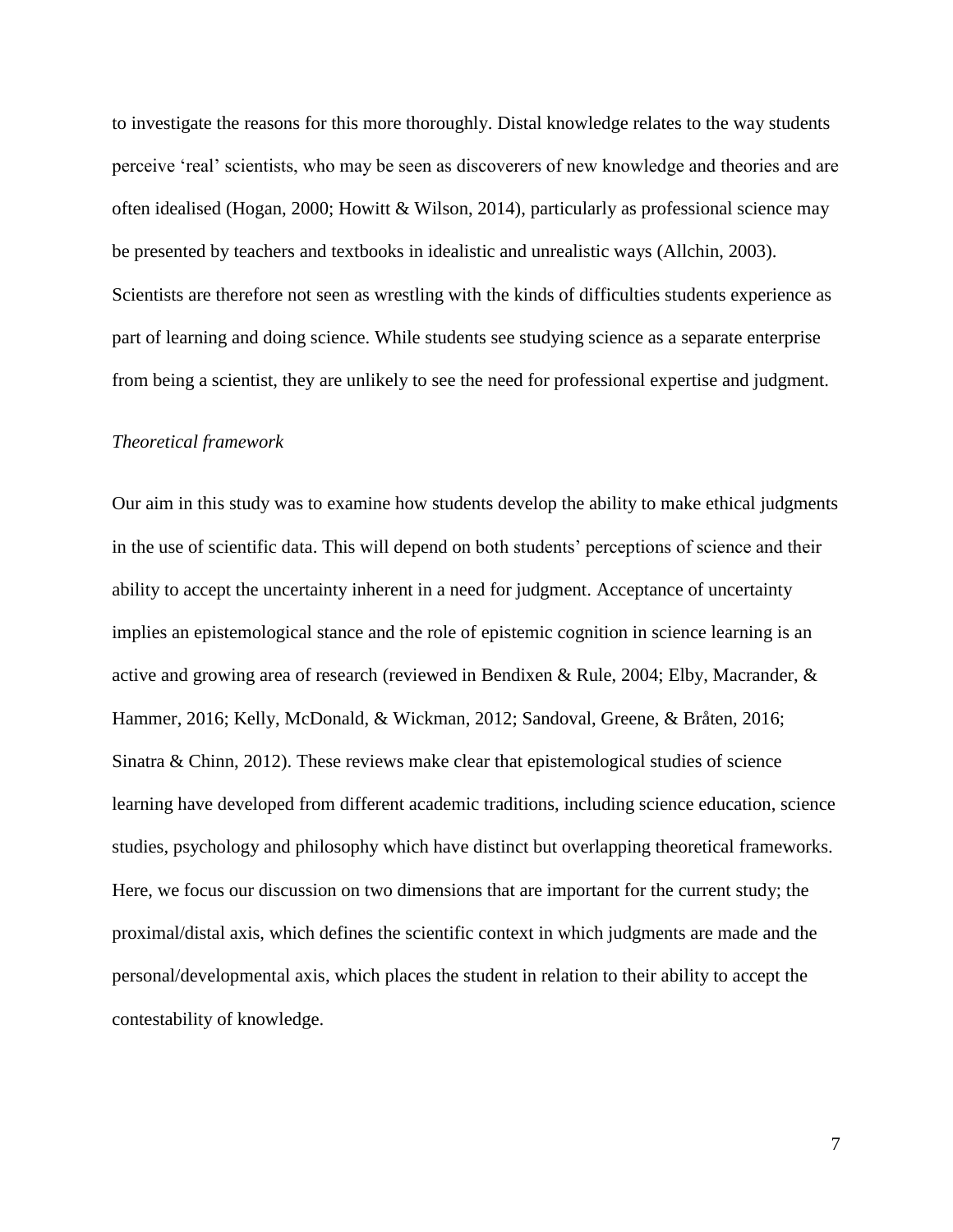It might be expected that a university science education would bring proximal and distal views of science together, as students engage with the professional practice of scientists. However, this depends on the degree to which students actually do interact with professional scientists and the way that teaching and learning experiences are designed. Teaching and learning activities may be underpinned by epistemologies very different from those of authentic science (Chinn  $\&$ Malhotra, 2002). As a consequence, students may adopt epistemological positions that are productive for meeting assessment requirements (Edmondson & Novak, 1993; Elby & Hammer, 2001), but are not necessarily those desired by educators. Epistemological considerations are not always made explicit in curriculum design and thus there is a need to examine the relationship between science learning and epistemological development (Kelly et al., 2012). Recognising that students may have different proximal and distal views of science, and that these are shaped by their experiences of learning science, is fundamental to better assisting students develop their own understanding of what science is and how it is done.

Proximal and distal understandings of science are one way to express the complexities of students' epistemological approaches. We have chosen to use this categorisation because it exemplifies the distinction important to this study; the difference between students' views of themselves as science students and their views of professional scientists when it comes to decisions that might be viewed as forms of data manipulation. However, it is one expression of a more general idea, that students deploy different epistemological resources in different contexts. A review of studies addressing the nature of science distinguishes between enacted views, based on what the students do, and professed views, which include their declarative knowledge about science (Deng, Chen, Tsai, & Chai, 2011). A distinction has also been made between inquiry learning or scientific practices, which focus on what students do and students' conceptions of the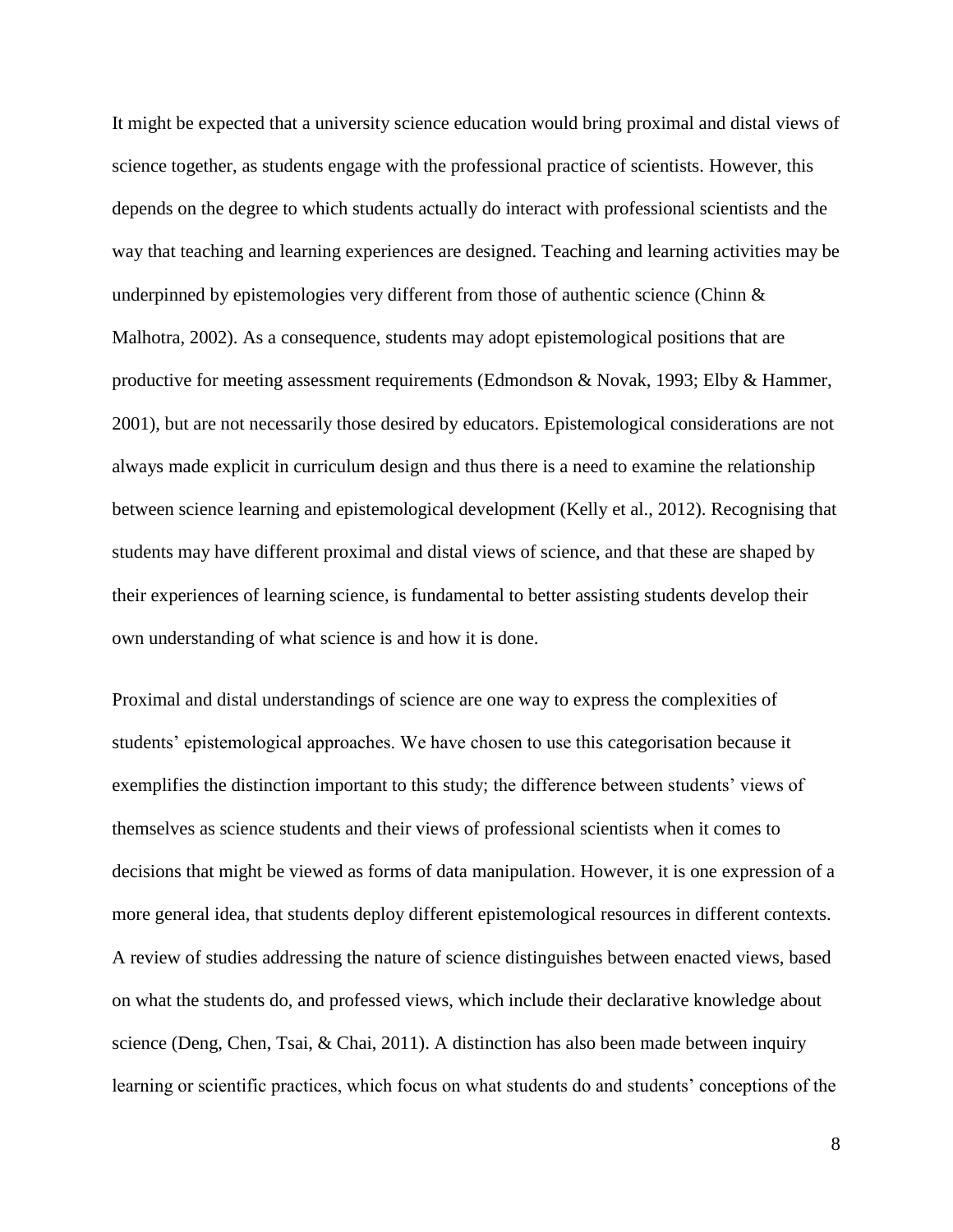nature of science, which reflect their understanding of professional science (Lederman, 2007). Sandoval (2005) adopted an epistemological approach using the terms practical epistemology to describe the way in which students construct and understand their own scientific knowledge through inquiry and formal epistemology to describe students' expressed beliefs about professional science. He argues that although students' practical approach to inquiry may mimic that of scientists, this does not necessarily influence their formal epistemologies and therefore we need to better understand students' practical epistemologies so that we can support their integration into formal epistemologies. Although these studies employ different perspectives and use different terms, taken together they provide compelling evidence that students hold more than one understanding of science and that their different understandings are deployed in different contexts.

The second dimension underpinning students' attitudes to science and science learning is their personal epistemological and ethical development because the ways in which students conceptualise knowledge, and their understandings of how ethics enters into different levels of scientific practice, will impact on their learning behaviours in science. In order to make the transition to 'being a scientist', students need to move from a position where they are receivers of secure, accepted knowledge to a position where judgments can be made because they see themselves as being able to contribute to knowledge construction. They also need to develop a sense of how personal, social and cultural factors can introduce an ethical dimension not just to decisions about *what* science to practice, but also *how* to practice it. The role of epistemological development in learning was first identified by Perry (1970) but has been explored by a number of other authors since (reviewed in Hofer & Pintrich, 1997), with all having in common that such development involves substantial qualitative changes in the nature of learning and how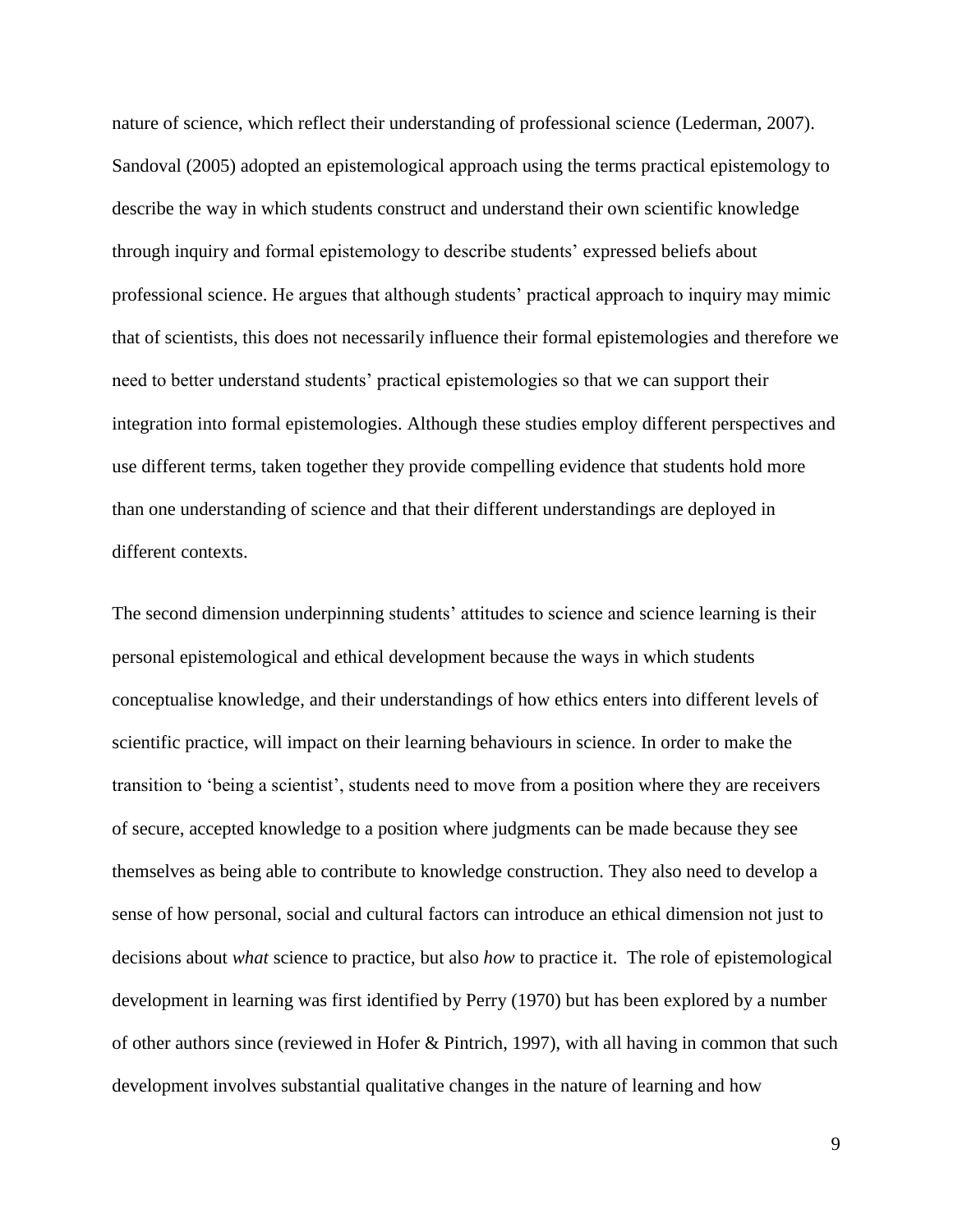knowledge is viewed. In these models, epistemological and ethical development occurs through several key transitions (Figure 1) in which knowledge is initially viewed dualistically, as either right or wrong. The first transition involves the recognition of uncertainty and the existence of multiple opinions but does not yet include the ability to distinguish between them. The next transition recognises the role of evidence and context in justifying one viewpoint over another. In the final transition, which has been recognised as more social and ethical than epistemological (Moore, 2002), the student commits to particular values as a basis for making life decisions.

### **Insert Figure 1 about here**

Moore (2002) describes the Perry scheme as 'reflect [ing] two central interwoven dynamics: 1) confronting and coping with diversity and uncertainty with respect to new learning, and 2) the attendant evolution of meaning-making about learning and self' (p22). Both of these are highly relevant to our study. Moore also notes that, '[i]n its representations of both intellectual and epistemological perspectives (and their relationships), the model continues to focus our attention on the intimate connections between the individual learner, subject matter, and process of understanding, and remains a rich heuristic framework' (p18). It is this richness and focus on relationships that makes the Perry scheme appropriate for our analysis. Much subsequent work has taken a more restricted view of epistemic cognition that excludes identity and emotion from examination of beliefs about knowledge (reviewed by Elby et al., 2016). However, it has recently been argued that a broader definition of epistemic cognition that does include affect, motivation and learning context may be more useful because the narrow focus misses important aspects of student behaviour (Chinn, Buckland, & Samarapungavan, 2011). We concur with the latter view, reflecting our interest in how students respond to particular ideas in particular contexts and the interplay between ethics and epistemology.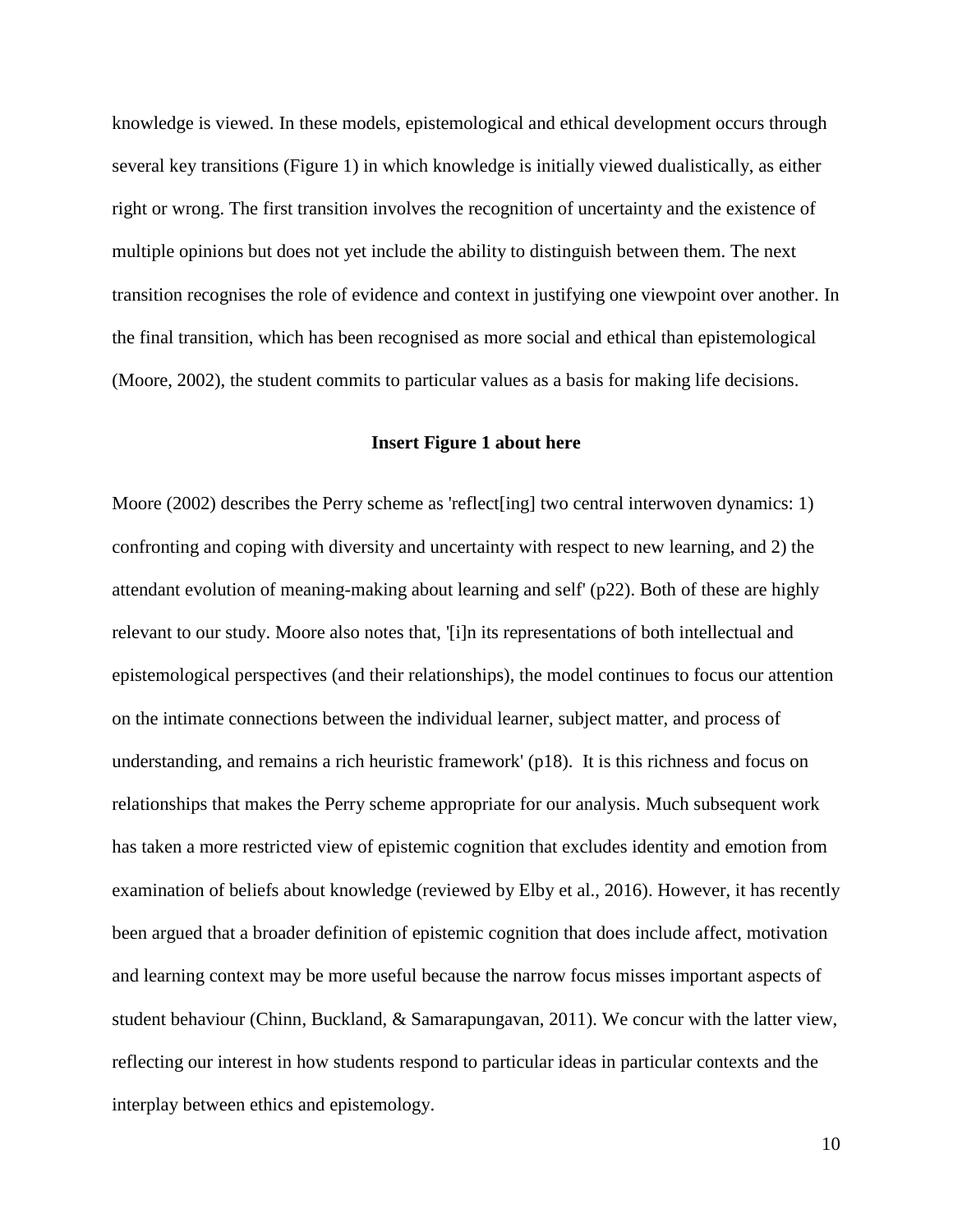#### *Research aims and questions*

We have used the lens of proximal and distal views of science knowledge to investigate students' understandings of the need for judgment in producing, analyzing and presenting scientific data and the consequent ethical implications. The specific issue of data and the more general issue of critique of claims has been identified as an omission from many science curricula (Duschl, 2008; Ford, 2008; Roth, 2012) but one that is important to science education. It is, therefore, important to assess students' attitudes to these issues so that pedagogical strategies are developed from an evidence base. The teaching approach examined here was to problematize data interpretation through case studies of scientists facing difficult decisions on the generation, analysis and presentation of scientific data, including where the difficulties might be seen to arise because the scientists held a conceptual conviction that, in the face of conflicting data, resulted in a moral dilemma. There are particular issues around decisions to remove outlying data points that students find challenging because there is a fine line between acceptable data manipulation and that which is fraudulent. Pre-reading for the case studies covered cases of famous scientists whose decisions to include data, or not, were open to the interpretation that they may have behaved fraudulently. The cases included examples where data was challenging to collect and the experiments prone to technical difficulties and where scientists had prior commitments to particular theories. The need for the scientists to make decisions about which data should be included in the final analysis was therefore highlighted, introducing students to the more general issue of how scientific data is generated and validated (Roth, 2012). This context prompted students to consider and justify ethical judgments in science – both their own and those of professional scientists. Their responses to the case studies have been analysed to answer the following questions: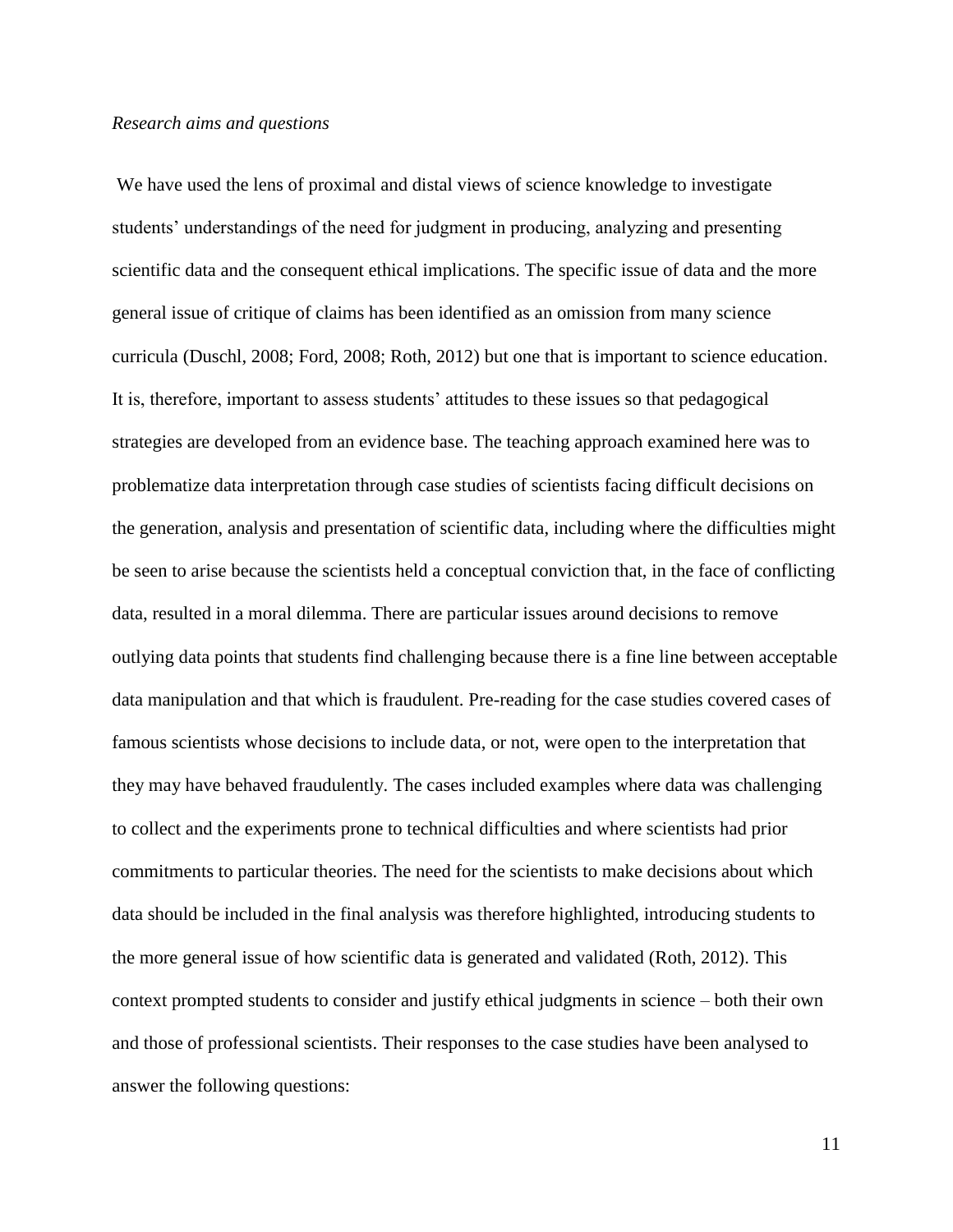- 1) To what extent do undergraduate science students recognise the need for ethical judgements in data analysis and how does this change after a case study on this issue?
- 2) What factors influence students' ethical judgments in proximal and distal domains?

We have taken a sociocultural approach to the analysis of student views, drawing on a body of research suggesting that students should be given opportunities to understand the process of science and to develop their own thinking about science (Clough, 2006; Duschl, 2008; Matthews, 2012; Rudolph, 2014), rather than adopting a prescriptive approach that privileges particular views. Such approaches lend themselves to a situated analysis of students' ethical and epistemological development (Sandoval, 2014; Sandoval, 2005; Sinatra & Chinn, 2012) in which both proximal and distal views of science may emerge. It is important to include reflections of students in studies of this kind because reflections may include justifications for behaviours that may not be evident from direct observation of practice (Sandoval, 2014) and because the act of reflecting may prompt deeper engagement and epistemological development (Bendixen & Rule, 2004; Sinatra & Chinn, 2012). Thus, our approach has been to provide students with stimulus material on the ethical implications of data interpretation and then to analyse their reflective responses.

## **Methods**

## *Context and participants*

Participants were enrolled in a first year cross-disciplinary course on the nature of science, which has been described previously (Howitt & Wilson, 2014). The course is taught as a series of case studies on different issues of science and encourages students to develop and discuss their own opinions. It has been taught at a research-intensive university for three years with 30-45 students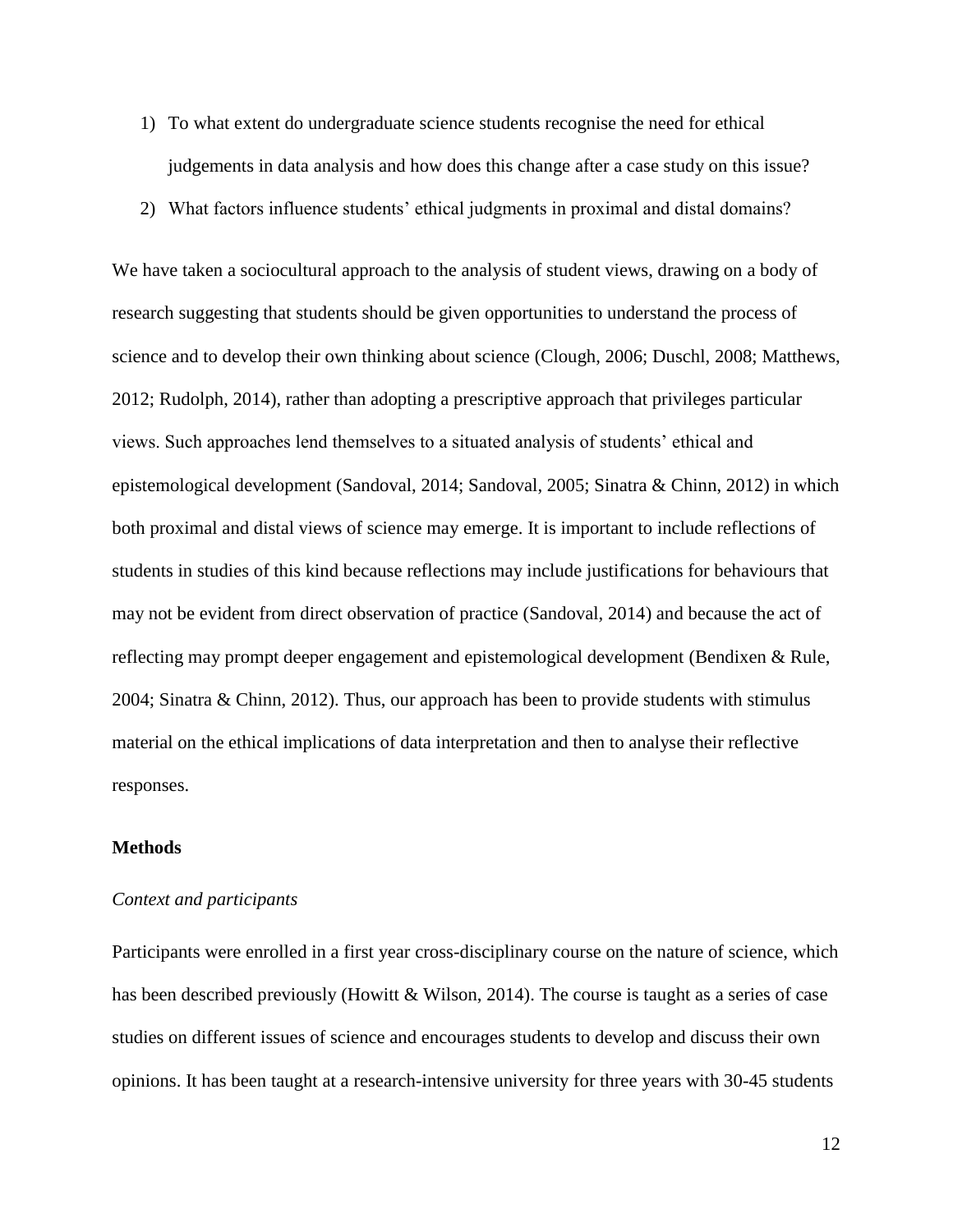each year, 60% of whom were female. The majority of enrolled students were in their first year of university study and were undertaking a Bachelor of Science or one of its higher-entry score variants that focus on research experiences. Most students were enrolled in three other, conventional science courses, with a minority undertaking arts or law courses in addition to science. Students enrolling in the course represented a reasonable cross section of the science disciplines including psychology and earth sciences as well as maths, physics, chemistry and biology.

At the start of the course, students were asked if they were willing to allow their written submissions to be used as data in a research project examining how students learn about scientific research processes. Permission was given via forms approved under the Human Ethics Review process at the institution. The written reflections on the relevant case study and the final integrative reflection of the 101 students who gave permission (92% of all students in the course) have been used in the analysis.

As mentioned above, the case study on data manipulation included readings on a series of historical instances of possible data manipulation or fraud. One reading described how the Nobel prize-winning physicist Robert Millikan initially published all his data, including what the scientific community at the time deemed as evidence of inadequate scientific skill (Waller, 2002, Chapter 2). His scientific notebooks show that Millikan excluded results that were not consistent with his findings in later publications – sometimes with a rationale based on the experimental conditions, but sometimes with no stated reason. This case study gave the opportunity for students to discuss and reflect on the role of gut feeling, and the ethics of suppressing data in response to earlier criticisms of inadequate professional competence.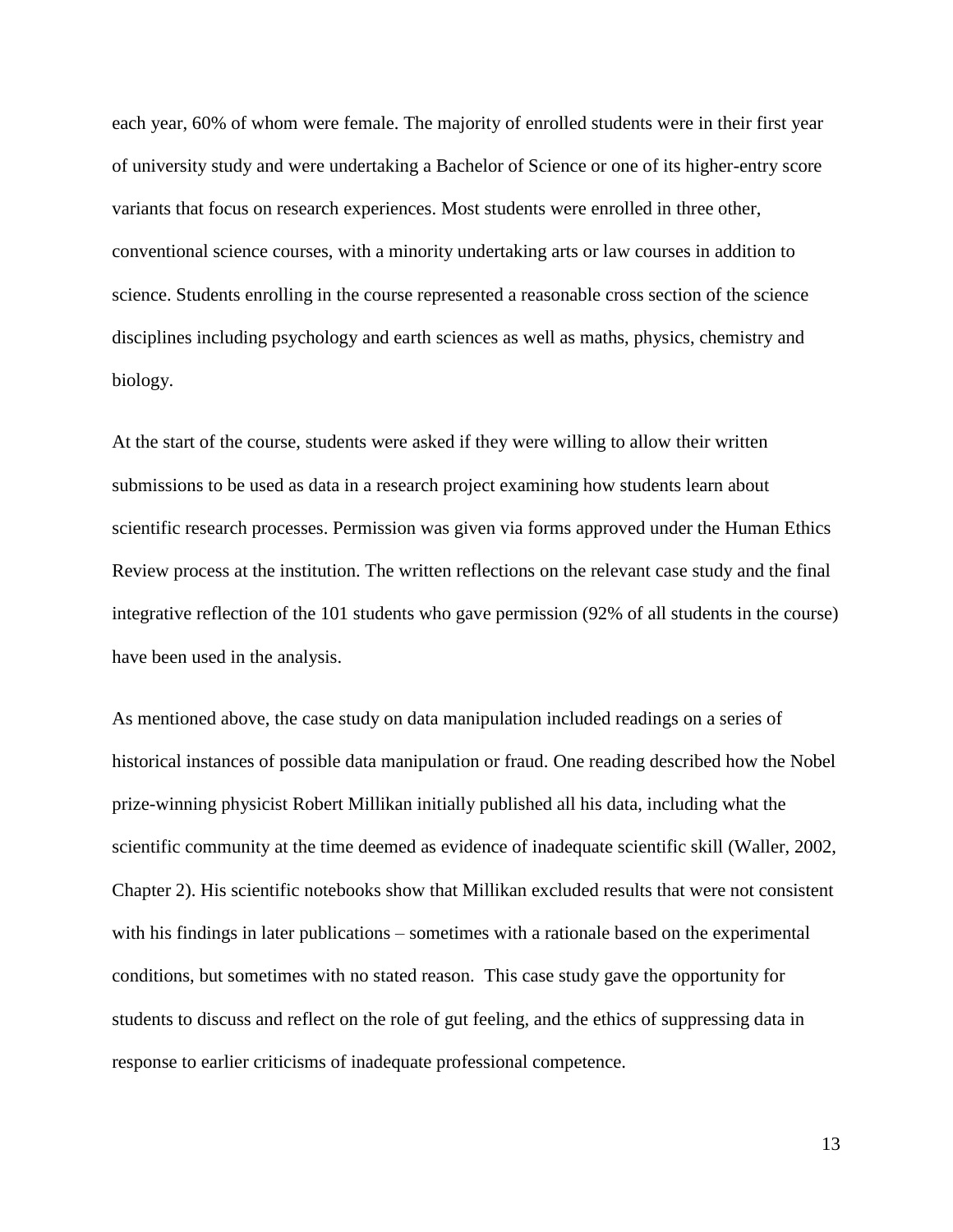Another reading described how another Nobel prize-winning physicist, Arthur Eddington, reported only those results that supported Einstein's theory of general relativity when he set out on an observation of a solar eclipse through which he intended to prove this theory (Waller, 2002, Chapter 3). This case study gave students the opportunity to discuss and reflect on the complex role of conviction and belief in science and scientific progress. It raised the question of whether someone who was one of the only people in the world at the time to understand Einstein's work (and so might be capable of judging its scientific and logical merits) might be tempted to construct the strongest possible argument for its acceptance.

The final reading concerned the famous twin studies undertaken by psychologist Cyril Burt, in which he is suspected to have invented not just data but both participants and co-researchers (Wade, 1976). In this case, the inadequacy of Burt's ethics with respect to data might be clearer than in the cases of Millikan and Eddington, but the opportunities to discuss wider and more long-term social consequences were richer. Classroom activities also introduced examples of demonstrably fraudulent scientists.

Students were encouraged to consider the level of ambiguity in the data in the different cases, and to postulate reasons why a scientist might consciously or unconsciously misrepresent their results, both in terms of conceptual convictions and sociocultural factors such as religious beliefs, or the seeking of personal gain/status.

## *Data collection and analysis*

Formative and summative assessment activities during the course provided rich qualitative data that allowed us to explore variation in the ways in which students responded to questionable manipulation and presentation of scientific data. After each case study, students were provided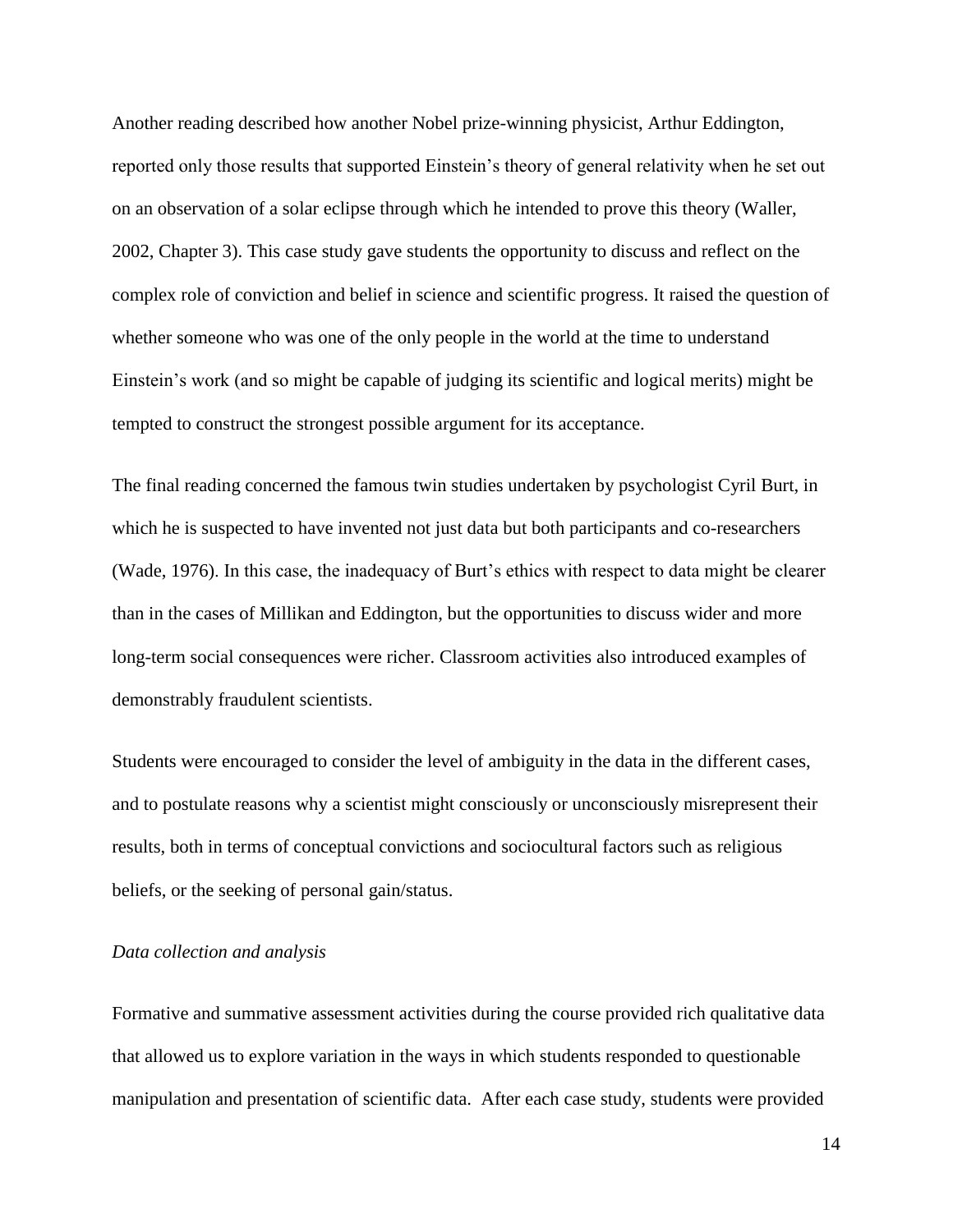with a prompt question for their reflection that left open whether they discussed their own behaviour or that of professional scientists. Students also completed a final reflection at the end of the course in which they were asked to consider how the course had changed their views of science. In each reflection, students were asked to write about their views and to justify their opinions. By encouraging such epistemic reflection (Sinatra & Chinn, 2012), we hoped to gain information on the beliefs they used to make sense of science and their epistemological goals and discourse (Sandoval, 2014). We thus not only had a snapshot of the range of views and responses of students enrolled in the course; we also had evidence of if and how their views changed over the semester, and their own *post facto* reflections on those changes.

All reflections were de-identified and entered into NVivo to facilitate analysis of data and identification of material relevant to particular themes. Qualitative analysis of the reflections used a constant comparative approach (Strauss & Corbin, 2008) to identify emergent themes relating to students' perspectives on their learning and their understandings of the nature and practice of science. Our analysis was informed by the techniques of phenomenography (Marton & Booth, 1997), which focuses on range and variation in understandings or conceptions (rather than looking for the most commonly-held conceptions) and is particularly effective in identifying hierarchies of expanding sophistication or nuance.

The analysis proceeded in several stages. Initial open coding was based on searches of the reflections in NVivo against key words, for example, fraud, data manipulation, practical class, to identify relevant subsections of each text. Using the paragraphs extracted in this way, the first author developed codes based on common themes raised in the reflections, and within those, identified whether proximal or distal science was addressed. Initial codes and sub-categories were descriptive and wide-ranging, for example, scientists as human beings (eg, motivation, bias,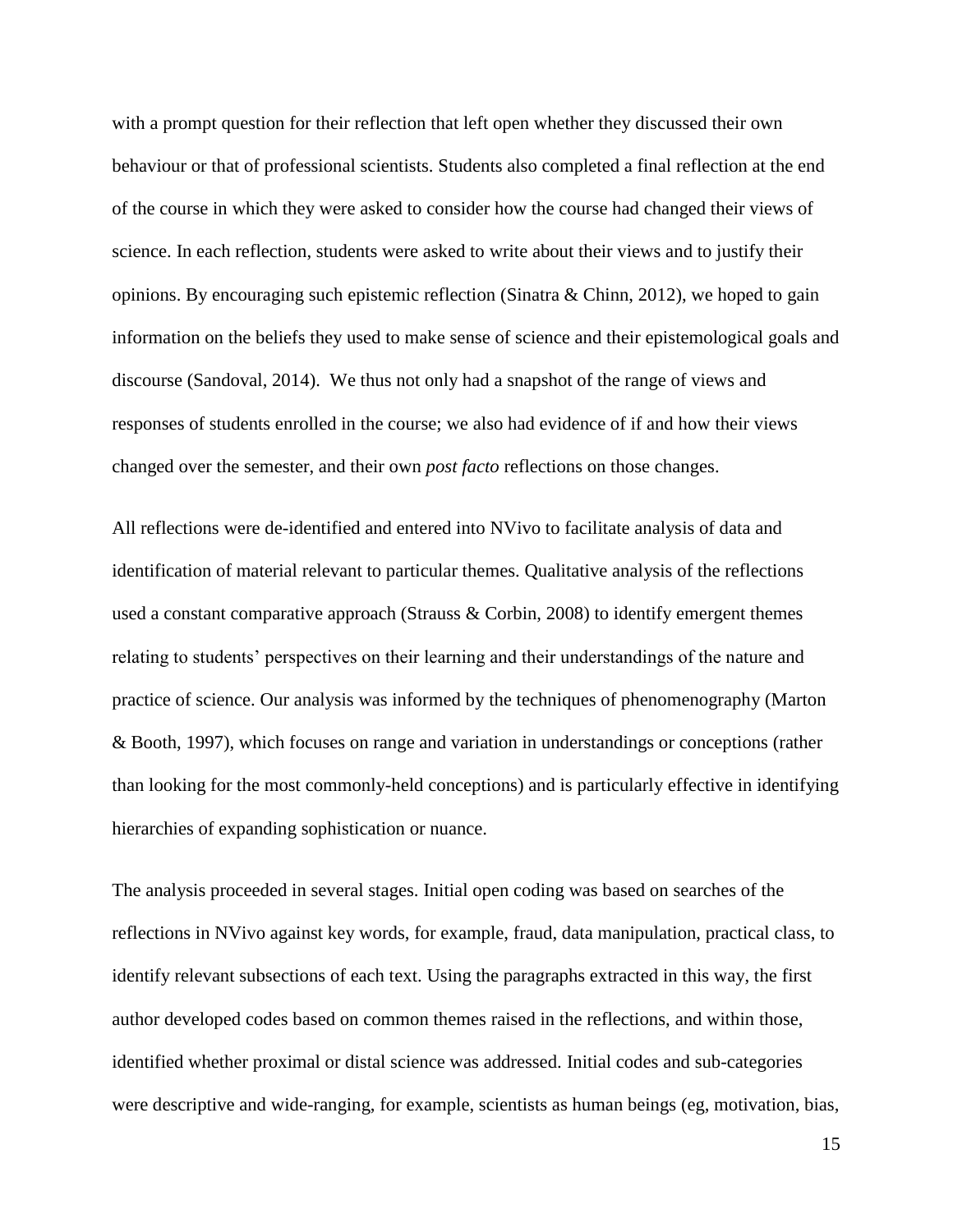empathy, peer pressure) and experimental data (eg, objective, manipulation, fraud, publication, need for interpretation, scientific method). During this process, it became evident that students exhibited a range of qualitatively different views relating to both proximal and distal conceptions of science. These appeared to represent different degrees of sophistication in their awareness of nuance around the need for scientists to make and validate judgments on data. Many students also commented on the ways in which they became aware of more possibilities, demonstrating transitions to positions of greater sophistication. This led to a phase of more conceptual coding, with the focus on variation in the recognition of nuance. (Here, consistent with phenomenographic approaches, sophisticated or nuanced does not refer to a more or less "correct" response. Rather, a less sophisticated understanding is one that recognizes only a small number of factors and/or possibilities, while a more sophisticated understanding is one that recognizes more factors and possibilities.)

The second phase of the analysis thus structured the data along two conceptual dimensions: proximal/distal, and awareness of nuance. These codes were then tested by both authors reading complete reflections to ensure that the codes were consistent with students' arguments, refining, elaborating and changing the coding as necessary. As these structures were further refined, it became evident that they could be mapped onto the epistemological positions identified by Perry (1970) resulting in an adjustment of categories that formalized this similarity. This was consistent with our aim of understanding students' responses to the ethical implications of data analysis and provided a theoretical framework with which to examine change. The codes from this stage of the analysis and how they mapped to Perry's positions are shown in Table 1. Thus, Perry's positions became our primary categorisation, with proximal and distal responses seen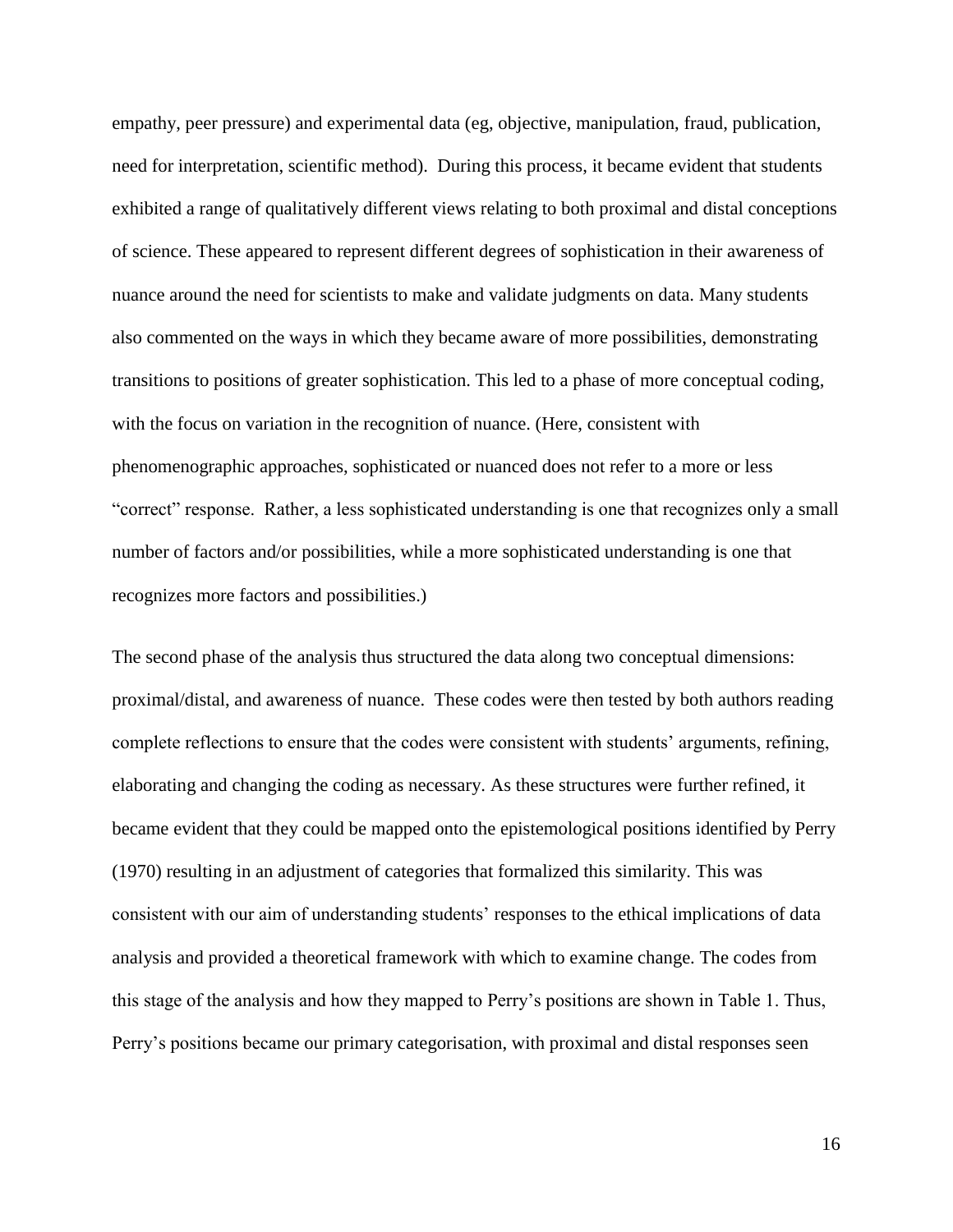within these, and we began to focus more on transitions between these categories, and to look for what appeared to trigger them.

#### **Insert Table 1 about here**

The final phase of analysis involved several reliability checks to confirm coding and classifications. Throughout all three phases, clarification of the coding structure followed an iterative process as both authors read and discussed the reflections and the codes, leading to agreement on the final categories. We also actively searched for reflections that showed transitions between the modes and critically examined these to ensure we had not missed important phases. In the final iteration, representative quotes were considered in context of the entire reflection to ensure that participants' views were accurately represented and that the quotes were illustrative of the mode. Reliability was also enhanced by triangulating data obtained from reflections with questions posted to the course discussion forum, the initial survey completed by students and notes from class discussions. The questions, in particular, highlighted the difficulties that students had with making judgments and in accepting the fallibility of scientists, confirming the focus of our analysis on transitions and ethical development.

## **Evidence for changing epistemological and ethical understandings of scientific judgment**

The questions posted to the course discussion forum, class discussions and written reflections showed students were thinking seriously about the representation and manipulation of data and the difference between data and published results, often apparently for the first time. Some students recognized that scientists are sometimes in situations where they must make professional judgments about what constitutes publishable data. Some recognized a range of factors that might lead to scientists *subconsciously* excluding some data as invalid, such as bias,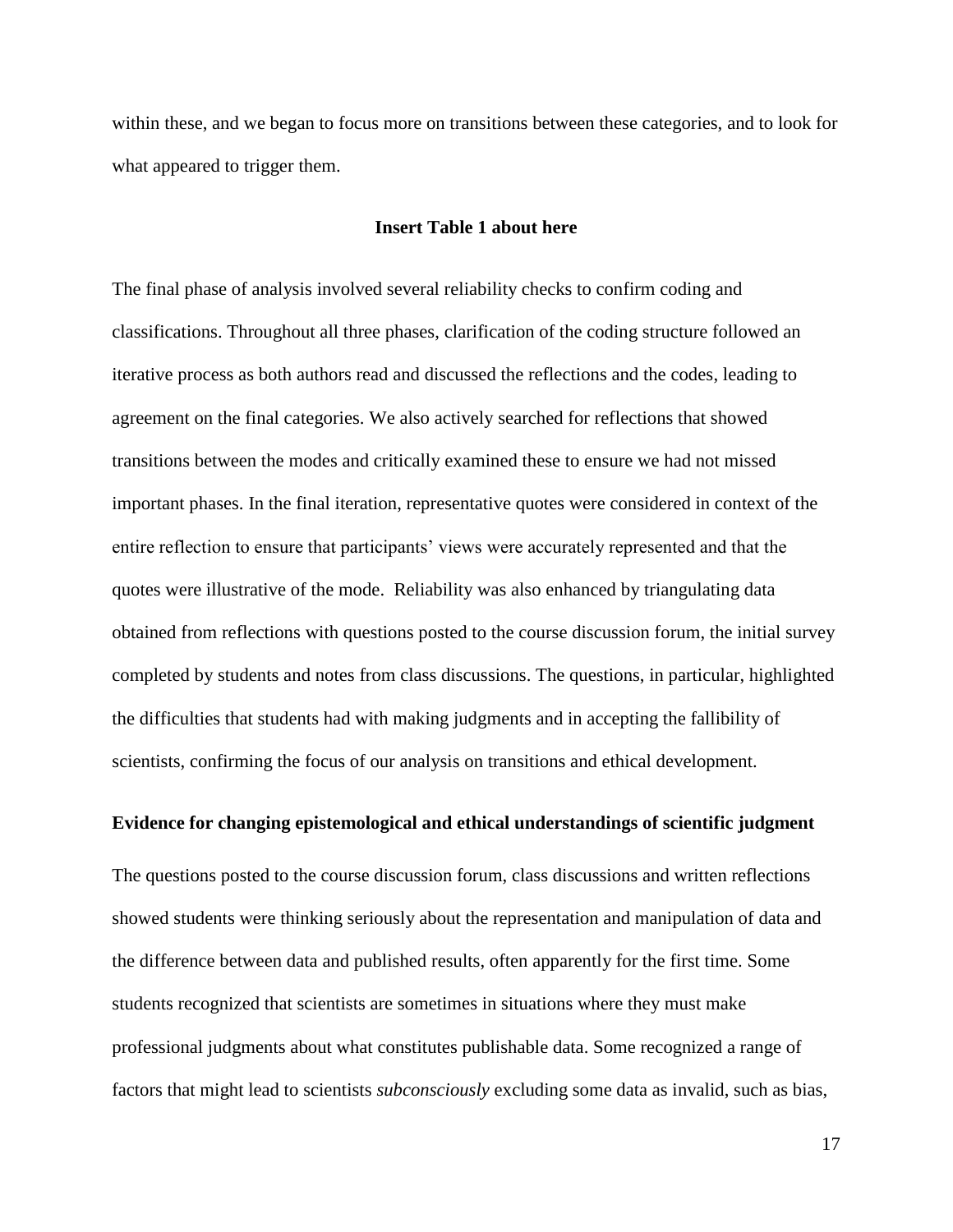culture, religion and so on. Students also discussed pressures and personal drives that might lead to the *conscious* manipulation of data.

We observed that a consideration of the ethical aspects of data selection and presentation prompted many students to recognise the contestability of scientific claims and the need for judgment. Within the written reflections, a range of levels of sophistication regarding these positions was evident. As discussed above, these levels mapped closely to the various levels of intellectual and ethical development described by Perry (1970) and one of the most striking aspects of the data was the ways in which transitions between these levels were evident. In the following, we show that many students started the course at the least sophisticated, dualist level of Perry's scheme (Figure 1). We then provide evidence for transitions to more sophisticated levels, as students recognise uncertainty and eventually become able to make judgments based on evidence (Figure 1 and Table 1). We suggest that lower levels of sophistication tend to be coupled with students' self-perceptions as very different to practising scientists, and that increasingly sophisticated positions with regards to data manipulation are coupled with an increasingly strong identification between students and scientists.

## *Initial views of science are largely unexamined*

Our first research question was, to what extent do undergraduate science students recognise the need for ethical judgements in data analysis and how does this change in response to the case study? In their final reflections, students discussed changes in their views during the semester, with many identifying their initial views as unsatisfactory for various reasons. A strong theme that emerged from these reflections was that most students had not previously considered what it means to be a scientist and to do science. The role of science student had been accepted without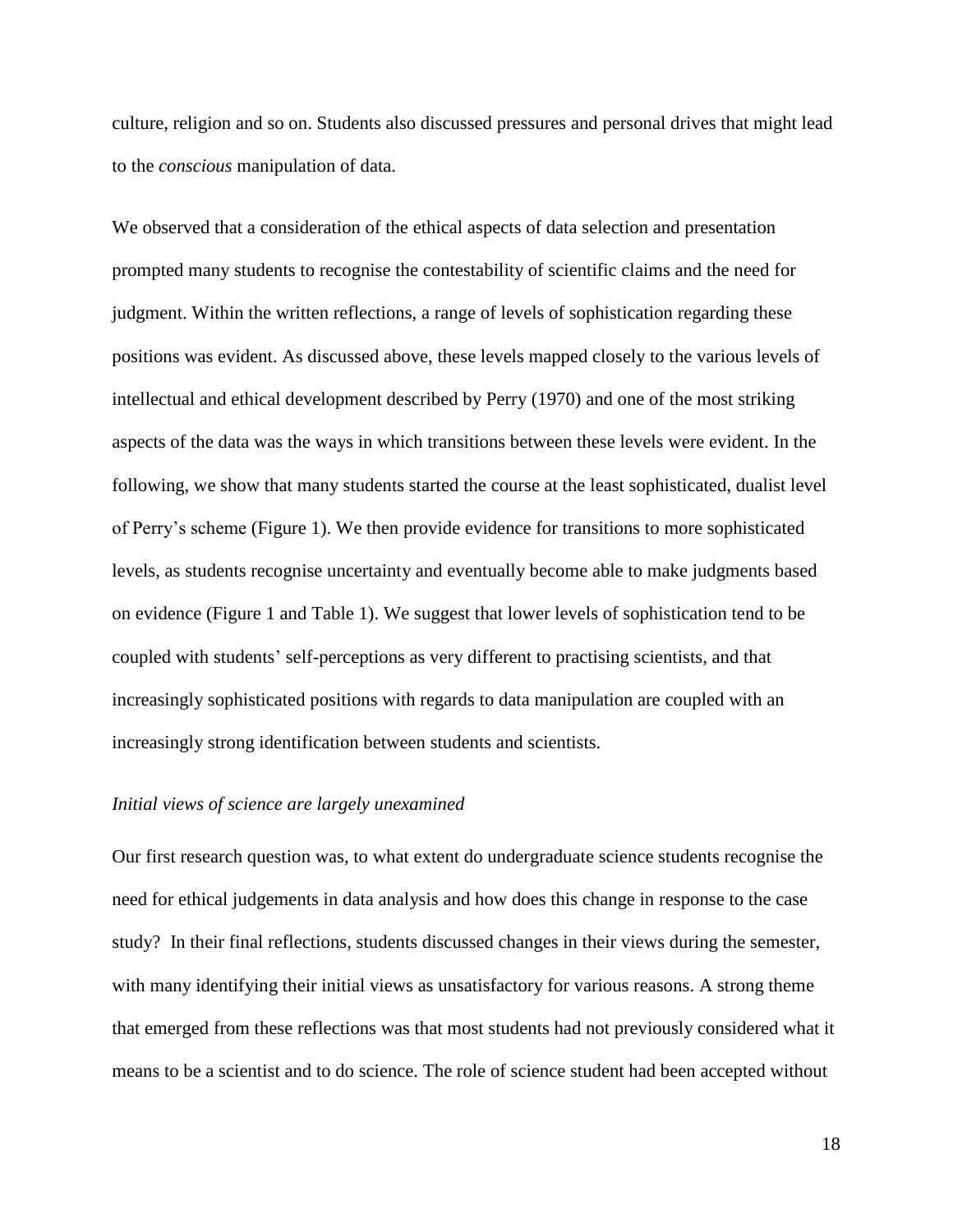question and for many this included a largely extrinsic motivation to gain marks, even when students were also interested in science for its own sake. This resulted in the view that it was acceptable for students to alter results during laboratory work, as Jonathan explains.

We knew the answers we were meant to be getting, obviously there was something wrong with the equipment we were using or our technique – it wasn't exactly state of the art. I'd never really thought of this as unethical, I knew we weren't meant to do it, but then again it wasn't like we were performing ground breaking research, it seemed to me that the most important thing was to get what I knew, without question, were the right answers. (Jonathan)

Comments such as this one indicate that students are completely focused on proximal science and do not see laboratory work as professional practice or consider the implications for their development as scientists. Similar attitudes were observed in previous studies of chemistry students' attitudes towards laboratory work (Del Carlo & Bodner, 2004; Vhurumuku et al., 2006). A consequence of this attitude is that students do not see the need for professional judgment. Since they perceive that a right answer exists, the task of a scientist is to uncover this answer. This reflects an inappropriate extrapolation of a proximal view based on the student's experience of learning science to the nature of professional science. The two quotes below illustrate the proximal and distal expressions of this view.

I really liked studying science because I believed it was objective and there was always a 'right' answer. (Sophie)

The definition of scientific method which I have held for most of my thinking life was as a process of discovery, analogous to the careful cleaning of a painting to reveal the masterpiece underneath. I considered scientific method to be a mode for the revelation of 'the true nature of things'. (Hannah)

On the surface, this latter description of science might seem quite appealing, and might be shared by some scientists, as it allows for initial findings to be over-turned or replaced by subsequent investigations. However, it represents an epistemological stance in which scientific knowledge is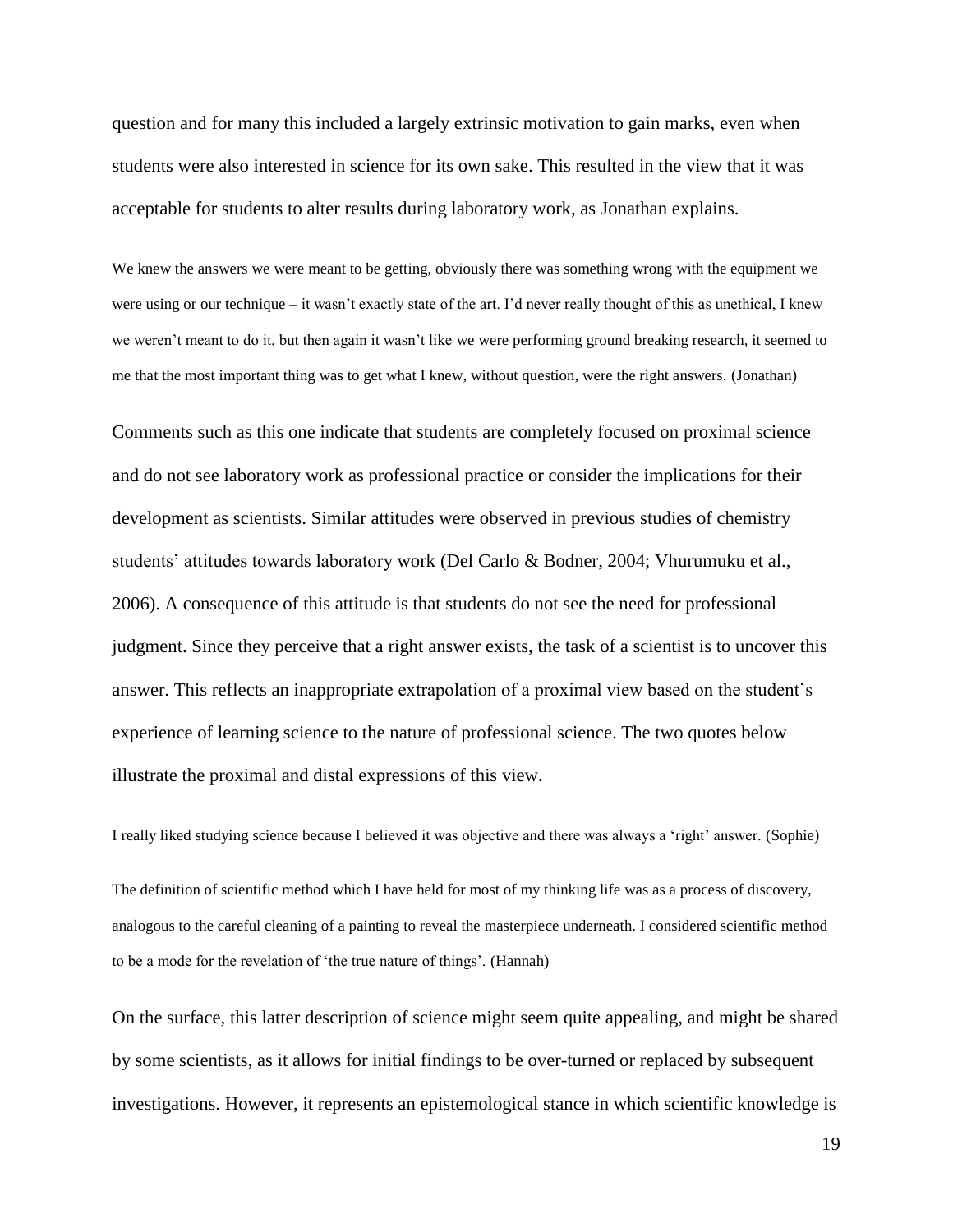pre-existing truth, and fails to capture the sense that knowledge is created, not merely discovered, through scientific work.

The scientific method was widely seen as a set of rules that scientists follow, again leading to a passive view of what scientists do.

I had a very idealised view of how both scientist and science actually worked. I believed that science followed the very well known and linear path known as the Scientific Method. (Daniel)

I also believed this [diagram of the steps of the scientific method] to be the one true scientific method which all scientists adhered to. (Mark)

Mark continued the discussion of his initial views with this comment on the class response:

I was not alone in missing ethics out when asked to think of the qualities of a good scientist. (Mark)

It is evident from these and similar quotes that many students had not previously considered that science might involve professional judgment; data from a pre-course survey, which had asked students questions aimed at probing their preconceptions about the nature of science, suggested that this was the case for the majority. Most students had unquestioningly adopted a somewhat idealized view of science, in which scientists were seen as 'seekers of truth', uncovering nature's secrets through the application of a defined and unwavering procedure of scientific method. Thus, both proximal and distal views excluded any need for judgment because the objectivity and rules of scientific method were seen as allowing no scope for intervention.

### *Final views of ethical judgments in science evolve for many students*

Throughout the course, many students became more aware of the ethical dimension of data analysis but a wide range of views was observed. Most students themselves noted significant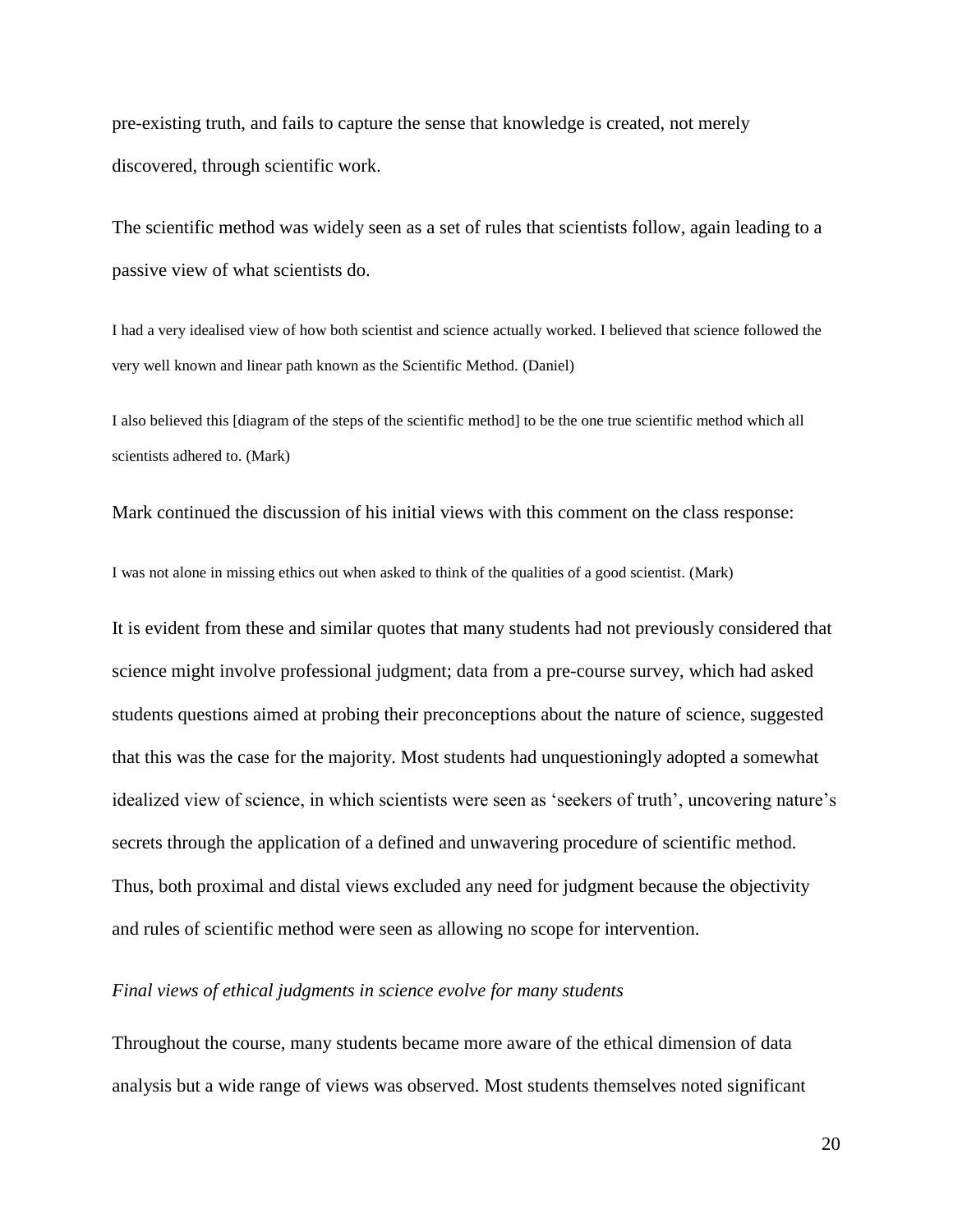changes in their views of data manipulation and presentation during the course. Almost all reflections included discussion of distal views of science as students wrote about their responses to the case studies. Not all reflected on their own practice but many also discussed proximal views of science, with some attempting to integrate the two. This led to a much more diverse range of views than had been held initially (at least as deduced from students' retrospective reflections and supported by the pre-course survey). A set of hierarchical categories that covered the range of perceptions evident in the participants was developed. Four categories, based on the four core positions defined by Perry (1970) were identified (Figure 1). A feature of these positions is that they are qualitatively different, and movement between them requires significant conceptual changes, which were sometimes evident in the students' reflections. All categories covered both proximal and distal views, although not all individual students wrote about both. Table 1 summarizes how each mode was expressed in relation to proximal and distal conceptions of science and scientific practice. The following sections explore these expressions in more detail.

## *Mode 1: dualism*

Students who appeared to be in this category at the end of the course held the belief that science is completely objective and there is no need to use judgment in the use and presentation of data. Most had not changed their views throughout the course. Such students labelled all selective data use as fraud and in the most extreme position, failed to recognize that the behaviour of scientists can be influenced by their expectations and backgrounds. The quotes below are typical in their expression of absolute values and their characterization of science as being about 'facts' or 'truth'.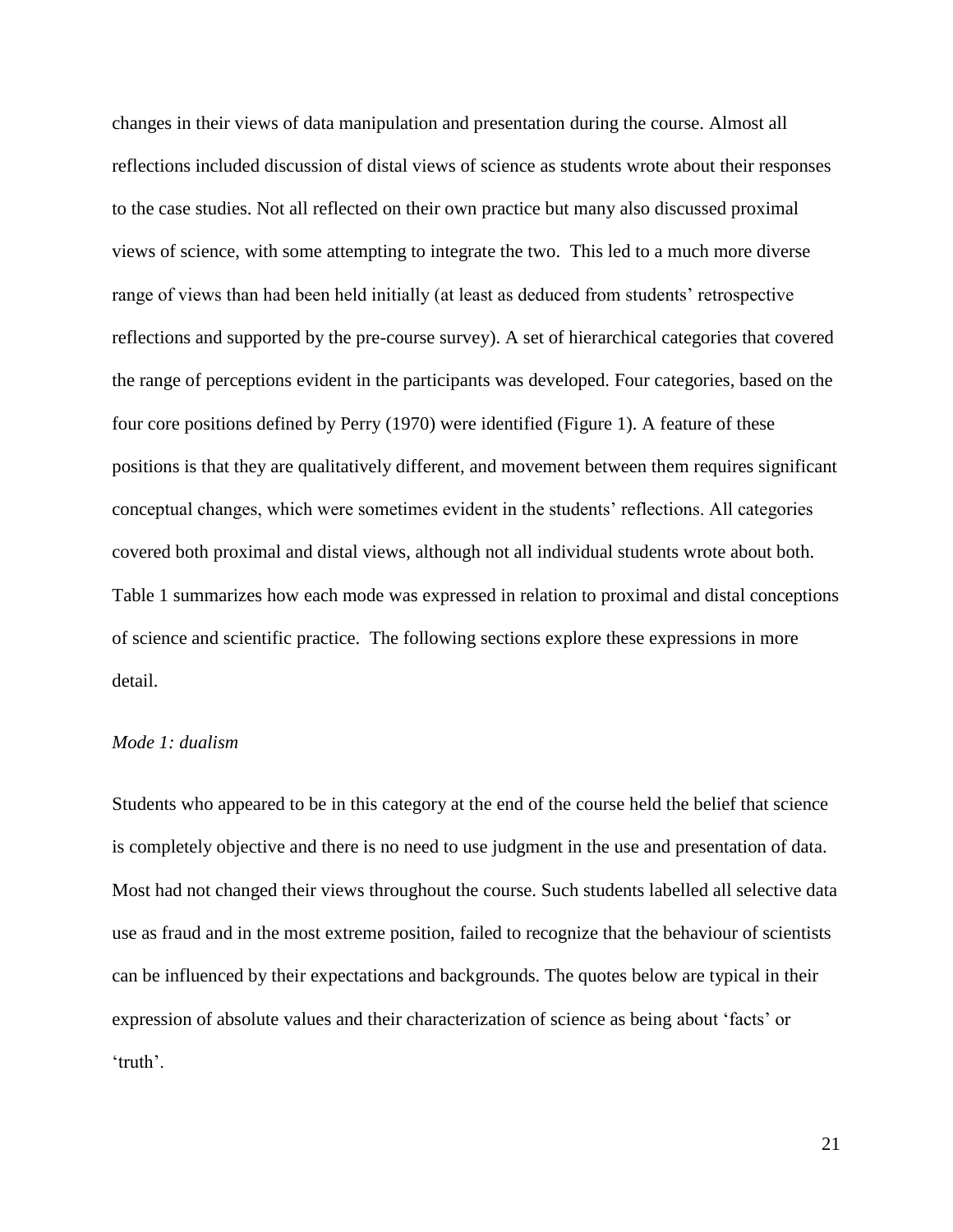I feel that any scientist ever found to have indulged in such behaviour should be tossed out of science (similar to a crooked cop), and I view those who partake in these activities with disgust. I realised I may hold a rather extreme viewpoint here, but I feel that falsifying or creating data simply goes against everything science stands for: truth; an unbiased verifiable source of information; promoting understanding about our world; advancing the human race. (Brendan)

My views of fraud and the manipulation of data have not changed much over the course of the semester. I still believe that scientists should be completely honest, because science is a field that is concerned with facts. (Ella)

The epistemological stance held by Brendan and Ella clearly allows no room for ambiguity, doubt, or moral ambivalence in science.

Some students in this category could accept the humanity of scientists and that they might be susceptible to non-scientific pressures or motivations. However, while these students might understand why this occurs, it did not alter their perception of the objectivity of science. Instead, they felt that some scientists do not live up to their ideal. While most students in this category focused on distal views of science (perhaps because their less nuanced understanding does not leave room for the adoption of multiple positions) some were able to identify with scientists, at least to some extent, as Lucy describes understanding the scientists' data manipulation and her use of 'we' in this reflection:

The in-class discussions helped me understand a little of what motivates a scientist to commit scientific fraud – pressure to be correct was the main one, I thought, with personal beliefs close behind. As I discussed earlier, it's essentially impossible for humans to be objective. I think that often we pick a theory or idea that we like, or consider 'beautiful', and we will defend that theory until we are conclusively proven wrong. I can understand why scientists do this, but I do not think it's particularly 'good' science, since science almost by definition is very rational and logical. (Lucy)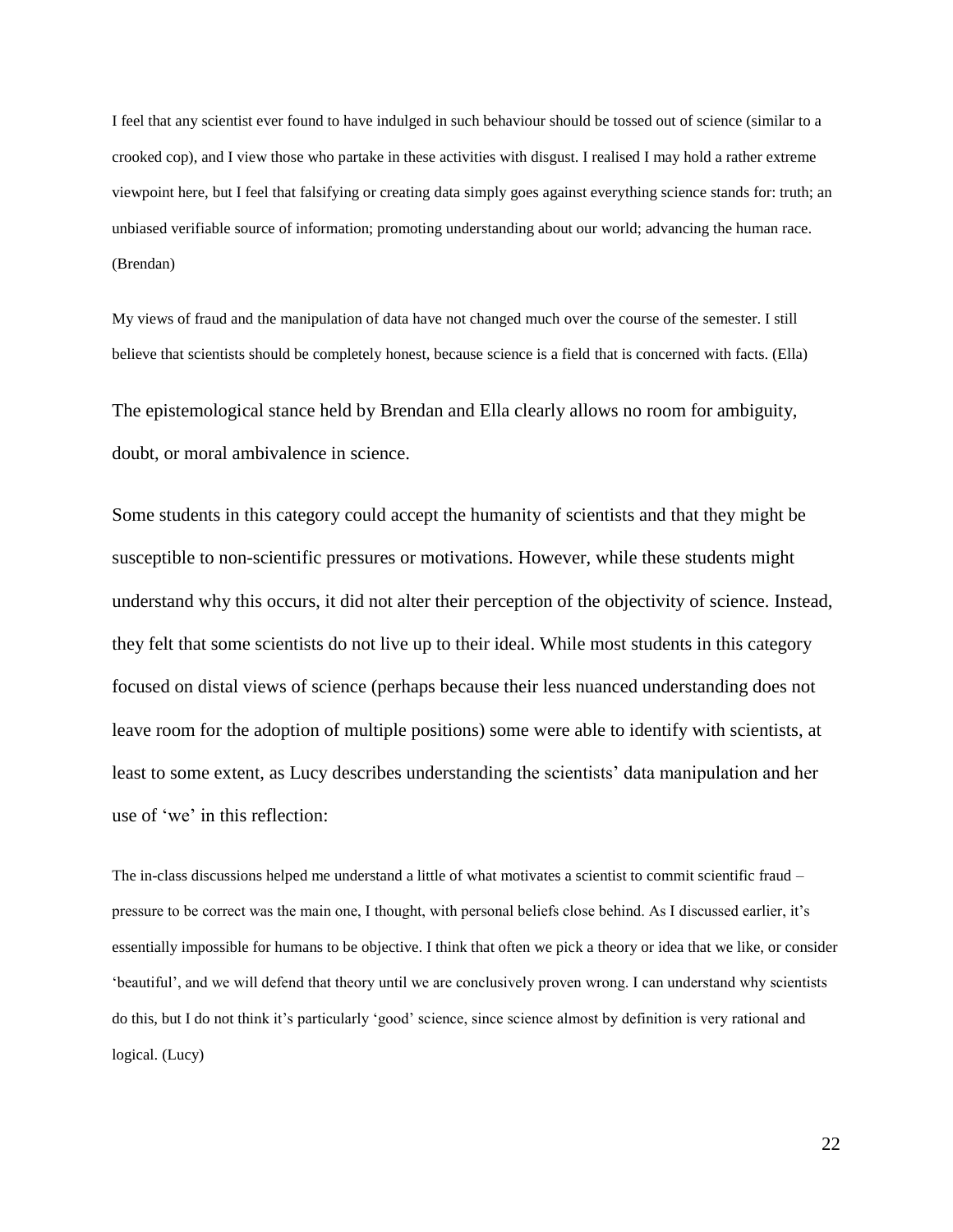Lucy has not realized the importance of defending theories as one of the drivers for scientific progress, as it ensures that those challenges that successfully overturn theories are robust and lead to better theories taking their place. The humanity that leads to bias and preference are thus seen wholly as flaws, rather than as elements that, handled well, make positive contributions to science. Matthew shows a similar stance:

After three hours of listening to people state their opinions on the matter, I still can't say my view has changed at all. What made me stick to my opinion was that the pressure that society places on scientist does not excuse scientists for fraudulent behaviour and manipulated data. If they want to be a "good scientist" they should aim to prove, disprove or make a discovery that follows the scientific method so it *can* be replicated and avoids error and/or extremely negative consequences. (Matthew)

However, here we see some evidence of a potential softening of this apparently black-and-white vision of good science. The presence of the word 'extremely' in the final phrase suggests that, perhaps, this student might consider imperfect scientific method to be acceptable if there were little or no negative consequences. A focus on the consequences of an action does appear to lead students to a greater awareness of complexity, prompting the beginnings of a transition to mode 2. In the excerpt below, Rosie makes a judgment based on the consequences of actions that she labels as fraud but she considers only extreme positions.

It seems to me that fraud isn't such a bad thing at low levels, as it is usually only to remove inconsistencies which are relatively minor in regards to the rest of the results from the experiment. However major fraud, such as manufacturing results, I would regard as being much more serious. Also fraud in regards to medical science, or other fields with a say over human living should be strictly forbidden so as to prevent the unnecessary loss of life. (Rosie)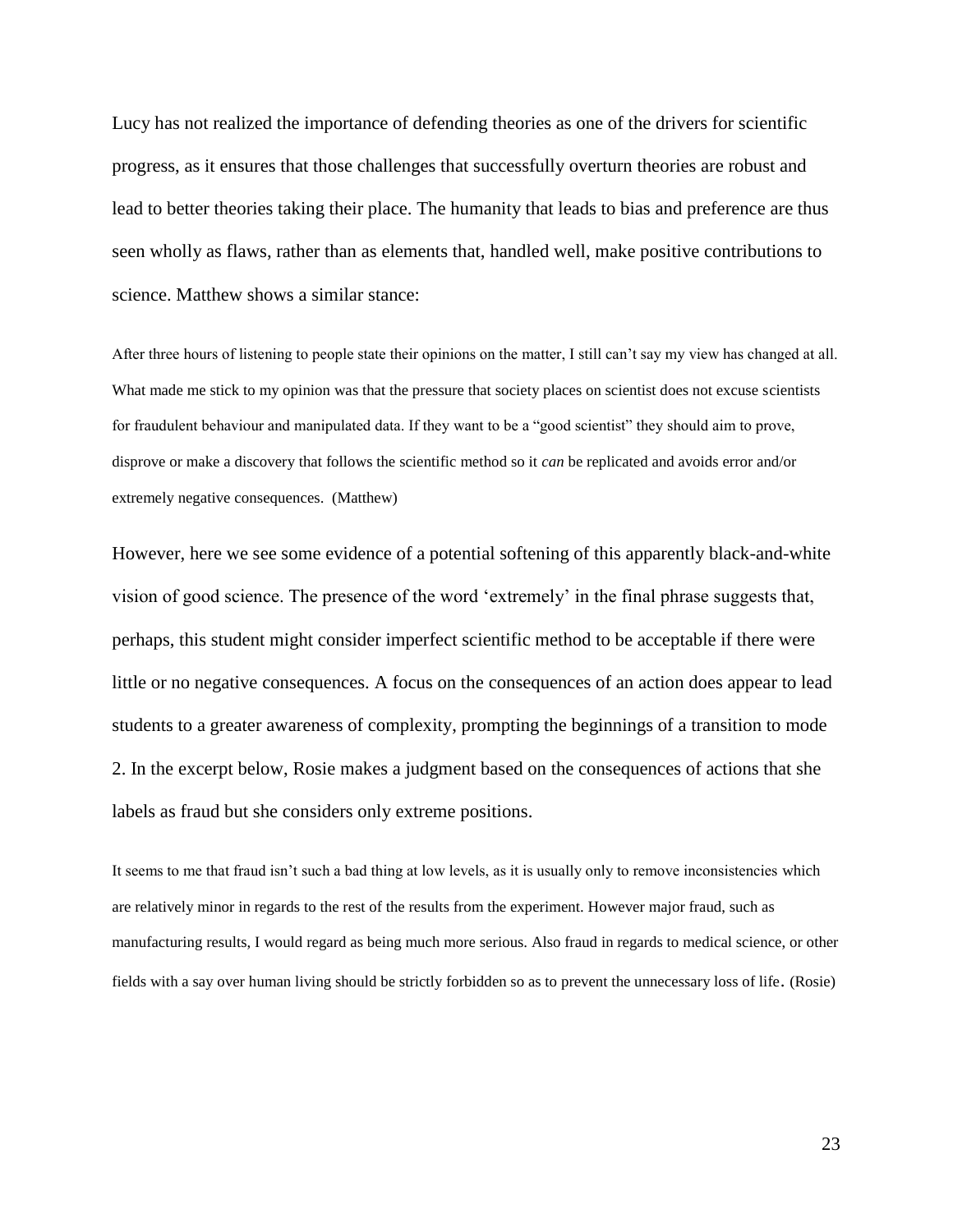Although her stance is still based on the certainty of right and wrong, she does recognise that different responses might be valid for different types of 'fraud', paving the way for the transition to mode 2.

#### *Transitions to Mode 2: multiplicity*

If students persist in holding mode 1 views, they will be unable to fully develop the skills needed to identify where judgment needs to be exercised and to make or evaluate those judgments. However, some students showed evidence of moving beyond the dualist mode to mode 2 of Perry's scheme. In the context of this course, mode 2 covers students who are struggling with the issues raised and are confused about where they stand. For those students where a transition was evident, that transition lay in their acceptance that science is not as objective as they had previously thought. However, in this mode, they have not yet realized that there might be a sound basis on which to make judgments. Transition to this level is thus characterised by confusion and frustration at the loss of certainty.

Both students quoted below accept that some manipulation of data might be constructive but still feel uncomfortable with it, labelling it as fraud. There is a perception that there must be a line between what is and is not acceptable but they cannot see where this line can be drawn or how it can be justified. This was seen largely in the context of professional science although many students recognized that the issue has implications for their own development as scientists, as shown by both quotes below.

Would I even be useful as a scientist if I didn't make my numbers neater? Would people take my work seriously? Millikan found that honesty held his work back, that there was too much opposition for him to continue his work under that kind of negativity. So what is more right, to be honest and have no one listen to you, or to 'adjust' data so that your work might be useful? I am so unsure about myself now. I don't know where I stand. I'm really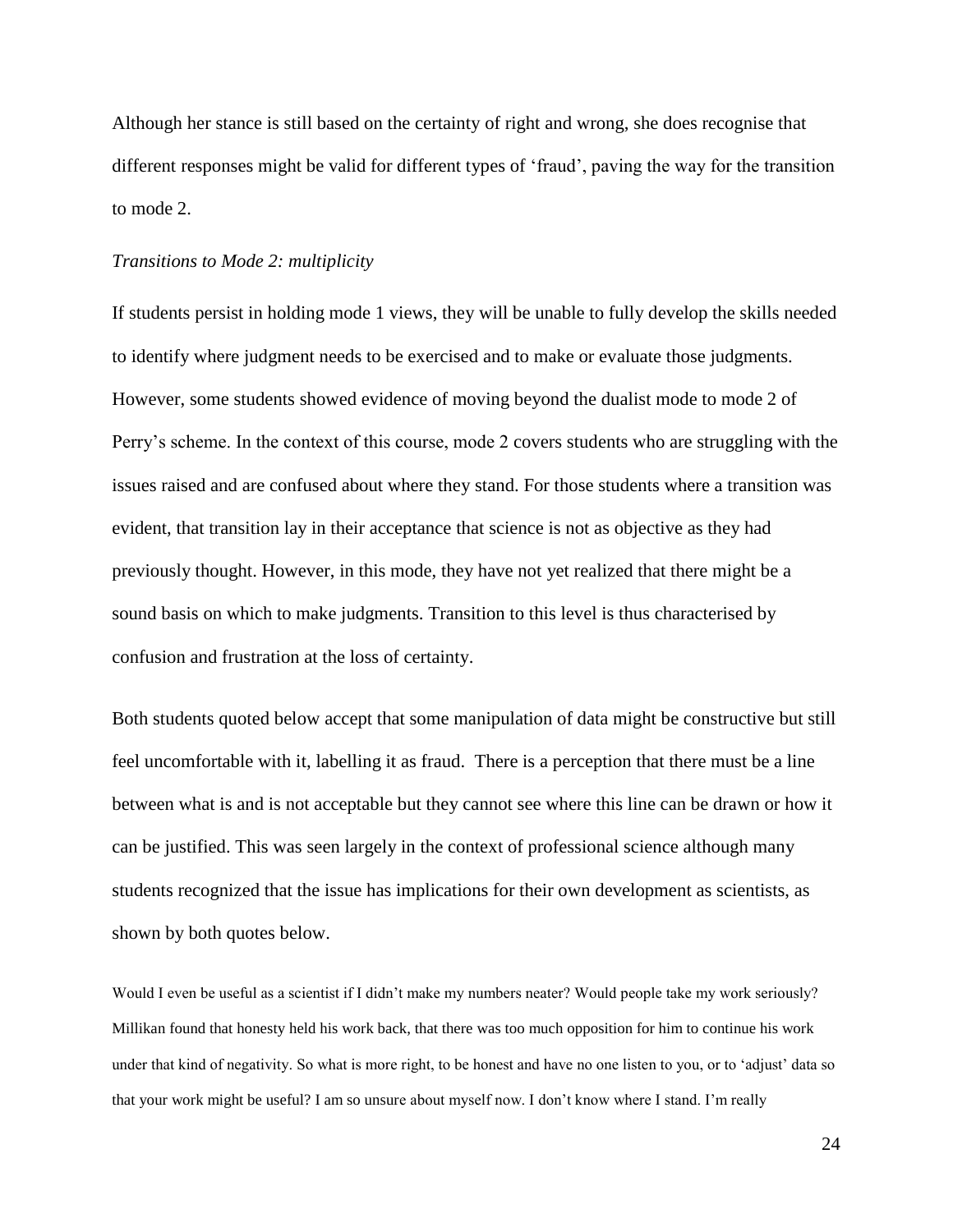uncomfortable with the lack of clarity that I have in regard to the place of fraud and data manipulation in science, but I hope that as I continue to learn and grow as a scientist I will find that my thoughts and beliefs become clearer. (Merryn)

Merryn has picked up on a really important reason to present data as more tidy than it might, perhaps, be in the raw, but does not yet have the capacity to accept that there is no hard and fast rule that gives the right answer in deciding what to do. She still wants one decision – to tidy up and be heard or to be honest and ignored – to be the right one. Alicia, on the other hand, recognizes that there may not be a clearly defined answer:

This definitely isn't an issue with a clearly defined answer, or at least not one I can see. The more I write this, the more my head is going round in circles – I can see arguments for both sides. I've come to realise that the problem of data manipulation and fraud is a much more complicated one than I previously thought. Whereas before I was wholly against it on principle (with the exception of high-school fraud), without having ever put much thought into the situation. Now, I found myself balancing some really significant scientific discoveries, which may not have occurred, or would have occurred much later without fraud, with the slow corruption of science and scientific methodology which can be seen right from the lowest levels of science with my own need to manipulate data to fit in with what I saw as 'right answers,' rather than questioning where my own answers had come from, which could potentially lead to even more significant discoveries. (Alicia)

Here, Alicia connects distal and proximal views, but in a way that perhaps misses a significant underlying difference. In her proximal experience, data manipulation occurs in order to achieve an externally given answer, so no judgment is needed about the answer itself. Distal manipulation occurs because of the absence of known answers, leaving room for competing theories, with one being believed in or subscribed to by the (fraudulent) scientist.

#### *Transitions to Mode 3: contextual relativism*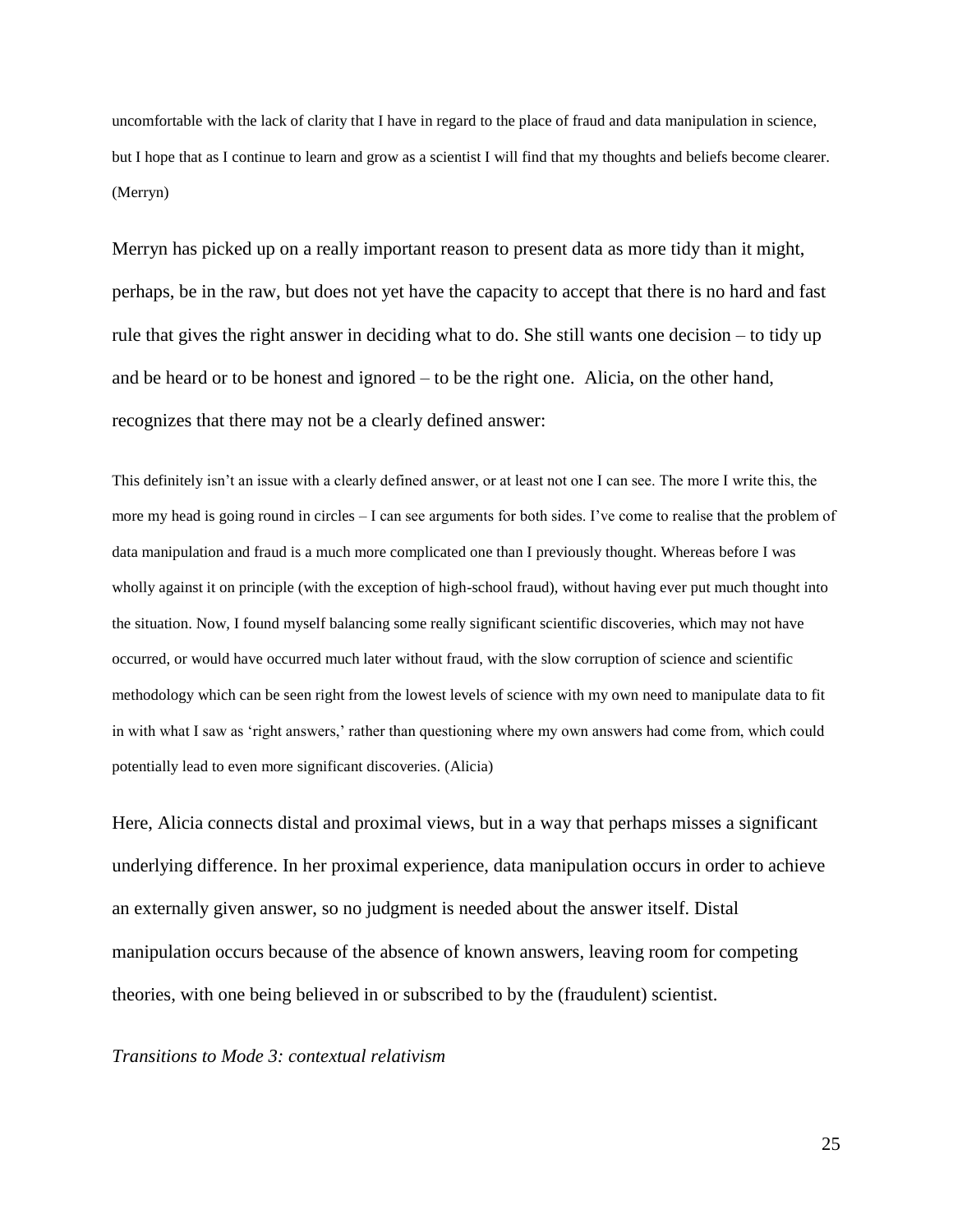Both of the examples above seem to treat fraud/manipulation as the result of conscious decisions to deliberately deceive. Transition to the next mode, contextual relativism, involves an epistemological shift. Students in this category exhibit a more sophisticated view of science, which is expressed as an understanding of the complexity of science and a resulting need to be more sceptical about published results. They have come to accept that scientists do manipulate data for various reasons and that not all such manipulation is fraudulent, indicating that they have moved beyond a procedural view of scientific method as an unvarying set of rules. There is some recognition of the subjective aspects involved in doing scientific research and that scientists are individuals and therefore might not all make the same judgments in the same situation. One consequence of this is that they recognise that judgment also needs to be shown in the interpretation of published results because alternative interpretations of what is presented might be possible. These students are coming to understand the evidence-based nature of science, a transformation evident in the following excerpts:

We've discussed the difficulty in being an apparently 'perfect' scientist and I've realised that it is more difficult than one may think, simply because of the difficulty in scientific work. I've realised that the issue of being a 'perfect scientist' is entwined into something more than simply performing an experiment correctly. (Eliza)

Bias and the pressure placed on scientist can lead to fraud and errors. And as a result I have found myself questioning more things I considered to be 'facts 'and looking for alternative causes or explanations. (Nicholas)

Initially I felt that the deletion of data was fraudulent in any given circumstance, but class discussions made me realise how context is crucial in determining whether it is purposely deceptive or 'good science'. (Olivia)

Students who have transitioned to this category apply their new understanding of professional science to their own practice of science. They see that laboratory exercises undertaken during their degree are preparing them to practice as scientists and they reflect on the need to try to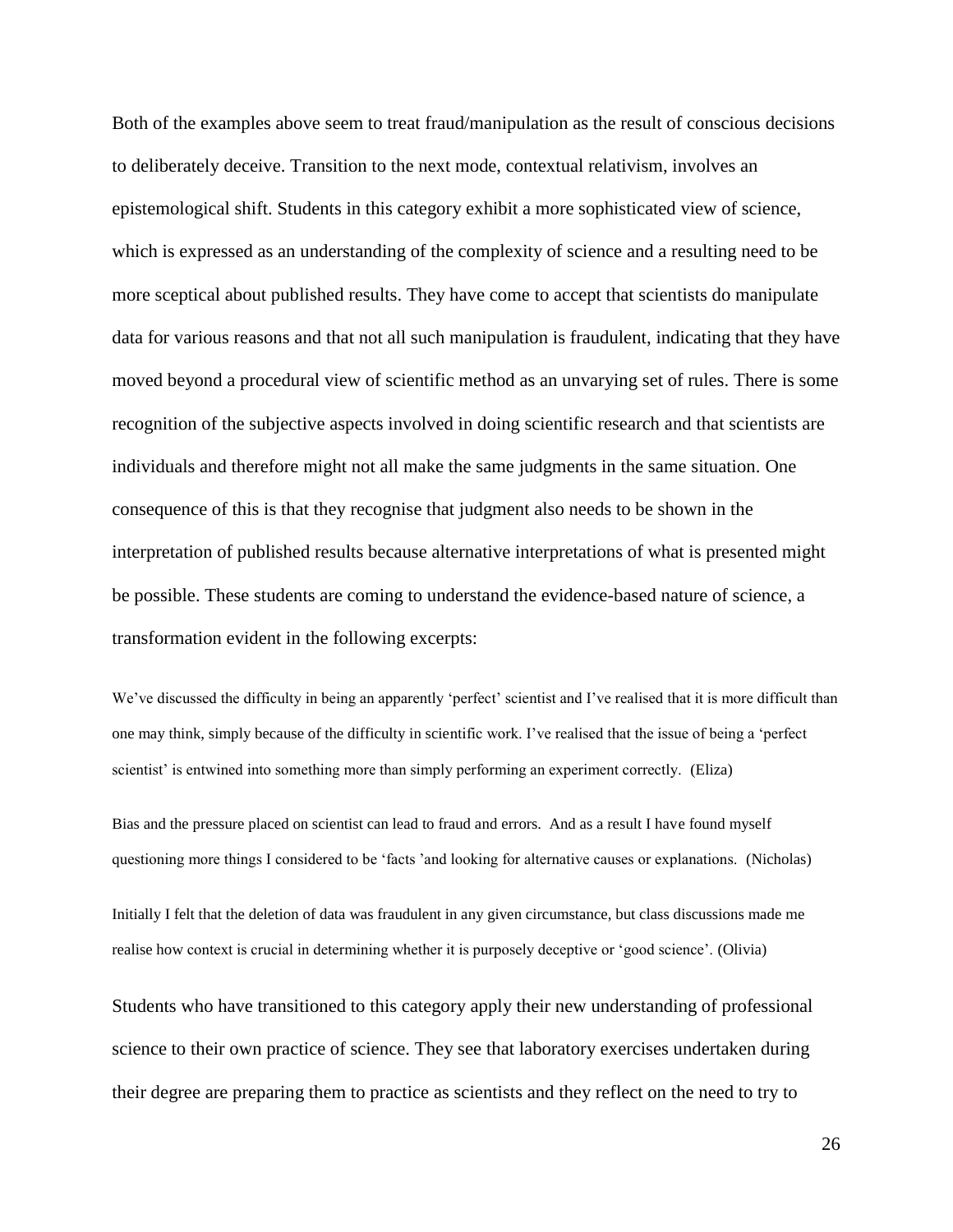understand results, rather than simply looking for a right answer. Both proximal and distal views of science become more sophisticated as students realize that developing the ability to make judgments about data is an important part of their learning. They are coming to see science as a quest for knowledge, rather than as a collection of facts to be learned; in fact developing the ability to critique knowledge claims. For some students, this resulted in a significant change in attitude towards the laboratory components of their courses and many become critical of their own prior manipulation of laboratory results.

Errors happen and unexplained results occur, this is half the fun! It has emerged this week that the important thing is to be able to explain or at least reflect on what went wrong, or rather what is scientifically occurring to give such results. I have realized that my practice of simply forging results to get out of labs early is selling myself student short of a true depth of scientific understanding that could lead to great discoveries in the future. (Lachlan)

It is interesting to note here Lachlan's recognition of the importance of reflecting on, rather than always necessarily having an explanation for, what went wrong. A related observation was made by Celia, who reflects on her biology tutor telling her to discard a result that is too low because it is most likely due to a technical problem. She is able to use this proximal experience to develop a more sophisticated distal view as she considers the role of expertise and community feedback:

Data interpretation is not always straightforward but sometimes scientists will need to make judgments and given that they possess a great deal of understanding of their field and experience, I think they are qualified to make such judgments. This is not to say that scientists will not sometimes make the wrong judgment. However, through the scientific process these wrong judgments can be discovered, which is part of what makes science work as well as it does. (Celia)

Both Lachlan and Celia have recognised that anomalous results are an occasion for judgment and that different scientists (or students) might make different decisions in such situations.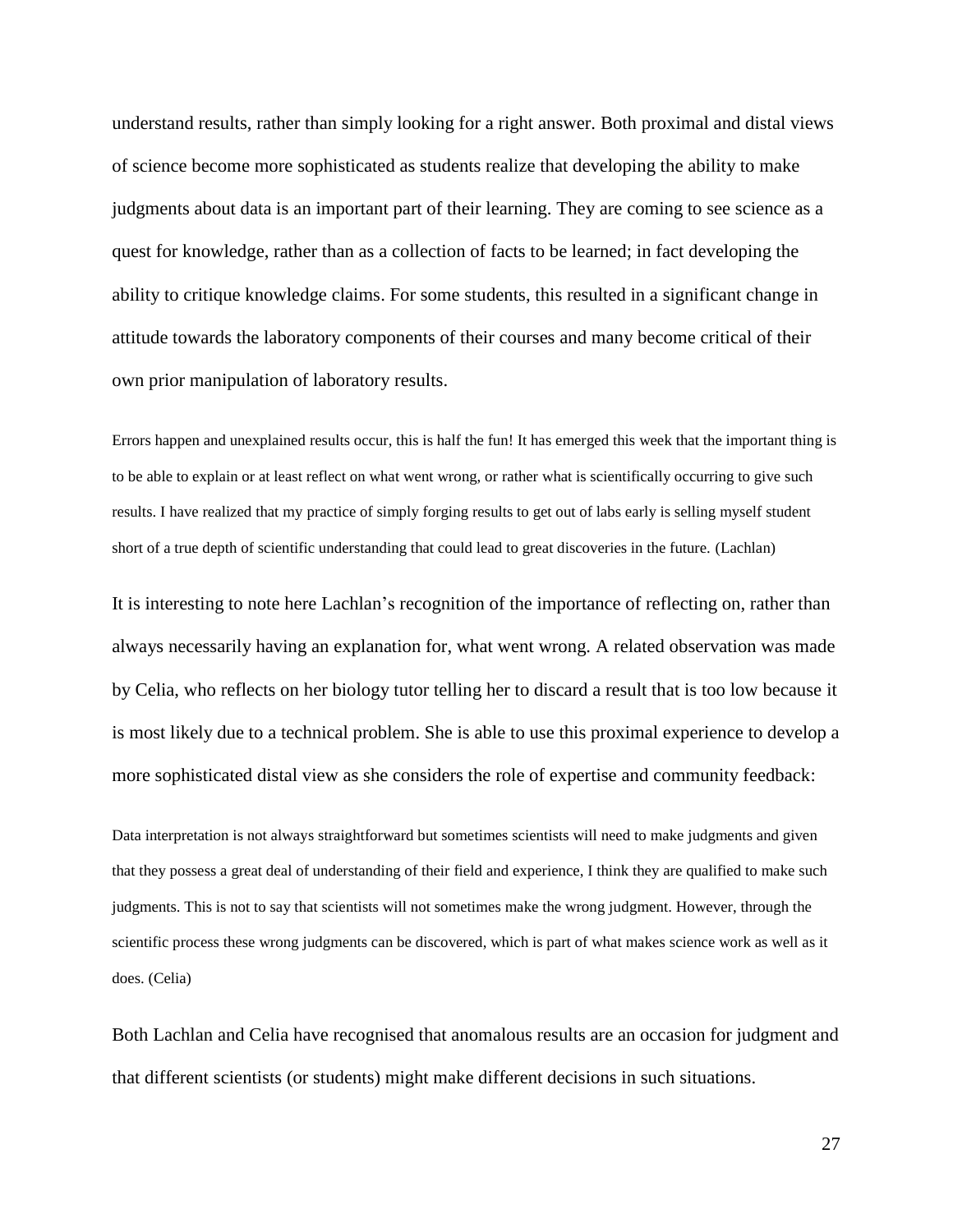## *Transitions to Mode 4: Commitment*

The most sophisticated responses to data manipulation exhibited an understanding of the interaction between science, education and society; students with such responses recognized that attitudes and values may be socially determined. Instead of simply blaming individuals for unethical behaviour, these students recognize that both students and scientists respond to external pressures and that this may impact on the way they undertake scientific activity. Thus in the context of learning about science, Perry's fourth mode of thinking is characterized by the ability to not only recognize that social systems place both scientists and students under pressure to perform, but also to critique those systems and make judgments about them.

Transitions to mode 4 were evident in comments such as Patrick's reflection on his previously inadequate view of science.

I would never have thought that there would be anything remotely interesting about the concept of science – don't get me wrong studying science is interesting, but really, everyone knows what science is right? We've all studied a certain amount of the subject in high school at least. But this has gotten me thinking – what do we learn about science in high school? By the number of people who fake their lab results in high school science classes, I don't think we learn what the essence of science is, how science works, and most importantly why we do science. (Patrick)

Patrick has realized that his education has not provided him with a useful understanding of the nature of science so has become critical of the system that has led him into the belief that it is acceptable to manipulate laboratory results. Similarly, both Joe and Hannah are aware of the different environments of proximal and distal science and have suggestions for the education system, as shown in these excerpts.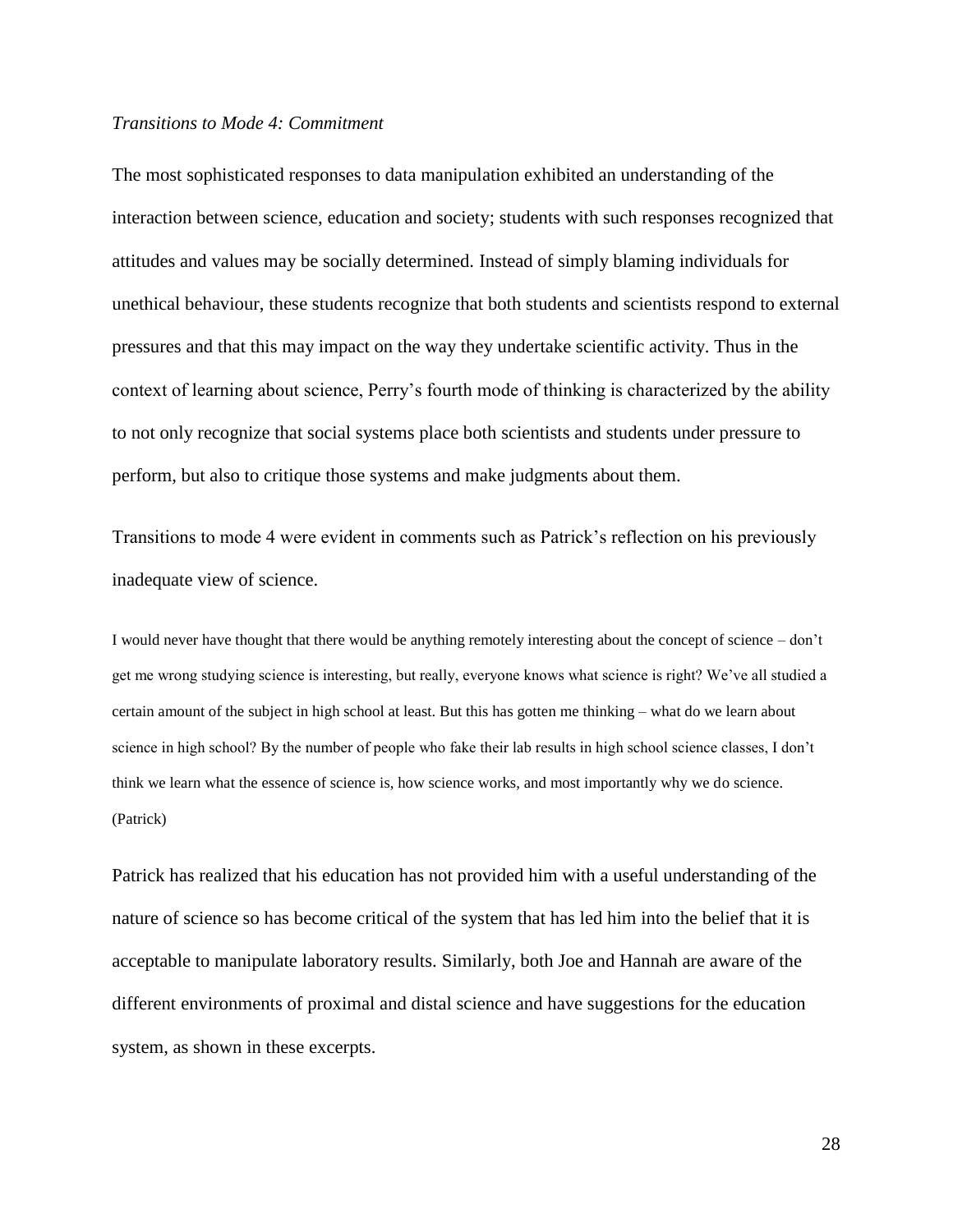The most important thing in the final exam is to get as many answers right as possible, and less emphasis is put on learning from your mistakes- as the final exam marks the end of the semester, there is not generally a chance for this. I think professors (although I am sure many already do) should emphasise to their students that getting things wrong is often just as important as getting them right- anomalies in research can themselves lead to new discoveries. (Joe)

Reflecting on the role of creativity in science has been of particular interest to me this semester. I see a strong disparity between studying science and undertaking scientific research....... I think a creative approach to problem solving and data interpretation is key to good scientific method and as such I think the encouragement of creativity in students would go a long way to preparing science students to be scientists. (Hannah)

Other students criticized the culture of science for the pressures placed on scientists, recognizing that the level of data manipulation that occurs is to some extent determined by scientists' need to succeed in the competitive world of professional science. The following shows a student who is perhaps still undergoing the transition between mode 3 and mode 4:

Is it all bad? I believe that some manipulation and presentation is purely simplification and has merit in that. Sometimes to focus on the important issues at hand tidying up results is logical and doesn't constitute fraud. Aberrations in data are inevitable and often insignificant, finding their cause in human or mechanical error. It's not always feasible to repeat experiments on account of a couple of unusual points. Perfect results are unobtainable but against a background of competition for recognition and financial aid there is an incredible amount of pressure to produce them. There should perhaps be more recognition of this difficulty and more understanding amongst scientists when all must deal with the same problems. (Zoe)

The use of words such as 'aberration' and 'error', and the reference to 'perfect results' (which even if unobtainable by implication are "out there" in some platonic form) suggest mode 3 thinking. However, the recognition that all scientists deal with such problems, and that mutual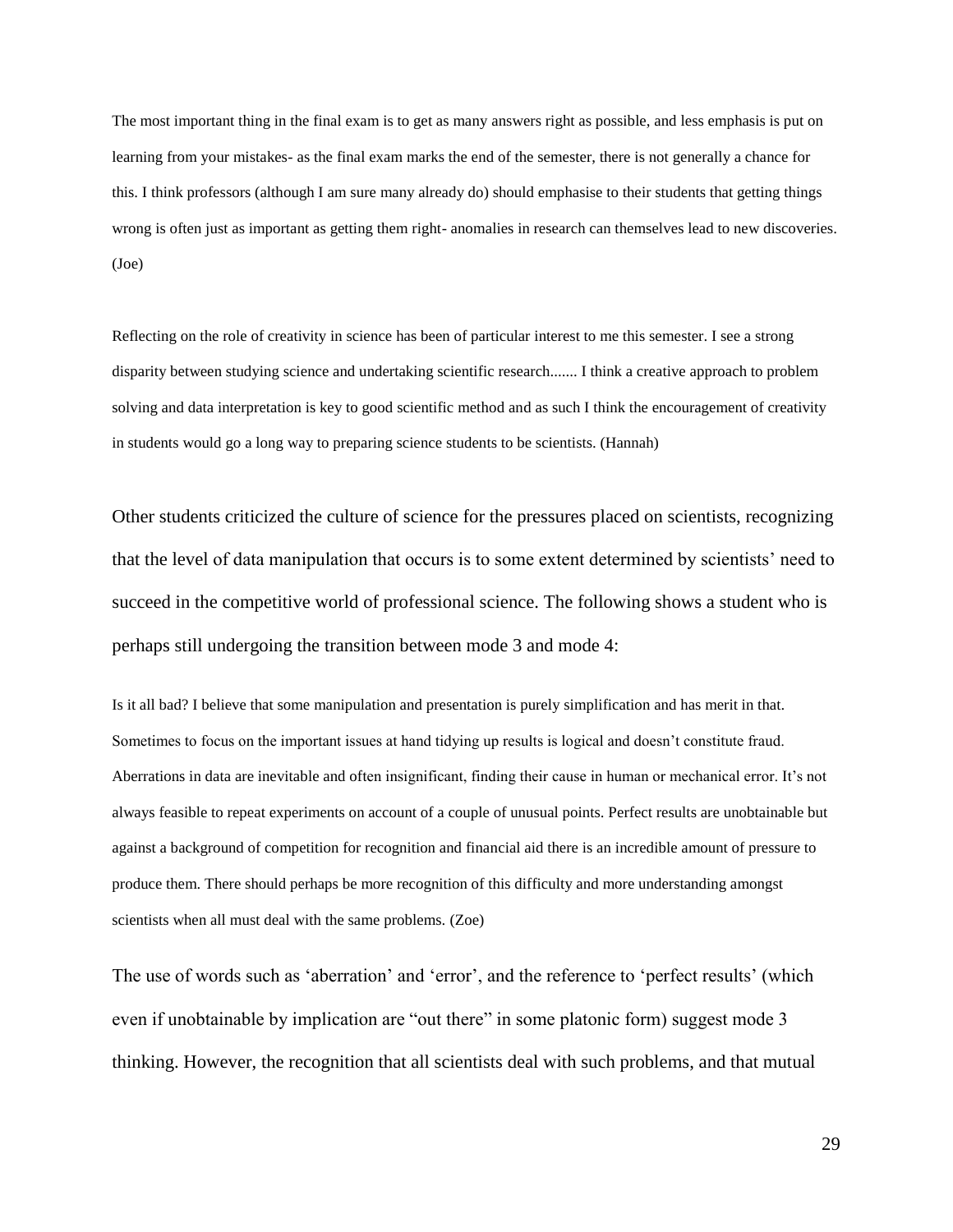understanding of this would be better than striving for unattainable perfection, suggests the transition to mode 4 is under way.

Students transitioning to mode 4 show an appreciation of the complexity arising from the interactions between science and society and have developed their own views on what is and is not acceptable. While this might not be commitment in the sense used by Perry, it does show a domain-specific acquisition of values which students are using to make judgments.

## *Relationships between sophistication of understanding of scientific judgment and degree to which proximal and distal views are separated*

Our second research question was what factors influence students' ethical judgments in proximal and distal domains? Our findings suggest that the two features (proximal/distal views and variation in sophistication of understanding of scientific judgment) that emerged in the students' reflections can be represented as two dimensions of variation, as shown in Figure 2. In this figure, the vertical axis represents variation in sophistication of understanding in relation to scientific judgment, and the horizontal axis represents the degree to which students' proximal and distal conceptions differ or coincide.

## **Insert Figure 2 about here**

Initially, many students applied different ethical standards to proximal and distal science, clearly indicating that they saw them as separate enterprises. Although a small number of students applied the moral absolutist view to both student and professional science (represented by quadrant B), most expected higher standards of ethical behaviour from professional scientists than from themselves and their peers (a position represented by quadrant A). As noted earlier,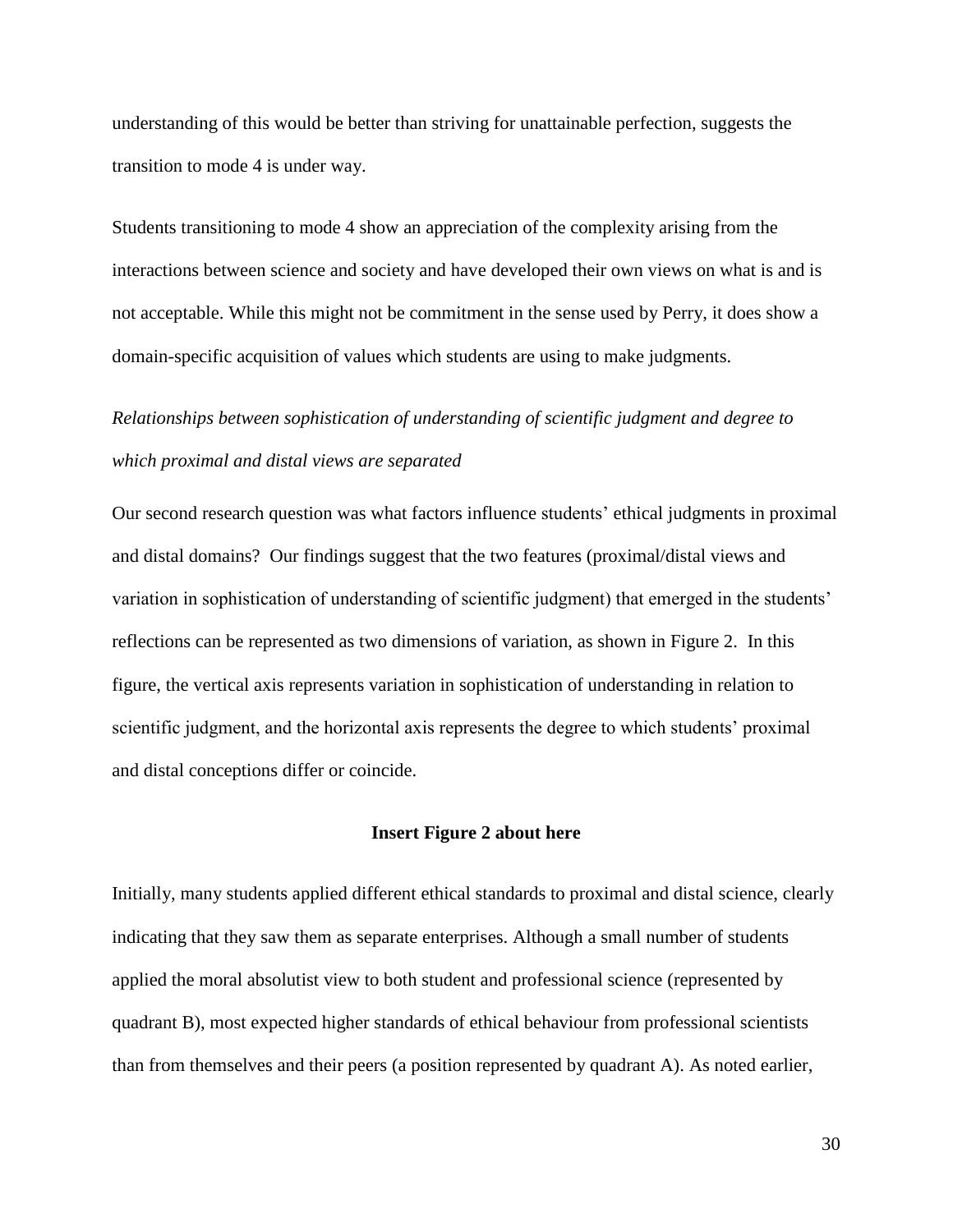this was largely due to their idealistic view of scientists as objective seekers of truth and their failure to consider their own learning in the context of what scientists actually do.

As students reconsidered their initial views, many recognised the uncertainty of science which allowed them to make ethical judgments using both a new understanding of professional science and a consideration of the science they do in the light of professional practice. This led to a range of opinions on the ethical standards expected for proximal and distal behaviours that fell into two broad classes; some students accepted the distinction between proximal and distal science and used the differences to justify different ethical standards while others more strongly identified with scientists and applied similar standards. Thus by the end of the course, some students held views corresponding to quadrants C and D in Figure 2. We explore these different positions in the following.

Responses corresponding to quadrant C in Figure 2 justified different proximal and distal ethical standards on the basis of two factors; the lack of authenticity of many laboratory exercises and the greater consequences of dishonesty for a professional scientist. Both Chris and Liam, quoted below, justify lower ethical standards for students than for scientists on the basis of these factors.

Most of the experiments that we are doing as students have already been done, and the results are well known and widely accepted as the "right" ones. This means that when we get something that doesn't fit the expected results we get a massive sense of being wrong which can be very hard to accept. The frustration of being wrong is what creates the temptation to tweak results. In contrast, professionals are crossing new boundaries and so there is no authority as to whether or not they are right or wrong. On top of that, since no one knows which direction a new experiment will go it is even more important that a professional does not mislead others down the wrong path. If they do, then a whole generation of scientists can be left digging in the wrong place. (Chris)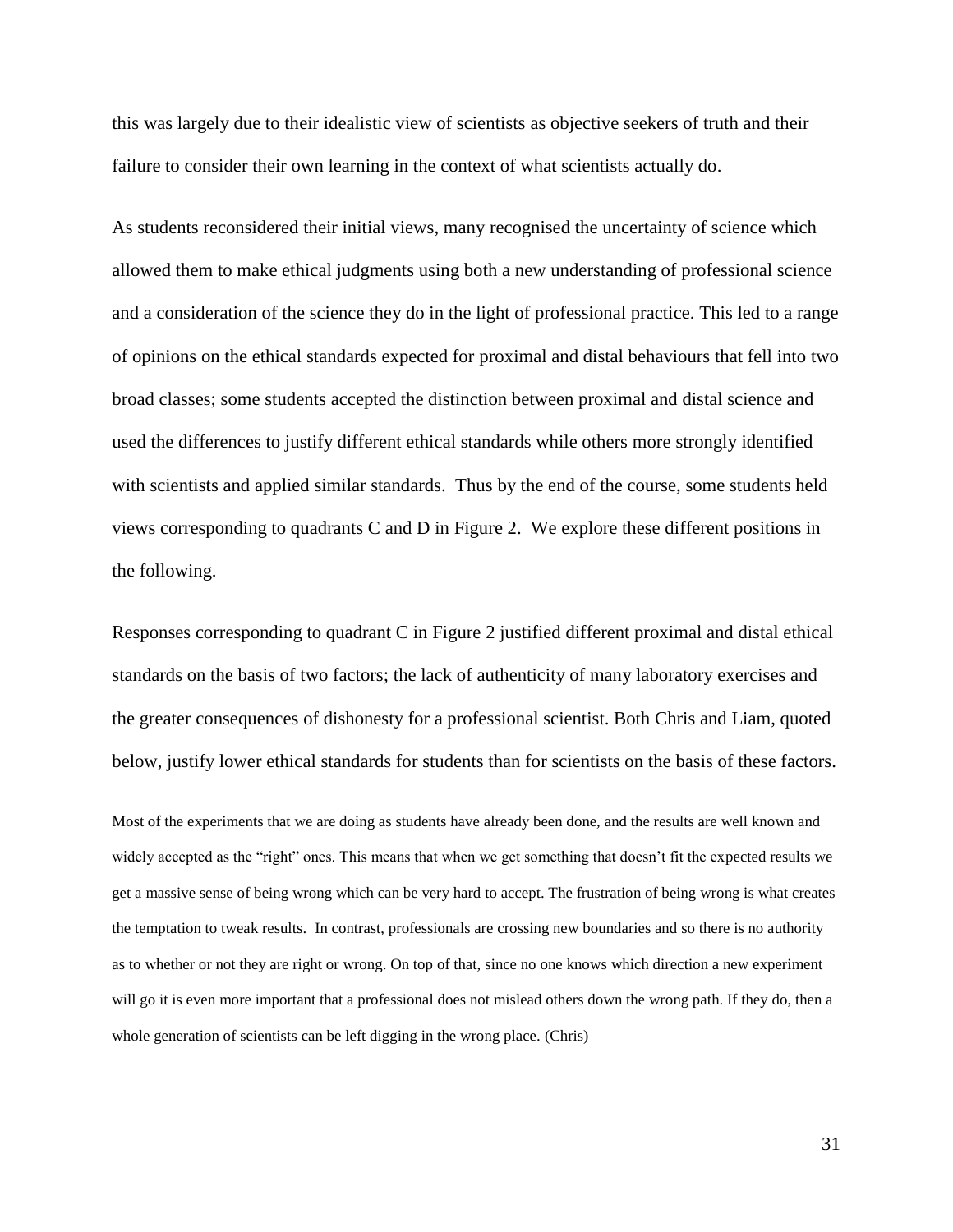They agreed that in class, changing results was excusable because students just want to be able to pass their courses or to not have to stay in for extra time during lab sessions. As opposed to big research projects where the results could make a real difference in the world. (Liam)

Erin has taken a slightly different approach to consequences, by considering the relative power and authority of students and famous scientists:

The political slant to Eddington's case is for me the difference between my ignoring of a point that is way off my expected range in chemistry, and the fraud that Eddington committed. The misuse of power and authority and the intent behind the action are the two things that contribute to the separation. (Erin)

Typical student laboratory activities do not have the uncertainty that characterises professional science (Chinn & Malhotra, 2002; Hofstein & Lunetta, 2004) but these students were now able to identify this as a significant difference from professional science and use it to justify lower ethical standards.

Responses corresponding to quadrant D evidence a merging of proximal and distal views as students begin to identify more strongly with scientists. These students maintained a level of idealism as they became more critical of themselves for failing to live up to the standards expected for scientists. They saw laboratory work as a preparation for professional practice and therefore they should be practising professional behaviour.

We were given several case studies of scientific fraud – I even stood aghast with some of them. I was astonished to see what it took some people to reach a certain goal. Even though I was aware of this issue before it was presented to us in SUtM, I had never really related it to my life or myself previously. As a *good* science student, in several occasions, I have manipulated the data that I got from my laboratory practicals. I remember in a discussion session it was mentioned that there is no difference between scientists and us, in terms of being fraudulent with our experimental results. After a little bit of pondering, I realised that this was indeed true. (Alex)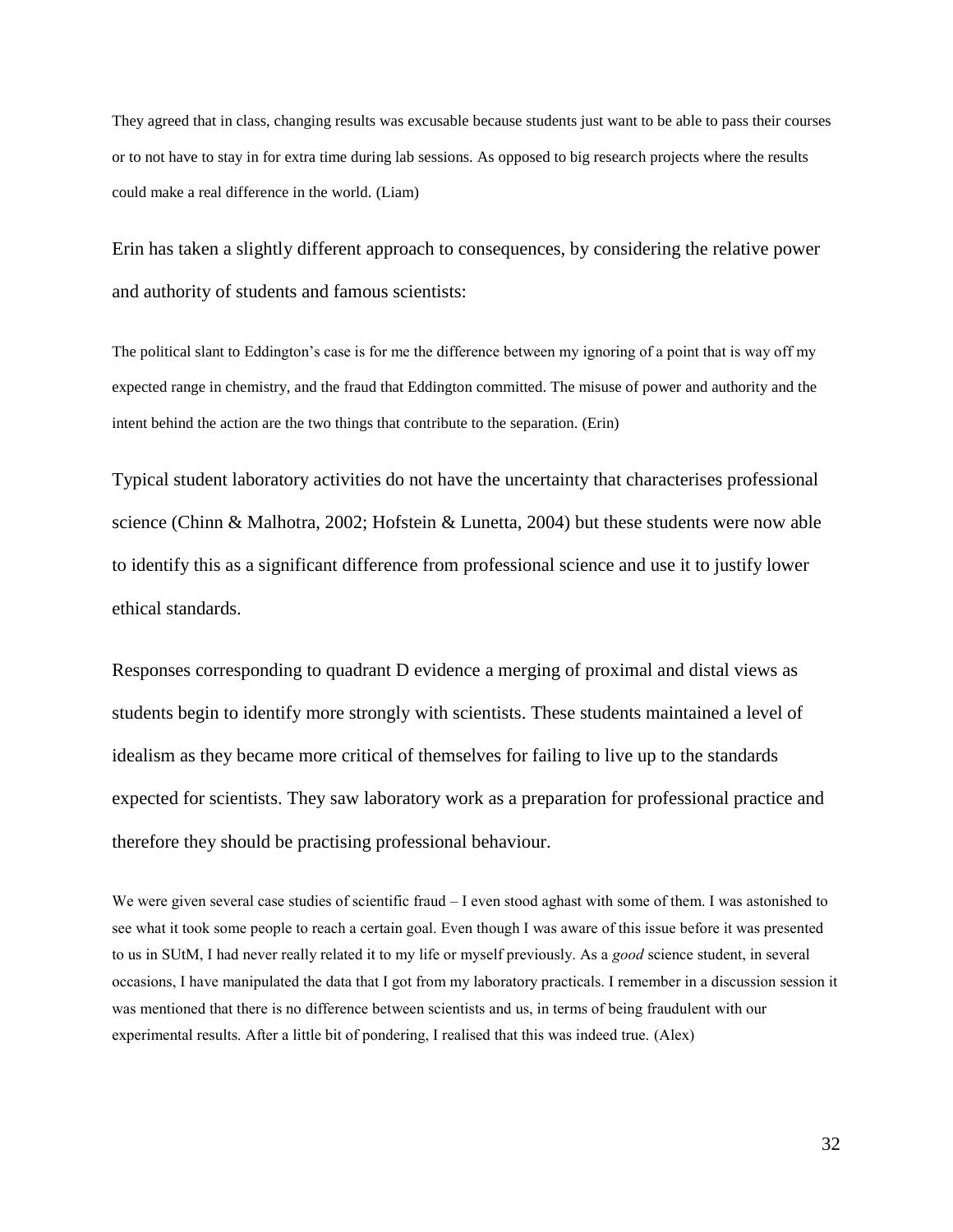Alex notes that this was the first time he had considered scientists in relation to his own behaviour. It is this aspect that is critical here, because he is explicitly comparing and critiquing proximal and distal views and experiences. A less idealistic approach that is still based on identification with scientists was the recognition of similar motivations for behaviour that may be considered unethical. While in itself the above excerpt might be interpreted as simply a shift from quadrant A of Figure 2 to quadrant B, much of the rest of Alex's reflection reveals he has also developed a substantially more sophisticated understanding of scientific judgements, as for example where he reflects on how science may at least in the long term be self-correcting:

Quite often scientists are swept in a current of ideas that leads them astray to the actual truth. However, these errors are corrected by the scientific community itself, which is one of science's strengths. Sometimes corrections may take years, decades, or even centuries (such as the Copernican revolution). An improved understanding of a particular theory may result from innovative technology or changing perspectives. (Alex)

Alex himself describes how he used to have a much more fact-based understanding of science, and hence it seems from his reflections that by the end of the course he has moved from a position represented by quadrant A to one represented by quadrant D in Figure 2.

Similarly, while Jess does not make a judgment about scientists' actions in the excerpt below, she accepts the range of motivations that contribute to data manipulation, seeing scientists as imperfect human beings, like herself. Implied in this is an acceptance of science as a human activity, rather than a completely objective pursuit. Again, it appears that this is not something she had previously considered and is indicative of a merging of proximal and distal views of science.

Now that I think about it, how different am I from Millikan and Eddington? They probably wanted fame, recognition, convenience and to prove their hypothesis correct. I wanted good grades, getting out of class on time, and to have convenient and explainable data to write my preconceived conclusion on. (Jess)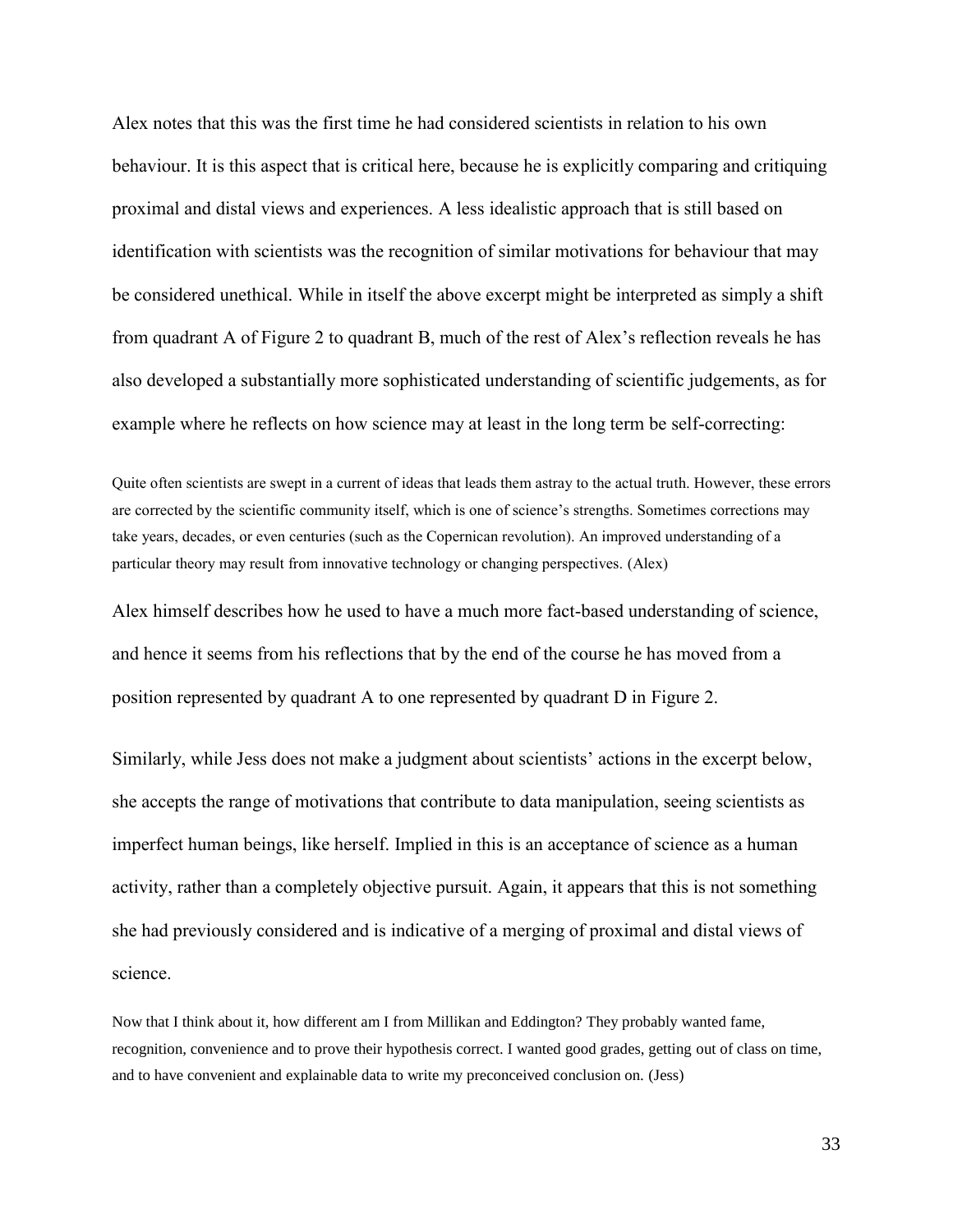Thus our data suggest that reflection on these case studies may either strengthen a sense of difference through an awareness of asymmetries in terms of power and consequences, or reduce it through the recognition that scientists are fallible and potentially flawed human beings just like the students themselves.

### **Discussion**

We set out to examine students' responses to issues of ethical judgment in scientific research by providing case studies where famous scientists made decisions to use data selectively. These decisions were justified by the difficulties of data collection as well as the scientists' desire to have an impact. As students discussed and reflected on the case studies, it became clear that these issues challenged students' epistemological and ethical stances at a fundamental level. Many students entered the course with an idealised perception of science as completely objective with little or no need for judgment. They had little understanding of the ways in which scientists use evidence to come to conclusions or of the tentative nature of their conclusions, resulting in a failure to recognise the ethical implications of data interpretation. Faced with examples of famous scientists using their judgment where the evidence was ambiguous and there was no clear answer, many students found their initial understanding of science challenged. For some students, this led to profound changes in how they view science and what scientists do.

Our results illustrate considerable variation in students' views of the ethics of scientific research, both in relation to professional science (distal view) and the science they experience as part of their degree (proximal view). We found that students' developing ability to recognise, understand and perhaps make ethical judgments relies upon changing conceptions of scientific knowledge that recognise uncertainty and the role of evidence. The categories we have identified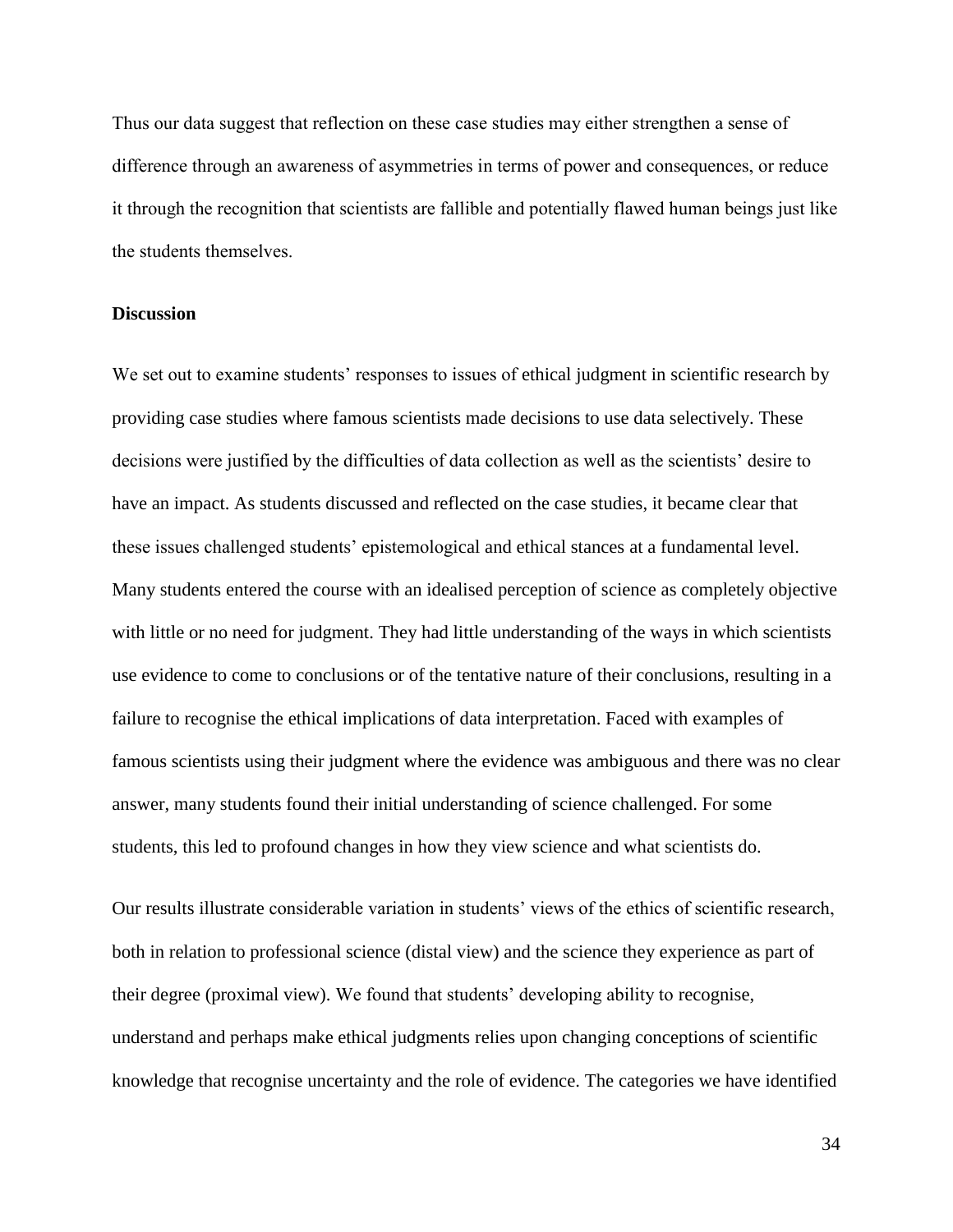form a hierarchical sequence, ranging from a moral absolutism in which science is seen as truth and scientists deal with unambiguous facts to the ability to recognize the complexity of scientific research and its interaction with society, with the concomitant need to exhibit judgment in the analysis and interpretation of data. While our focus was on developing professional judgment in the use of data, the student responses clearly exemplify the intellectual and ethical positions first developed by Perry (1970).

It is evident that the students in our sample are engaging with the issue of data interpretation and observing change within themselves, with a number reflecting on their earlier and less sophisticated (and often unquestioned) views of science. We clearly see students struggling with the first two transitions that form part of the Perry scheme (Figure 1), firstly in recognizing that science is more than a collection of incontestable facts and secondly in understanding the evidence-based nature of scientific conclusions. The third transition, which entails commitment to a set of values, is less evident although some students do make value-laden judgments about the culture of science and their own education. We also observed some students who did not change their views, maintaining a largely dualistic outlook. Further investigation is required to understand why there was a much greater impact on some students than others.

There is likely to be a complex relationship between a student's intellectual development, their proximal and distal views of science and their experience of science teaching (Hogan, 2000). Although we set out to examine students' developing awareness of the role of ethical decisionmaking with respect to data manipulation and presentation, it became evident that this development is dependent on, and coupled to, the development of a more complex view of knowledge than that it is right or wrong. As illustrated in the preceding sections, students become aware of both more factors and increasing possibilities, and this opens up the space in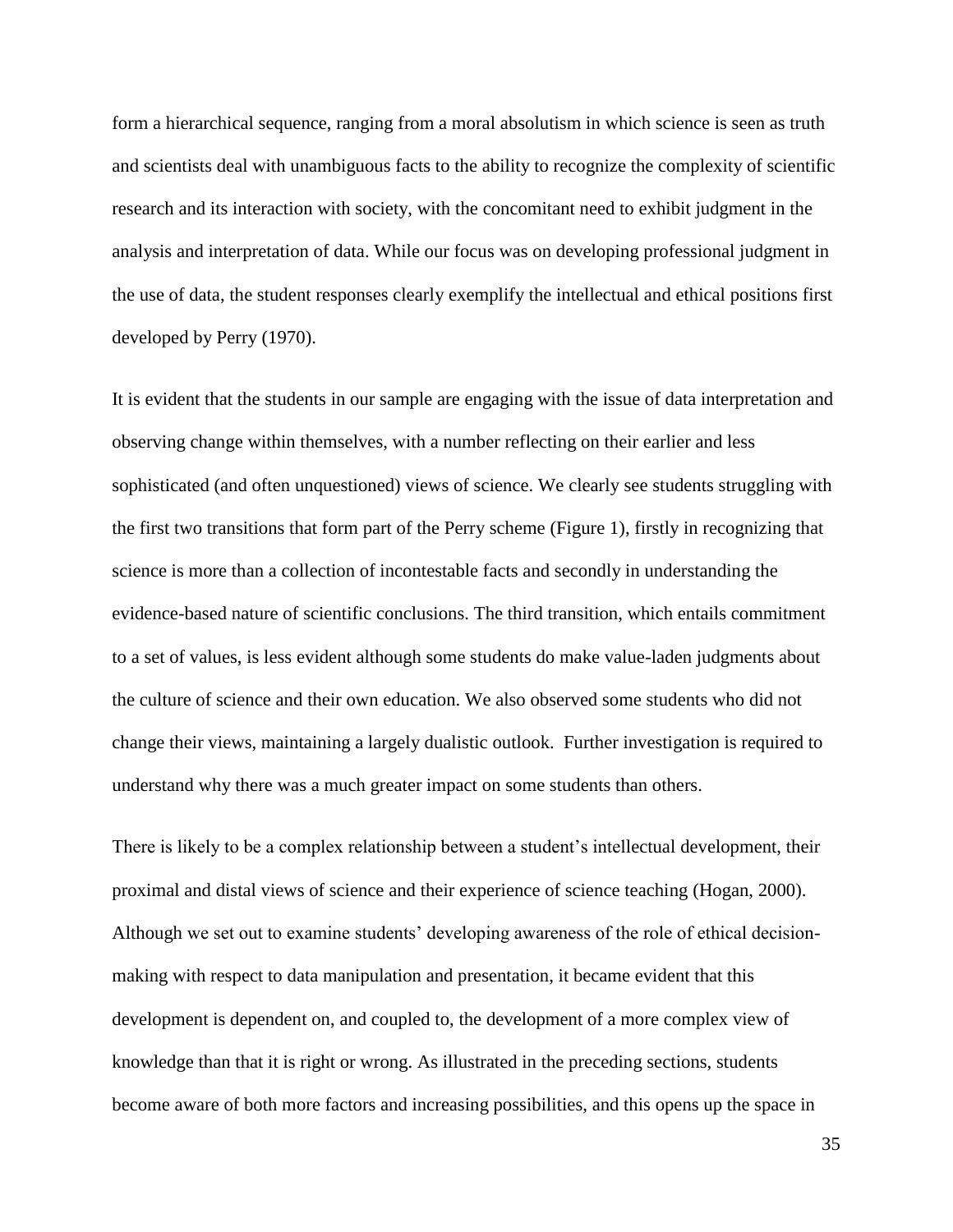which they are can see that judgments need to be made, as well as ultimately furnishing the bases for such judgments. This development is essential to gaining a grasp of practice (Ford, 2008; Ford, 2015), which encompasses the construction and critique of knowledge. In contrast to the context-dependent judgments and actions one would expect from a student with such a grasp of practice, students with a dualistic mindset are dependent on rules defining right and wrong and will have difficulty recognizing the need for judgment in any context.

It is striking that we see almost the full range of Perry's positions among first year students, in contrast to other studies of epistemological development that show change occurring over a period of years (reviewed in Hofer & Pintrich, 1997). One open question relating to epistemological development is the extent to which the stages do, in fact, represent a developmental process. Observations that different positions occur in different contexts and in students of different ages and that students can stall or go backward have been taken as evidence against developmental stages. Instead, it has been argued that students have a range of epistemic resources and deploy them according to how useful they are in particular contexts (Elby et al., 2016; Hammer & Elby, 2002). Our observation of all stages in response to a relatively shortterm intervention (a two week case study combined with ongoing reflection and revisiting throughout a single semester course) supports this view as an accelerated developmental pathway seems less likely than a context-dependent recognition of greater nuance. Coupling the Perry scheme with the notion of distinct proximal and distal views of science and scientific practice emphasises our sense that it is not a scheme through which students progress, as they are capable of simultaneously holding more and less sophisticated positions in relation to their own behaviour and that of others. The greater sophistication that we observed as the course progressed may have resulted from students' recognising that science was an appropriate context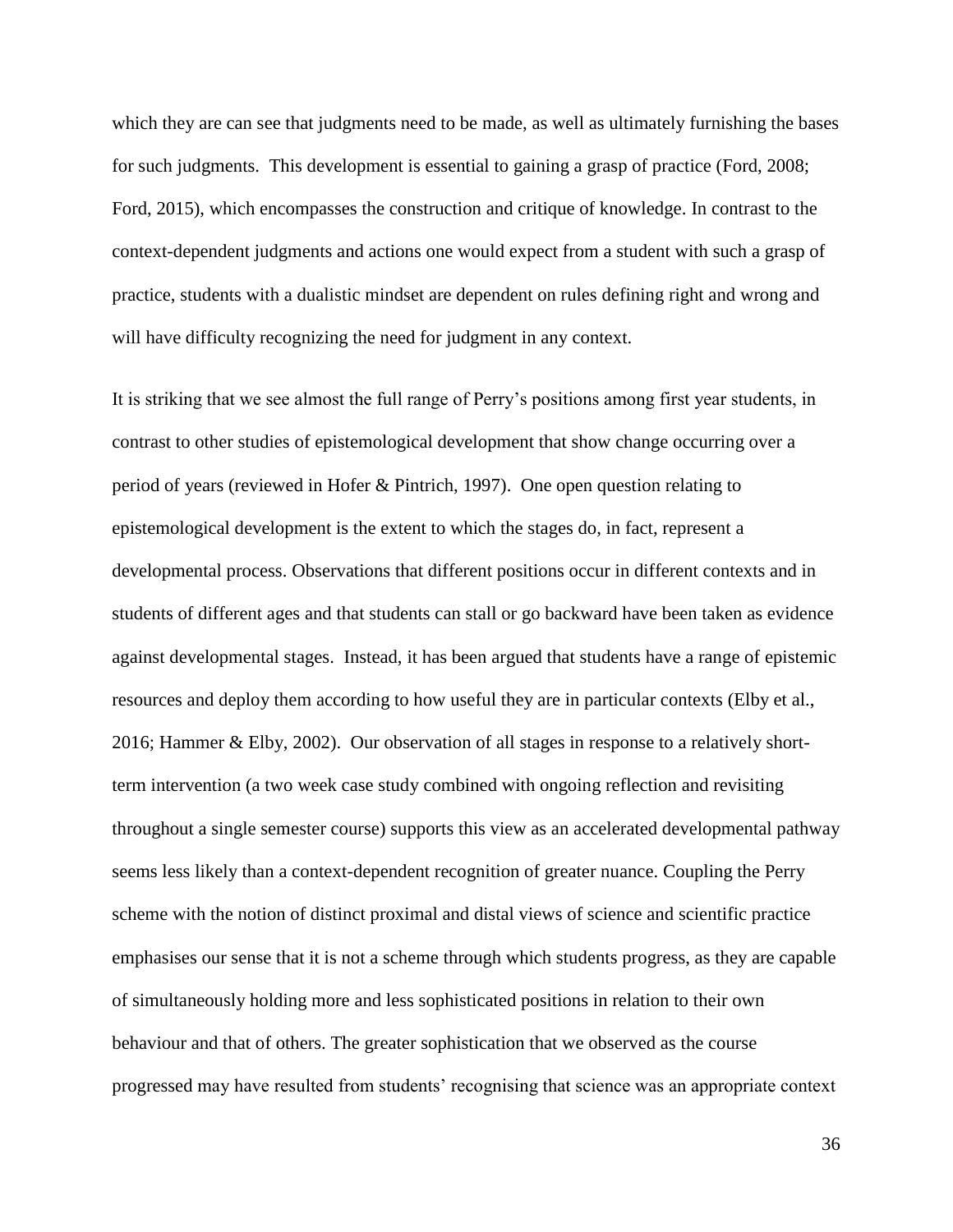for the more sophisticated epistemology they adopted in other domains; our results clearly support a changing conception of science, in which students explicitly link proximal and distal views.

This is consistent with increasing evidence supporting the domain-specific nature of epistemic cognition (Chinn et al., 2011; Muis, Bendixen, & Haerle, 2006; Sinatra & Chinn, 2012) and confirms previous suggestions that proximal and distal science may be considered different domains where different epistemologies are applied (Hogan, 2000; Sandoval, 2005). In an argument for a broader conception of epistemic cognition, (Chinn et al., 2011) included epistemic values, aims and virtues, which recognise the importance of affect and motivation. These were all seen to be context-dependent and largely defined by the learning environment. For example, epistemic virtues – dispositions that promote epistemic development – are perhaps are not supported by the way many science courses are taught but could be fostered by a more open and questioning environment. Models for the development of epistemic cognition (Bendixen & Rule, 2004; Muis et al., 2006) also include the learning environment, or epistemic climate, as a modulator of the epistemic approach students adopt. Such models view epistemic development as enculturation into ways of thinking that are influenced by culture, academic environment and the instructional context.

Acceptance of the argument for context-dependence raises questions about what prompts the adaptation of epistemological resources from one domain to another. One important factor in the course studied here was the recognition that science is a human (and community) activity, as our students developed increasingly sophisticated views in parallel with increased empathy or identification with scientists. Similarities between the epistemic cognition and conceptual change literatures have been noted (Sinatra & Chinn, 2012) so our results would suggest that one of the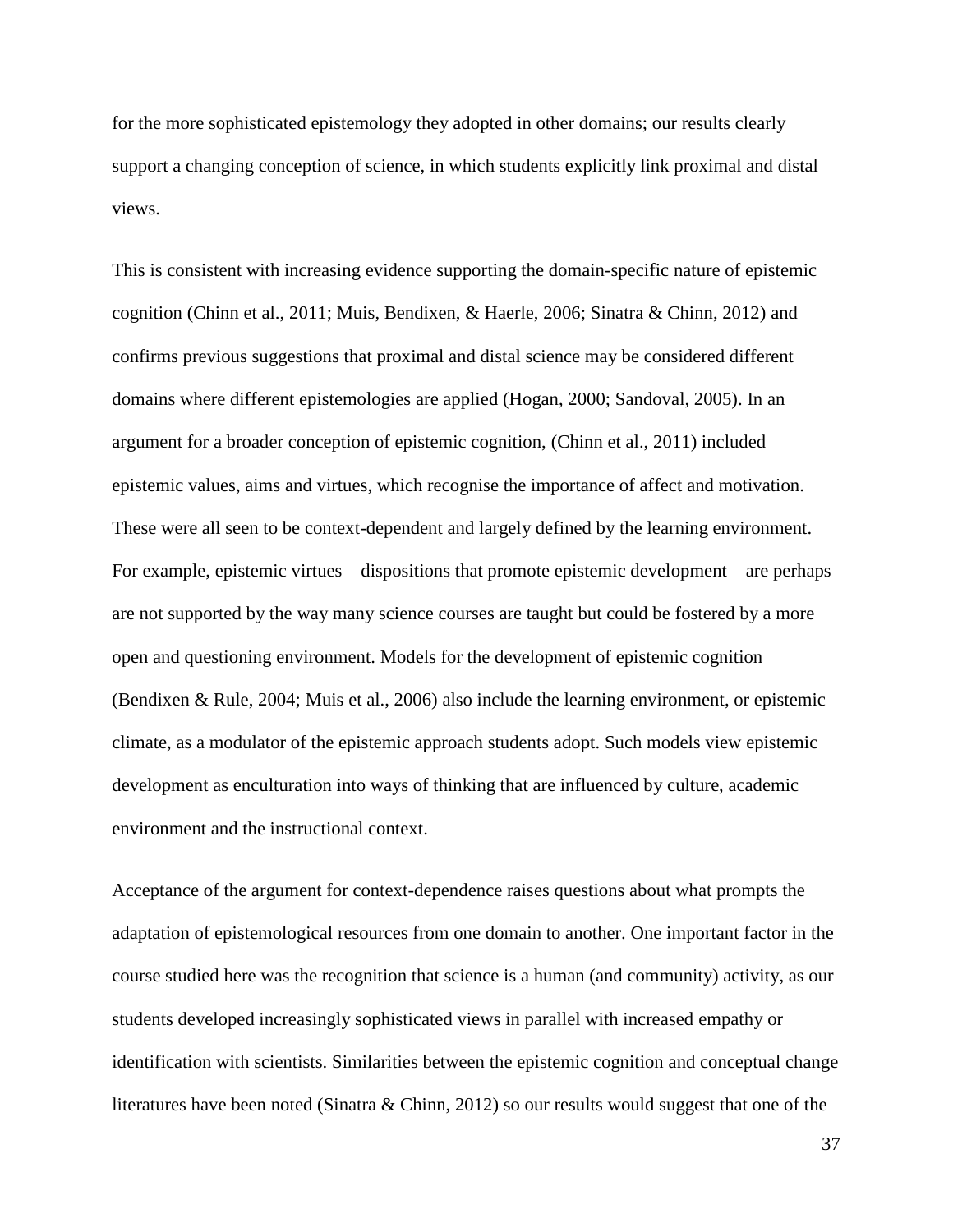most significant conceptual changes needed to develop a more sophisticated epistemology in science learning is for students to see scientists as fallible human beings doing the best they can in a competitive environment. This is supported by a recent study comparing students' responses to conflicts in history and biology (Thomm, Barzilai, & Bromme, 2017). Explanations for the biology conflict were more likely to be focussed on the topic and how it had been addressed whereas those for the history conflict were also related to the researcher's background and motivations. It was suggested that this was because history was perceived as more subjective and therefore more open to human influence. The challenge is, therefore, to convince students to make the conceptual leap to a more comprehensive and humanist view of science by overcoming deeply-held proximal views of science as fact.

One instance where we do see transferability of epistemological and ethical values, is the inappropriate extrapolation from proximal to distal science. Such extrapolation of the learning experience to professional behaviour has been observed in other disciplines and can hinder the development of a professional identity (Reid, Dahlgren, Petocz, & Dahlgren, 2008). We have provided evidence that the same thing occurs in science, with students who maintain a dualistic proximal view of data interpretation exhibiting a limited distal view that excludes the need for judgment. This is evident in the responses to anomalous data. Our students, like those in other studies (Del Carlo & Bodner, 2004; Vhurumuku et al., 2006), mostly thought it acceptable to alter their own results because they were not doing 'real' science. In a discussion of the lack of authenticity of many classroom science activities, Chinn and Malhotra (2002) noted that the rational response to anomalous data is to reject it for exactly the reasons these students give. We showed that as the course progressed, many students moved from an unquestioned acceptance of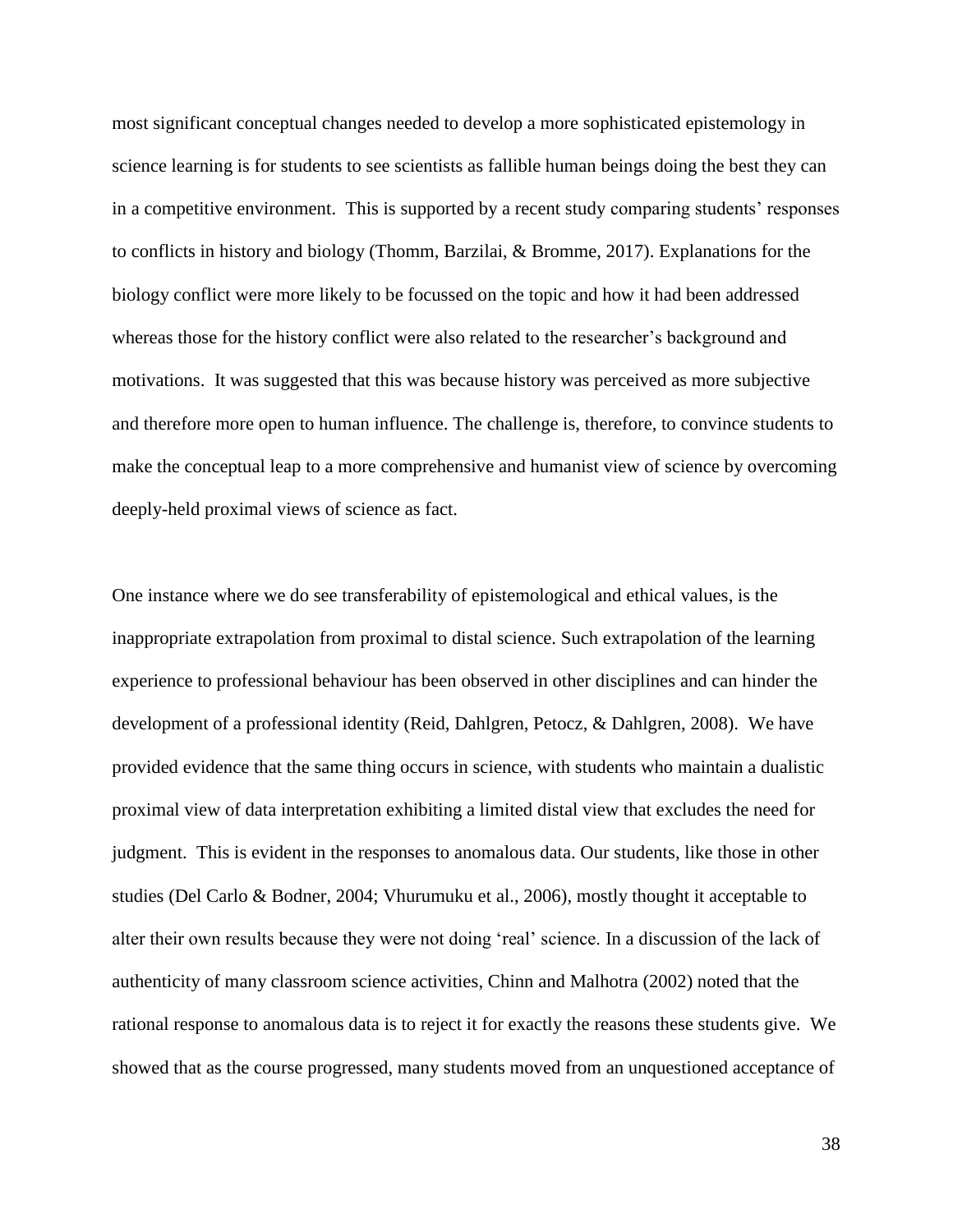this view to a point where they could justify their different expectations in terms of the differences between their lab experience and professional science. However, this position still fails to address anomalous data in the context of genuine discovery; for scientists, an unexpected result might be an indication of a new phenomenon, but equally, it could arise for many other reasons. Some students, however, continued to see all data as 'fact' and labelled all rejection of anomalous data by scientists as unethical, regardless of context. Another study has shown that unconsidered rejection of anomalous data occurs well into postgraduate training (Samarapungavan et al., 2006), suggesting that this view is resistant to change, perhaps because students remain tied to their proximal conceptions. The impact of proximal views on perceptions of science highlights the need for the integration of a more realistic approach to data interpretation into science curricula that better reflects the practices of science (Ford, 2008; Roth, 2012). Examples such as this one demonstrate the value of examining students' ideas and understandings that are situated in the learning environment as it allows an exploration of more nuanced and contextual factors (Bendixen & Rule, 2004; Chinn et al., 2011; Elby et al., 2016; Kelly et al., 2012; Sandoval et al., 2016; Sinatra & Chinn, 2012).

#### *Limitations*

Our study took a qualitative approach to identifying variation in student responses to questions of scientific ethics. We observed a wide range of responses but it was not possible to determine the frequency of the different responses within our sample. This was because our analysis was based on student reflections in which students could choose to discuss issues of importance to them. While most students did include data manipulation in their final reflection, some merely commented but did not explain their own views, while others included only proximal or only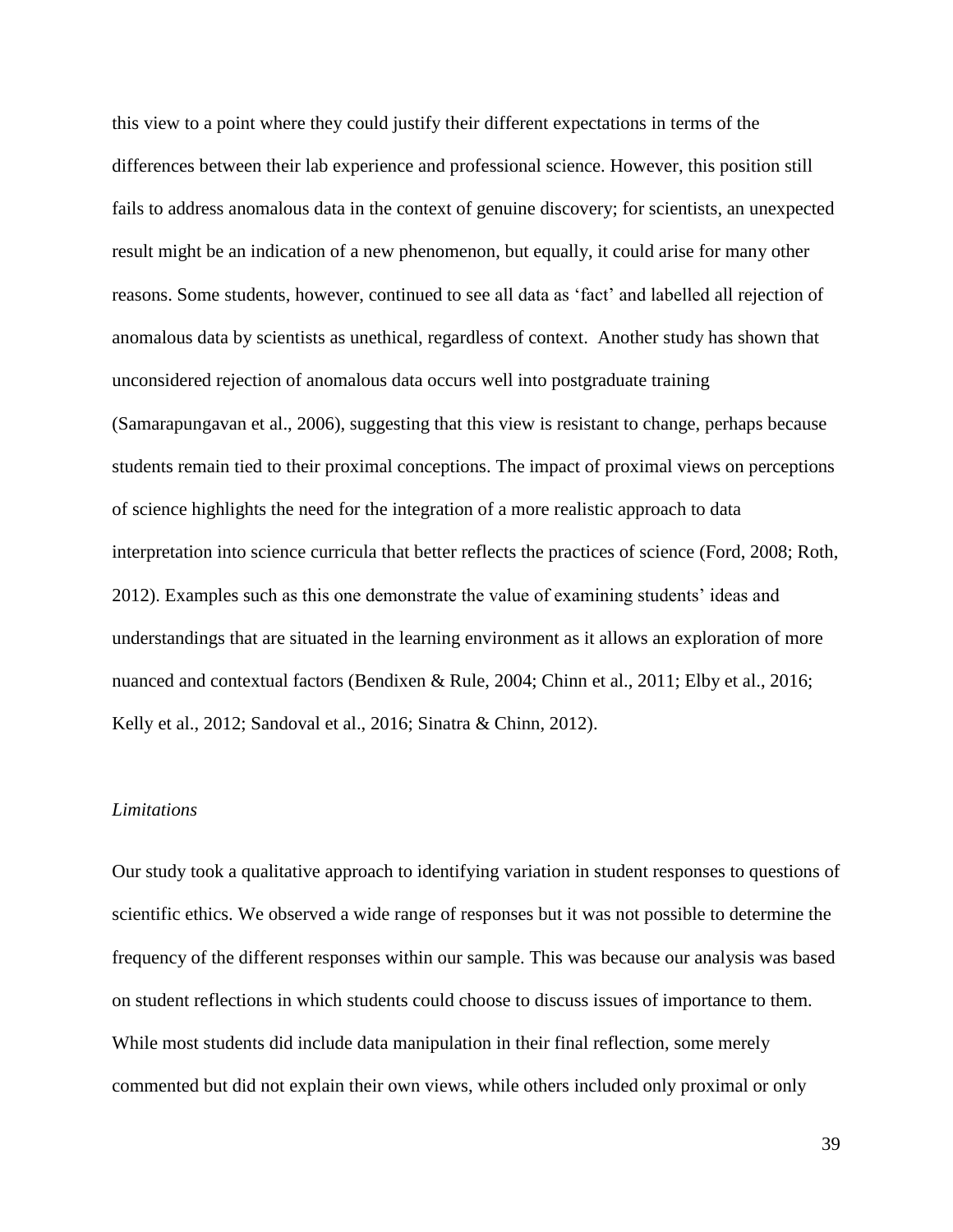distal views. Additionally, although our sample of 101 students was quite large for a qualitative study and did represent the range of science disciplines, this group may not be representative of the entire student population. The course studied here was an elective and thus our sample was self-selected to some extent. Students choosing this course, which was presented as a multidisciplinary course on the nature of science, may have broader interests or a greater willingness to engage with such issues than those who chose not to do it. Further studies could sample a more representative population of students. We do not know whether the changes we observed are lasting and will persist in the face of different approaches to science teaching in students' other courses. This could be addressed by a longitudinal study tracking students' views over the course of their degree and complemented by classroom observations and interview to explore individual student responses.

## *Conclusion and pedagogical implications*

It appears that many students do not recognise the ethical dimension of data interpretation in science because they have a naive view of science as totally objective. We have shown that substantial epistemological and ethical changes can occur when science students are encouraged to discuss and justify their own views and that the issue of use and abuse of data is a productive stimulus for change. As students compared their own laboratory work in other courses with historical examples of science, they were able to recognise different proximal and distal standards and consider implications for their own behaviour. This enabled them to make contextrelated ethical judgments about both scientists and themselves, supporting suggestions for the inclusion of historical case studies in the science curriculum (Allchin, Andersen, & Nielsen, 2014; Clough, 2011). More sophisticated views tended to be accompanied by increasing identification of students with scientists, often leading to a merging of proximal and distal views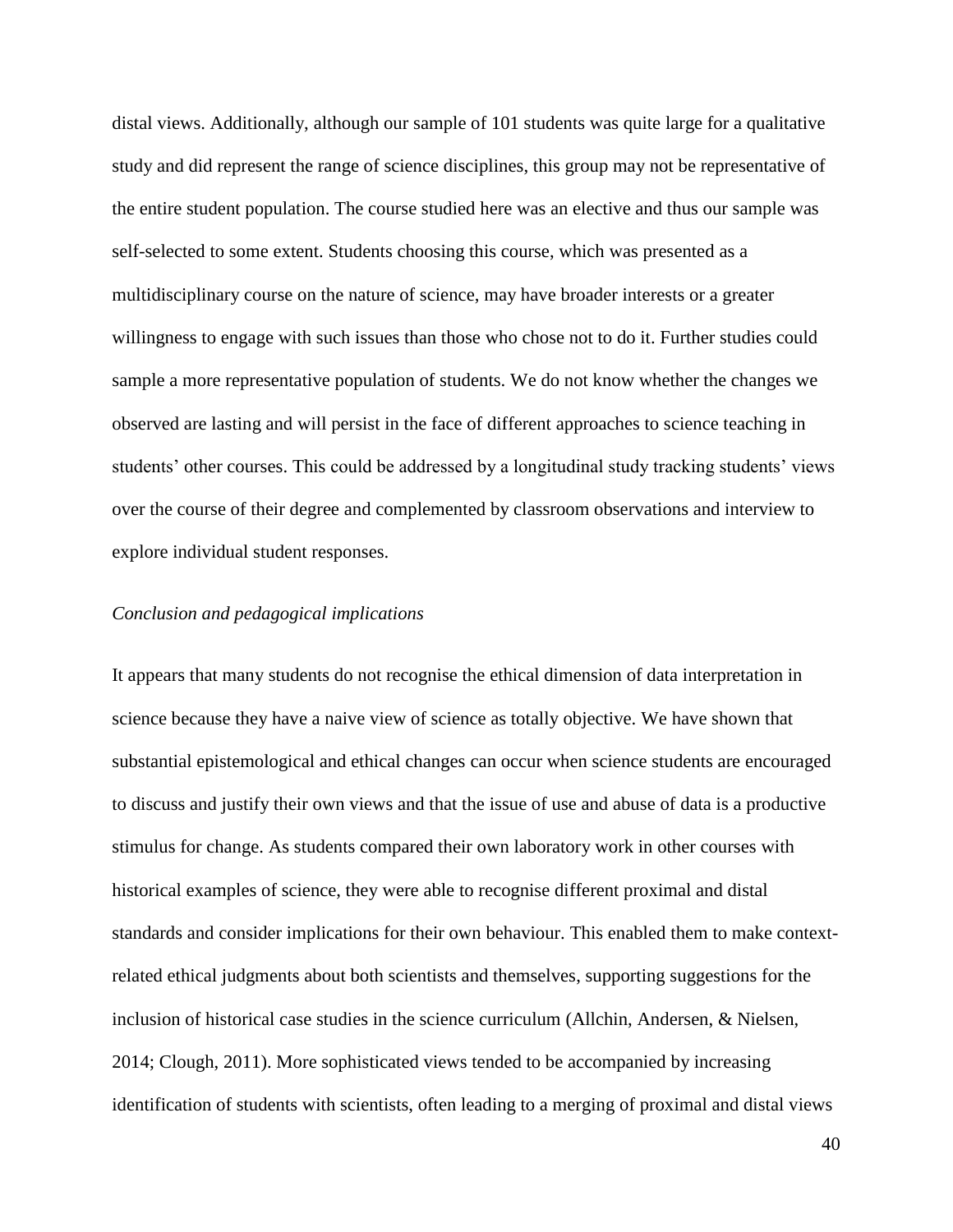of science. Interestingly, this was sometimes also coupled with criticisms of the education system that had led them to hold views they now recognised as unsatisfactory.

Our study contributes to calls to consider the epistemological implications of science teaching and learning activities (for example, Chinn & Malhotra, 2002; Duschl, 2008; Ford, 2008; Hofstein & Lunetta, 2004; Roth, 2012), by providing evidence that students extrapolate proximal epistemologies derived from simple laboratory activities to professional science; clearly an unintended consequence. We have also shown that reflection on proximal and distal activities can have a significant impact on students' conceptions of science and provided support for the need to address both proximal and distal conceptions of science in scaffolding learning about the nature of science (Sandoval, 2005). We would go further and suggest that students' attention should be explicitly drawn to these two contexts; as our discussion of Figure 2 illustrates, when students make comparisons between themselves and scientists, they are able to identify contextual differences which justify different behaviours, leading to a more complex understanding of science. Learning critical thinking (in its broadest sense) in science is "existentially as well as intellectually challenging" (Nelson, 1999, p178) and science curricula need to provide opportunities for students to engage with complex and ambiguous issues in ways that encourage reflection and personal development. Students in the course studied here valued the opportunity to develop and discuss their own opinions but also found the approach challenging (Howitt & Wilson, 2014), which are likely to be key factors in fostering a supportive epistemic climate and prompting change (Bendixen & Rule, 2004; Chinn et al., 2011).

The preceding discussion suggests that curriculum reform might focus on problematization of existing teaching and learning activities coupled with reflection as a complementary strategy to the development of more authentic laboratory activities. The interpretation of data is an excellent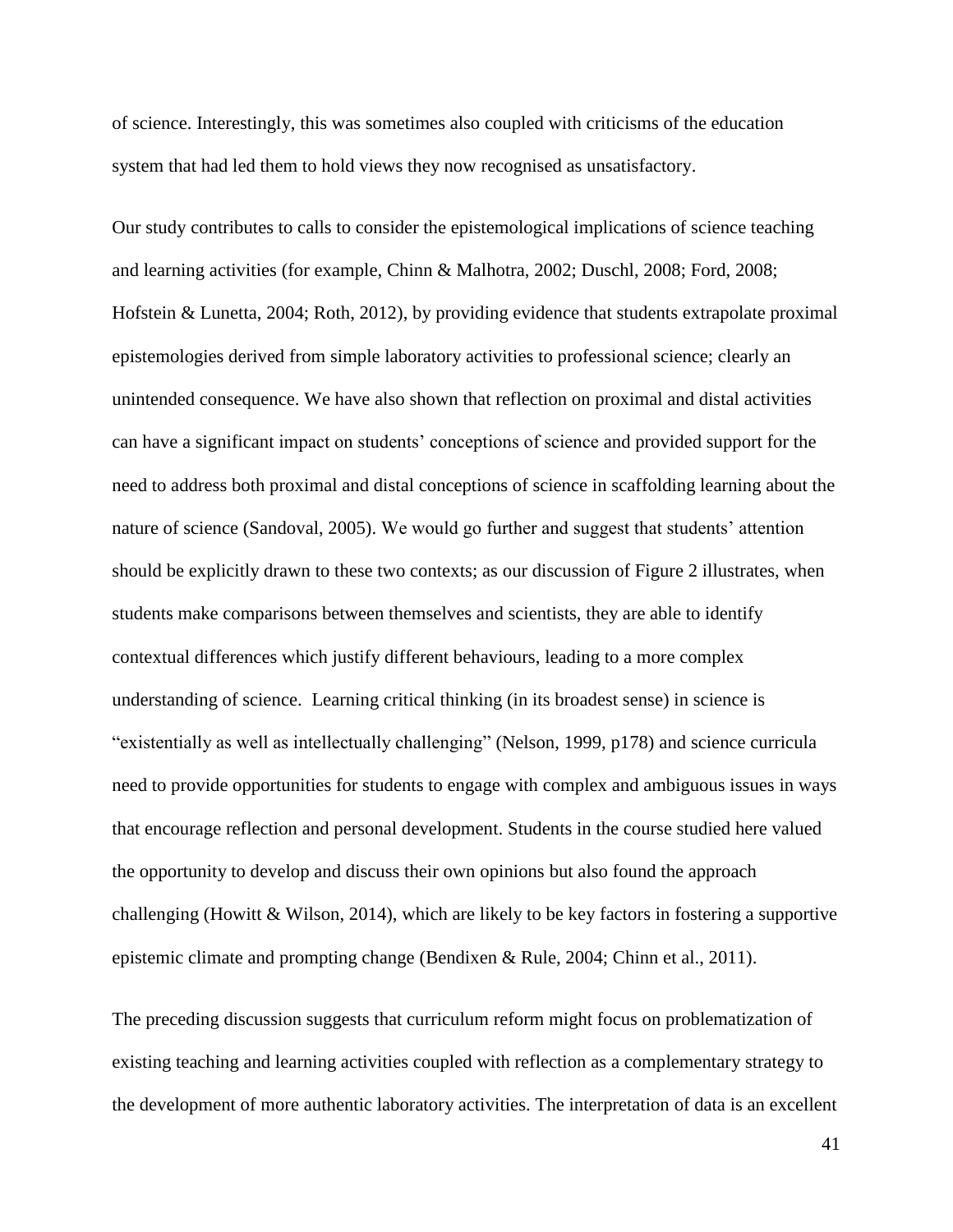issue to problematize in this way because not only is it crucial to the practice of science, but it also meets the criteria of dissonance and relevance identified as key factors in one model of epistemological change (Bendixen & Rule, 2004). Data interpretation is relevant because students can relate it to their own laboratory experience but creates dissonance when they become aware of the issues professional scientists face and the differences between the proximal and distal contexts. This was evident in the surprise at scientists' behaviour many students expressed (Howitt & Wilson, 2014) and prompts epistemic doubt, which is a pre-condition for change in this model. While necessary for change, relevance and dissonance were not seen as sufficient in the model, and this was confirmed by our finding that different students achieved different epistemic outcomes.

Equally importantly, our results suggest that a lack of awareness of the ethical dimension to decisions about data manipulation and presentation may actually serve as a barrier to development of a more sophisticated understanding of the nature of scientific data and knowledge; students simply fail to recognise that science is a domain where a more sophisticated epistemology is relevant. We might speculate that one of the reasons that students' conceptions of the nature of science are notoriously hard to change is that they encounter very few opportunities in their learning to explicitly explore such issues and confront ambiguity. We hope that other researchers and educators will develop approaches to teaching and learning that allow students to reflect on how ethical decision-making enters into scientific practice both in courses like the one studied here and in more conventional scientific coursework.

## **References**

Allchin, D. (2003). Scientific myth-conceptions. Science Education, 87(3), 329-351.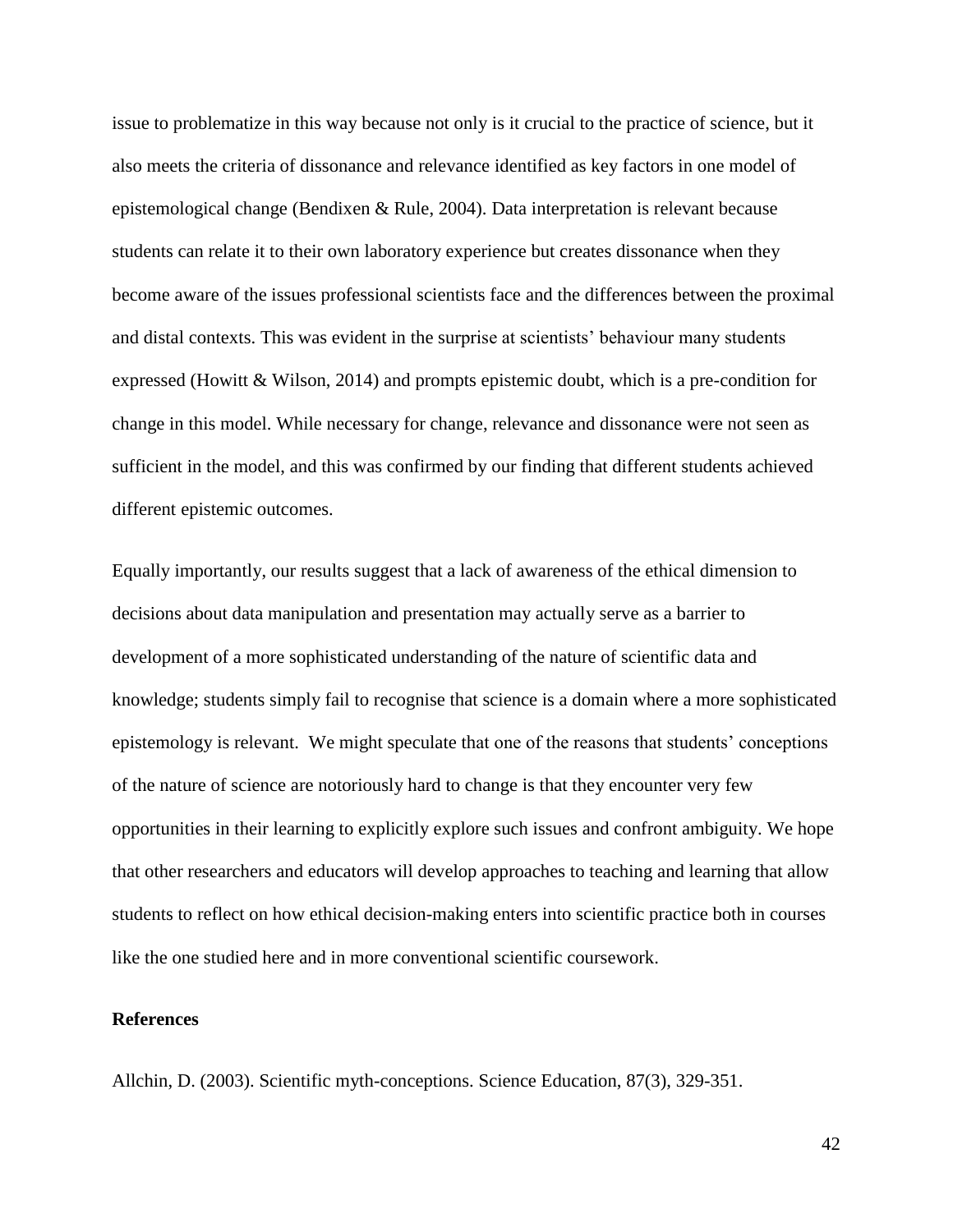- Allchin, D., Andersen, H. M., & Nielsen, K. (2014). Complementary Approaches to Teaching Nature of Science: Integrating Student Inquiry, Historical Cases, and Contemporary Cases in Classroom Practice. Science Education, 98(3), 461-486.
- Bendixen, L. D., & Rule, D. C. (2004). An Integrative Approach to Personal Epistemology: A Guiding Model. Educational Psychologist, 39(1), 69-80.
- Broad, W. J., & Wade, N. (1982). Betrayers of the Truth. New York, NY: Simon and Schuster.
- Chinn, C. A., & Brewer, W. F. (1993). The Role of Anomalous Data in Knowledge Acquisition: A Theoretical Framework and Implications for Science Instruction. Review of Educational Research, 63(1), 1-49.
- Chinn, C. A., Buckland, L. A., & Samarapungavan, A. L. A. (2011). Expanding the Dimensions of Epistemic Cognition: Arguments From Philosophy and Psychology. Educational Psychologist, 46(3), 141-167.
- Chinn, C. A., & Malhotra, B. A. (2002). Epistemologically authentic inquiry in schools: A theoretical framework for evaluating inquiry tasks. Science Education, 86(2), 175-218.
- Clough, M. (1997). Strategies and Activities for Initiating and Maintaining Pressure on Students' Naive Views Concerning the Nature of Science. Interchange, 28(2-3), 191-204.
- Clough, M. (2006). Learners' Responses to the Demands of Conceptual Change: Considerations for Effective Nature of Science Instruction. Science & Education, 15(5), 463-494.
- Clough, M. (2011). The Story Behind the Science: Bringing Science and Scientists to Life in Post-Secondary Science Education. Science & Education, 20(7), 701-717.
- Del Carlo, D. I., & Bodner, G. M. (2004). Students' perceptions of academic dishonesty in the chemistry classroom laboratory. Journal of Research in Science Teaching, 41(1), 47-64.
- Deng, F., Chen, D.-T., Tsai, C.-C., & Chai, C. S. (2011). Students' views of the nature of science: A critical review of research. Science Education, 95(6), 961-999.
- Duschl, R. (2008). Science Education in Three-Part Harmony: Balancing Conceptual, Epistemic, and Social Learning Goals. Review of Research in Education, 32(1), 268-291.
- Edmondson, K. M., & Novak, J. D. (1993). The interplay of scientific epistemological views, learning strategies, and attitudes of college students. Journal of Research in Science Teaching, 30(6), 547-559.
- Elby, A., & Hammer, D. (2001). On the substance of a sophisticated epistemology. Science Education, 85(5), 554-567.
- Elby, A., Macrander, C., & Hammer, D. (2016). Epistemic cognition in science. In I. Bråten, J. Greene, and W. Sandoval (Eds). Handbook of epistemic cognition, 113-127. New York: Routledge.
- Fanelli, D. (2009). How Many Scientists Fabricate and Falsify Research? A Systematic Review and Meta-Analysis of Survey Data. PLoS ONE 4(5): e5738.
- Ford, M. (2008). Disciplinary authority and accountability in scientific practice and learning. Science Education, 92(3), 404-423.
- Ford, M. J. (2015). Educational Implications of Choosing "Practice" to Describe Science in the Next Generation Science Standards. Science Education, 99(6), 1041-1048.
- Gherardi, S. (2009). Practice? It's a Matter of Taste! Management Learning, 40(5), 535-550.
- Hammer, D., & Elby, A. (2002). On the form of a personal epistemology. In B. Hofer & P. R. Pintrich (Eds.), Personal epistemology: the psychology of beliefs about knowledge and knowing. Mahwah, NJ: Lawrence Erlbaum Associates.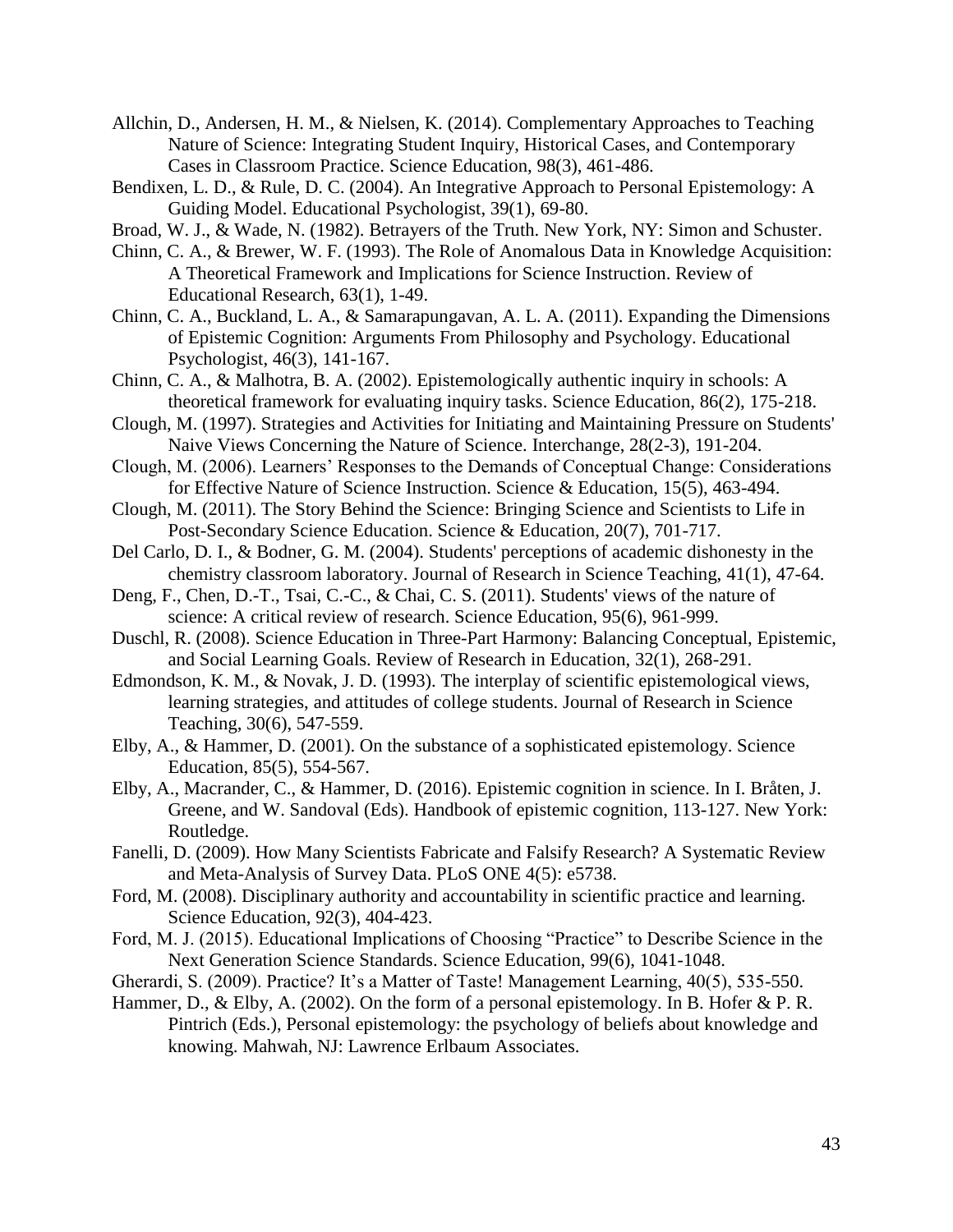- Handelsman, J., Ebert-May, D., Beichner, R., Bruns, P., Chang, A., DeHaan, R., Gentile, J., Lauffer, S., Stewart, J., Tilghman, S. M., & Wood, W. B. (2004). Scientific Teaching. Science, 304(5670), 521-522.
- Hodson, D. (1999). Going beyond cultural pluralism: Science education for sociopolitical action. Science Education, 83(6), 775-796.
- Hofer, B. K., & Pintrich, P. R. (1997). The Development of Epistemological Theories: Beliefs About Knowledge and Knowing and Their Relation to Learning. Review of Educational Research, 67(1), 88-140.
- Hofstein, A., & Lunetta, V. N. (2004). The laboratory in science education: Foundations for the twenty-first century. Science Education, 88(1), 28-54.
- Hogan, K. (2000). Exploring a process view of students' knowledge about the nature of science. Science Education, 84(1), 51-70.
- Howitt, S., & Wilson, A. (2014). Developing, contesting and expressing opinions of science: encouraging the student voice. Higher Education Research & Development, 34(3), 541- 553.
- Ioannidis, J. P. A. (2012). Why Science Is Not Necessarily Self-Correcting. Perspectives on Psychological Science, 7(6), 645-654.
- Kelly, G. J., McDonald, S., & Wickman, P.-O. (2012). Science Learning and Epistemology. In J. B. Fraser & K. Tobin & J. C. McRobbie (Eds.), Second International Handbook of Science Education (pp. 281-291). Dordrecht: Springer Netherlands.
- Latour, B., & Woolgar, S. (1986). Laboratory Life: The Construction of Scientific Facts. Princeton, NJ: Princeton University Press.
- Lederman, N. G. (2007). Nature of science: Past, present and future. In S.K. Abell & N.G. Lederman (Eds.), Handbook of research on science education (pp. 831-880). Mahwah, NJ: Lawrence Erlbaum Associates.
- Marton, F., & Booth, S. (1997). Learning and Awareness. Mahwah, NJ: Lawrence Erlbaum.
- Matthews, M. R. (2012). Changing the Focus: From Nature of Science (NOS) to Features of Science (FOS). In S. M. Khine (Ed.), Advances in Nature of Science Research: Concepts and Methodologies (pp. 3-26). Dordrecht: Springer Netherlands.
- Merton, R. K. (1973). The sociology of science: theoretical and empirical investigations. Chicago, IL: University of Chicago Press.
- Mitroff, I. (1974). The Subjective Side of Science. Amsterdam: Elsevier.
- Moore, W. S. (2002). Understanding Learning in a Postmodern World: Reconsidering the Perry Scheme of Intellectual and Ethical Development. In B. Hofer & P. Pintrich (Eds.), Personal epistemology: the psychology of beliefs about knowledge and knowing (pp. 17- 36). Mahwah, NJ: Lawrence Erlbaum Associates.
- Muis, K. R., Bendixen, L. D., & Haerle, F. C. (2006). Domain-Generality and Domain-Specificity in Personal Epistemology Research: Philosophical and Empirical Reflections in the Development of a Theoretical Framework. Educational Psychology Review, 18(1),  $3 - 54.$
- Munafò, M. R., Nosek, B. A., Bishop, D. V. M., Button, K. S., Chambers, C. D., Percie du Sert, N., Simonsohn, U., Wagenmakers, E.-J., Ware, J. J., & Ioannidis, J. P. A. (2017). A manifesto for reproducible science. Nature Human Behaviour, 1, 0021.
- Nelson, C. E. (1999). On the Persistence of Unicorns: The Trade-Off between Content and Critical Thinking Revisited In B.A. Pescosolida & R. Aminzade (Eds.), The Social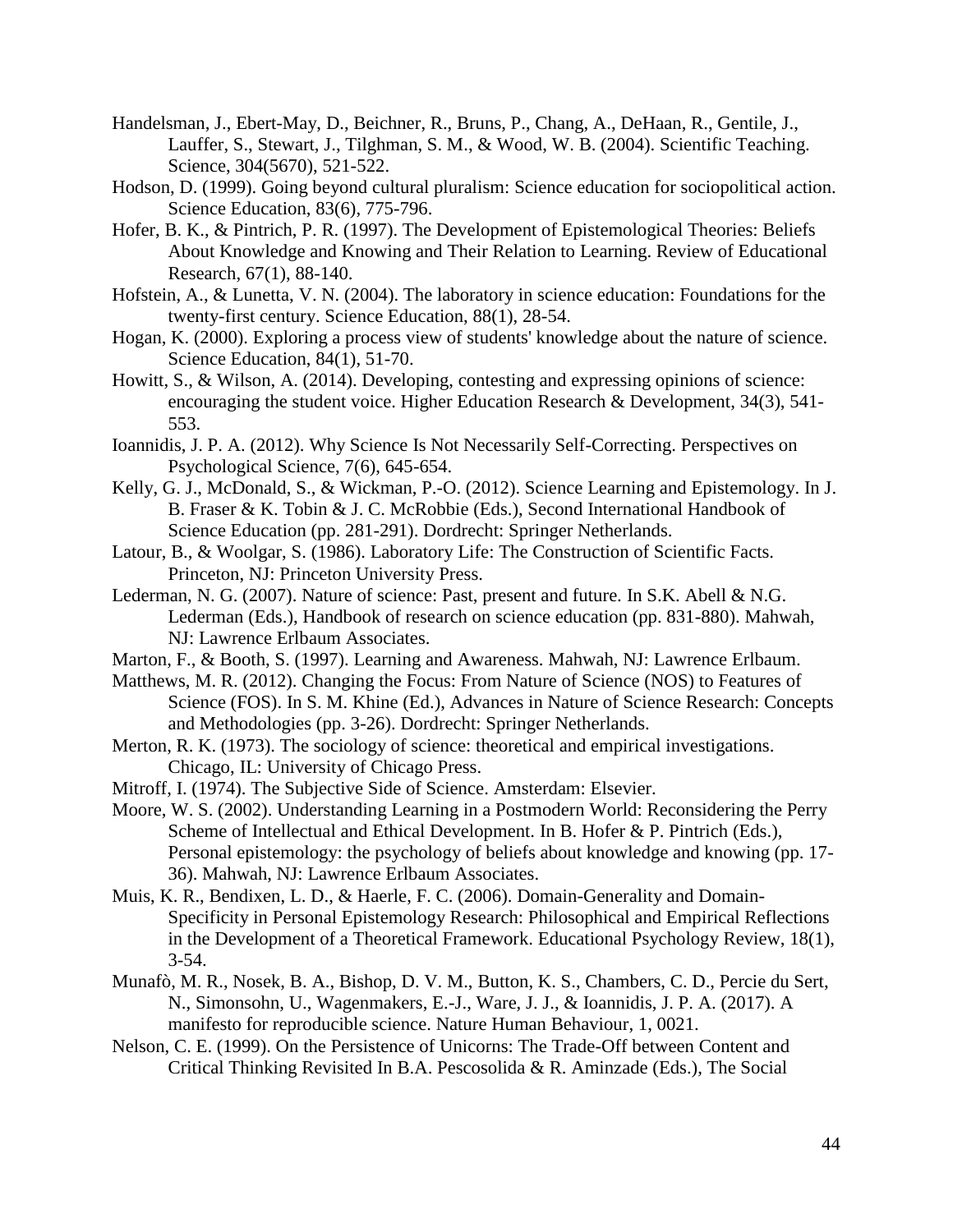Worlds of Higher Education. Handbook for Teaching in a New Century (pp. 168-184). Thousand Oaks, California: Pine Forge Press.

- Perry, W. G. (1970). Forms of Intellectual and Ethical Development in the College Years A Scheme. New York: Holt, Rinehart and Winston.
- Reid, A., Dahlgren, L. O., Petocz, P., & Dahlgren, M. A. (2008). Identity and engagement for professional formation. Studies in Higher Education, 33(6), 729-742.
- Roth, W.-M. (2012). Data Generation in the Discovery Sciences—Learning from the Practices in an Advanced Research Laboratory. Research in Science Education, 43(4), 1617-1644.
- Rudolph, J. L. (2014). Dewey's "Science as Method" a Century Later: Reviving Science Education for Civic Ends. American Educational Research Journal, 51(6), 1056-1083.
- Samarapungavan, A., Westby, E. L., & Bodner, G. M. (2006). Contextual epistemic development in science: A comparison of chemistry students and research chemists. Science Education, 90(3), 468-495.
- Sandoval, W. (2014). Science Education's Need for a Theory of Epistemological Development. Science Education, 98(3), 383-387.
- Sandoval, W. A. (2005). Understanding students' practical epistemologies and their influence on learning through inquiry. Science Education, 89(4), 634-656.
- Sandoval, W. A., Greene, J. A., & Bråten, I. (2016). Understanding and Promoting Thinking About Knowledge. Review of Research in Education, 40(1), 457-496.
- Sinatra, G. M., & Chinn, C. A. (2012). Thinking and reasoning in science: Promoting epistemic conceptual change. In K. Harris & C. B. McCormick & G. M. Sinatra & J. Sweller (Eds.), Critical Theories and Models of Learning and Development Relevant to Learning and Teaching (Vol. 1, pp. 257-282). Washington DC: APA Publisher.
- Smaldino, P. E., & McElreath, R. (2016). The natural selection of bad science. Royal Society Open Science, 3:160384.
- Steneck, N. H. (2011). The dilemma of the honest researcher. EMBO Reports, 12(8), 745-745.
- Strauss, J., & Corbin, P. (2008). Basics of qualitative research (3rd ed.). California: Sage Publications.
- Thomm, E., Barzilai, S., & Bromme, R. (2017). Why do experts disagree? The role of conflict topics and epistemic perspectives in conflict explanations. Learning and Instruction, 52(Supplement C), 15-26.
- Vhurumuku, E., Holtman, L., Mikalsen, O., & Kolsto, S. D. (2006). An investigation of Zimbabwe high school chemistry students' laboratory work–based images of the nature of science. Journal of Research in Science Teaching, 43(2), 127-149.
- Wade, N. (1976). IQ and heredity: suspicion of fraud beclouds classic experiment'. Science, 194, 916-919.
- Waller, J. (2002). Fabulous Science. New York: Oxford University Press.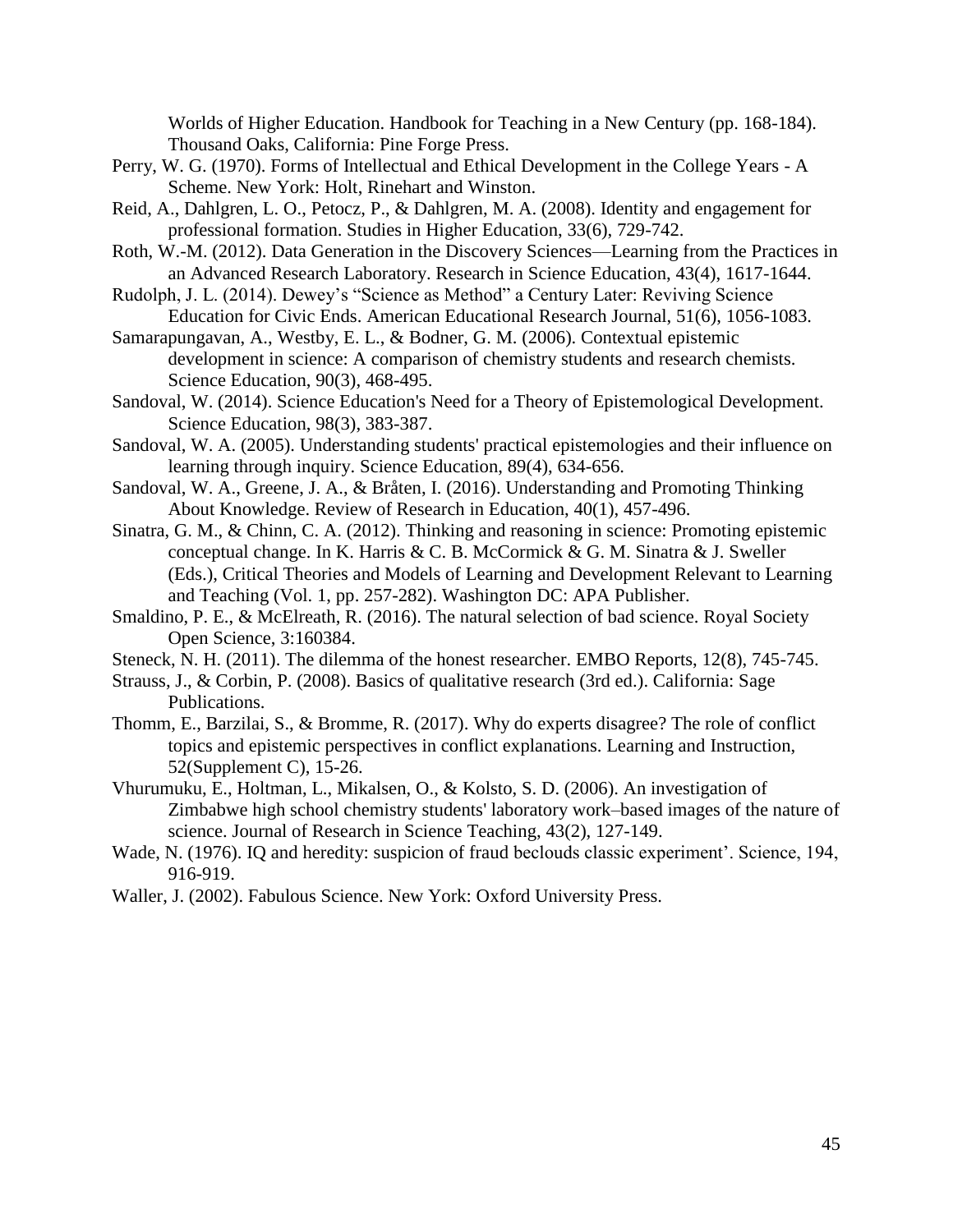| Mode                                     | Distal view                                                                                                                                                                                    | Proximal view                                                                                                                                                                       |
|------------------------------------------|------------------------------------------------------------------------------------------------------------------------------------------------------------------------------------------------|-------------------------------------------------------------------------------------------------------------------------------------------------------------------------------------|
| 1. Dualism                               | Naïve view that science is<br>objective, data speaks for itself<br>so no manipulation is<br>acceptable                                                                                         | Some students show empathy:<br>'scientists as people', can<br>understand their motivations<br>and can relate to own<br>motivations but still see science<br>as completely objective |
| 2. Multiplicity                          | Naïve view of science<br>questioned but unsure how to<br>proceed, reduced trust in<br>science                                                                                                  | Questions own values and<br>behaviour, some understanding<br>that context may be important<br>but confused about how to deal<br>with this                                           |
| 3.<br>Contextual<br>relativism           | Understanding the need for<br>judgment in data interpretation<br>and that not all selective data<br>use is fraud, more critical of<br>scientific knowledge,<br>recognizes the role of evidence | Applies new understanding of<br>distal science to own learning,<br>perception of self as a scientist,<br>learning to use judgment and<br>apply ethical standards                    |
| Commitment<br>4.<br>within<br>relativism | Critique of culture of science                                                                                                                                                                 | Critique of the education<br>system                                                                                                                                                 |

## **Table 1: Proximal and distal expressions of epistemological modes**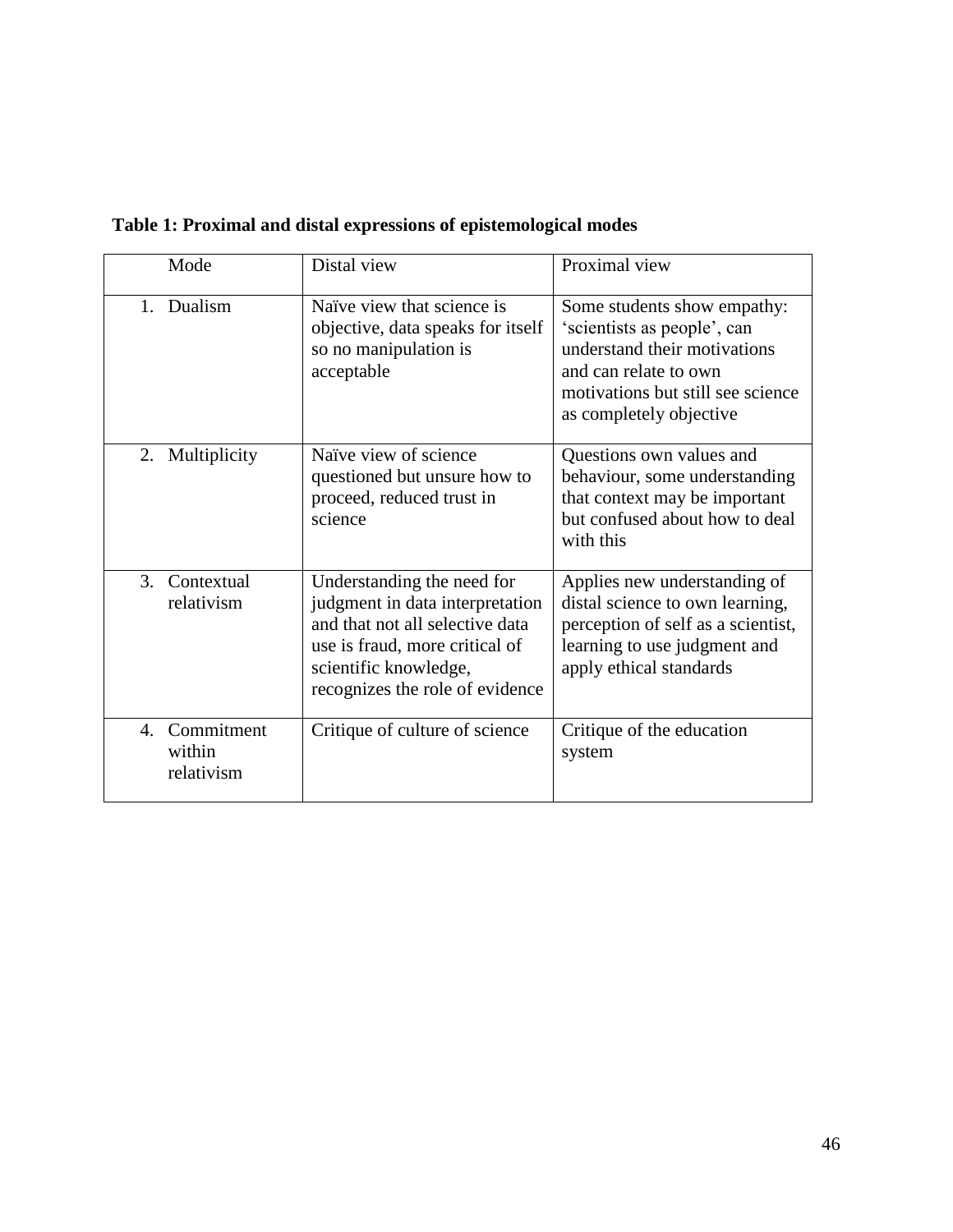Figure 1: Major transitions in the Perry scheme of ethical and intellectual development. Perry's original nine positions can be grouped into four major categories separated by significant transitions, based on Moore (2002).